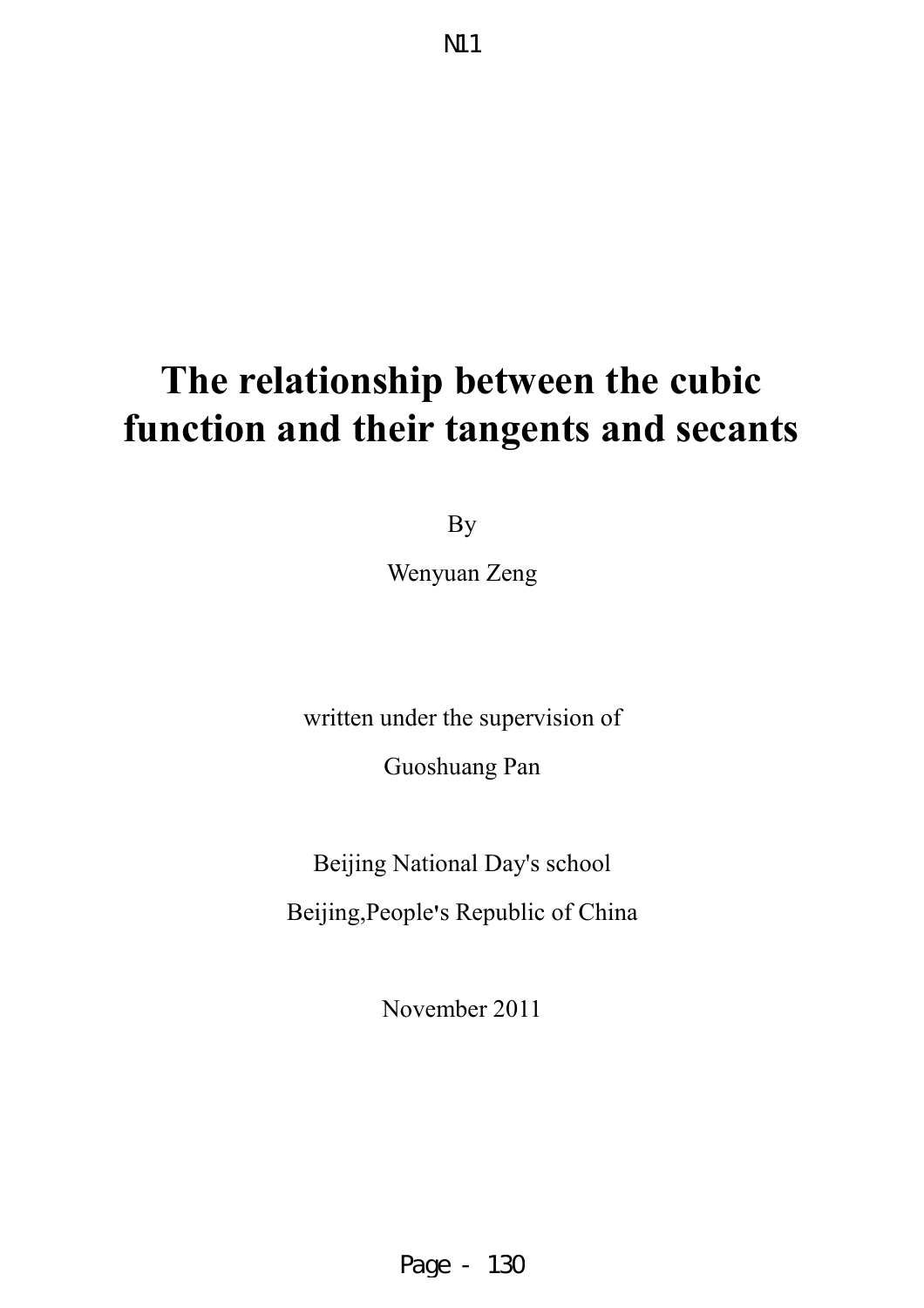# **Abstract**

This paper contains seven sections primarily concerning the relationship between a cubic function with its tangents and secants at a point, the properties of the gradients of tangents and secants to a cubic function at a point, the properties and categorization of cubic functions, and a new definition of the cubic functions. We've found some interesting properties such as **Property**Ⅵ: 1  $\frac{1}{1} = 0$ *n*  $\sum_{i=1}^{\infty} k_i$  $\sum_{k=1}^{n}$  = 0 where  $k_i$  is the slope of the tangent to a polynomial function at one of its zeros. **Property**Ⅸ: 0 1  $(x_{0})^{-}$ *n i i*  $k_i = f'(x_0)$ =  $\sum_{i=1}^{n} k_i = f'(x_0)$  where  $k_i$  is the slope of the tangent to a polynomial function at  $(x_0, f(x_0))$ .

The structure of this paper is as follows.

Section 1: we introduce the background, some notations and some preliminary results such as definitions, lemmas and theorems.

Section 2: we investigate the questions of intersection which concern a cubic function and the tangent on this function at a point. These include the intersection point of a cubic function and a tangent and the area of the figure enclosed by the tangent and the graph of the function.

Section 3: we investigate the distance from a point on the graph of a cubic function to a fixed line, and we work out a new definition for the cubic functions.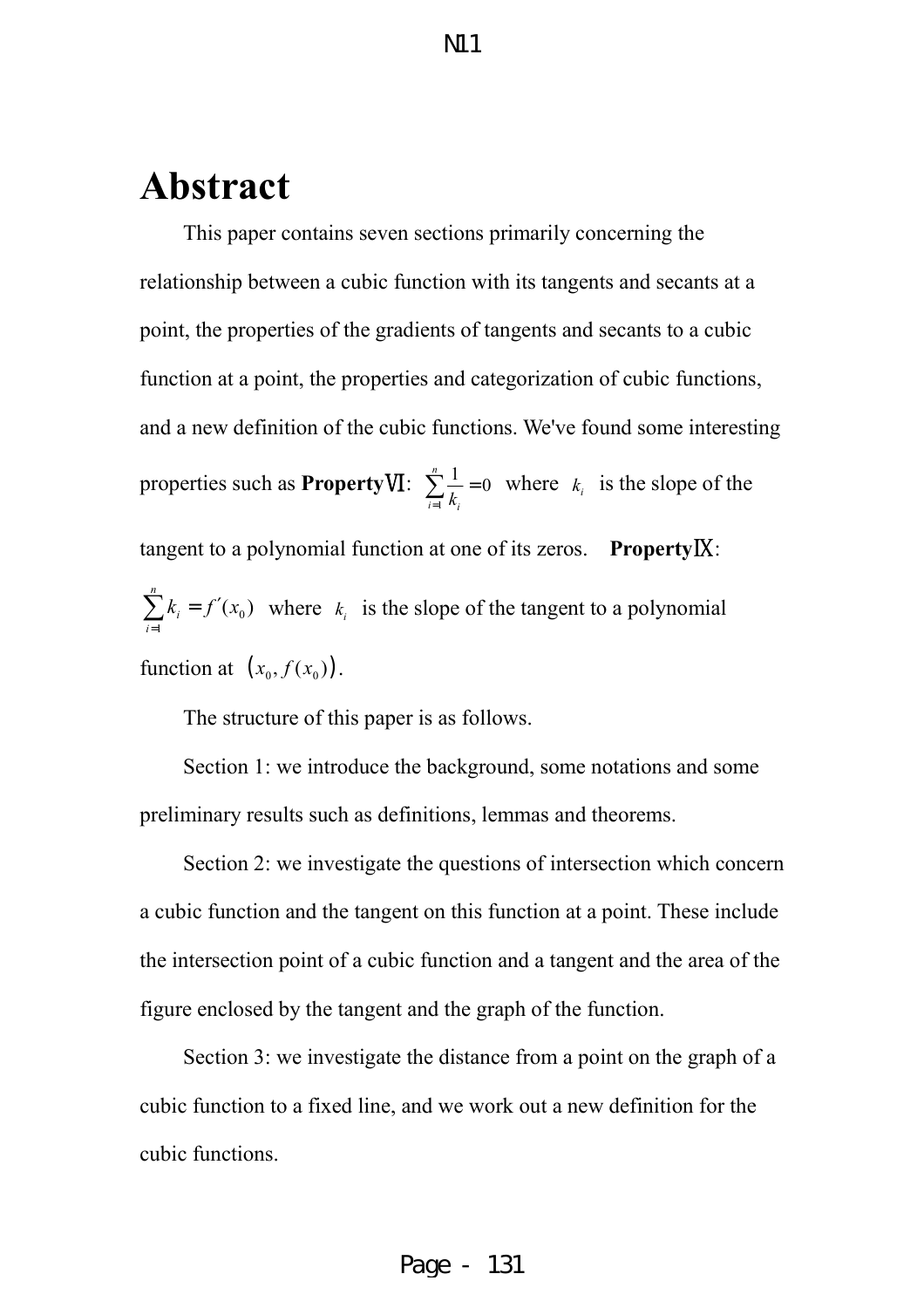Section 4: we talk about the symmetry cubic functions.

Section 5: we concentrate on the slopes of the tangents at the zeros for a cubic function. We also prove corollaries for some of the properties by the Vandermonde determinant.

Section 6: we investigate the slope of the line passing through both a point in the x-y plane and a zero of a cubic function. We also prove Corollaries of these properties which concern a polynomial function of degree *n* .

Section 7: we talk about the relationship between the types of graph for cubic functions and the roots of the cubic equation corresponding to this function.

**KEY WORDS:** *Cubic function Graph of cubic function Zero Inflection point Turning point Slope Tangent Secant Point of symmetry Area Polynomial function of degree n The Vandermonde determinant*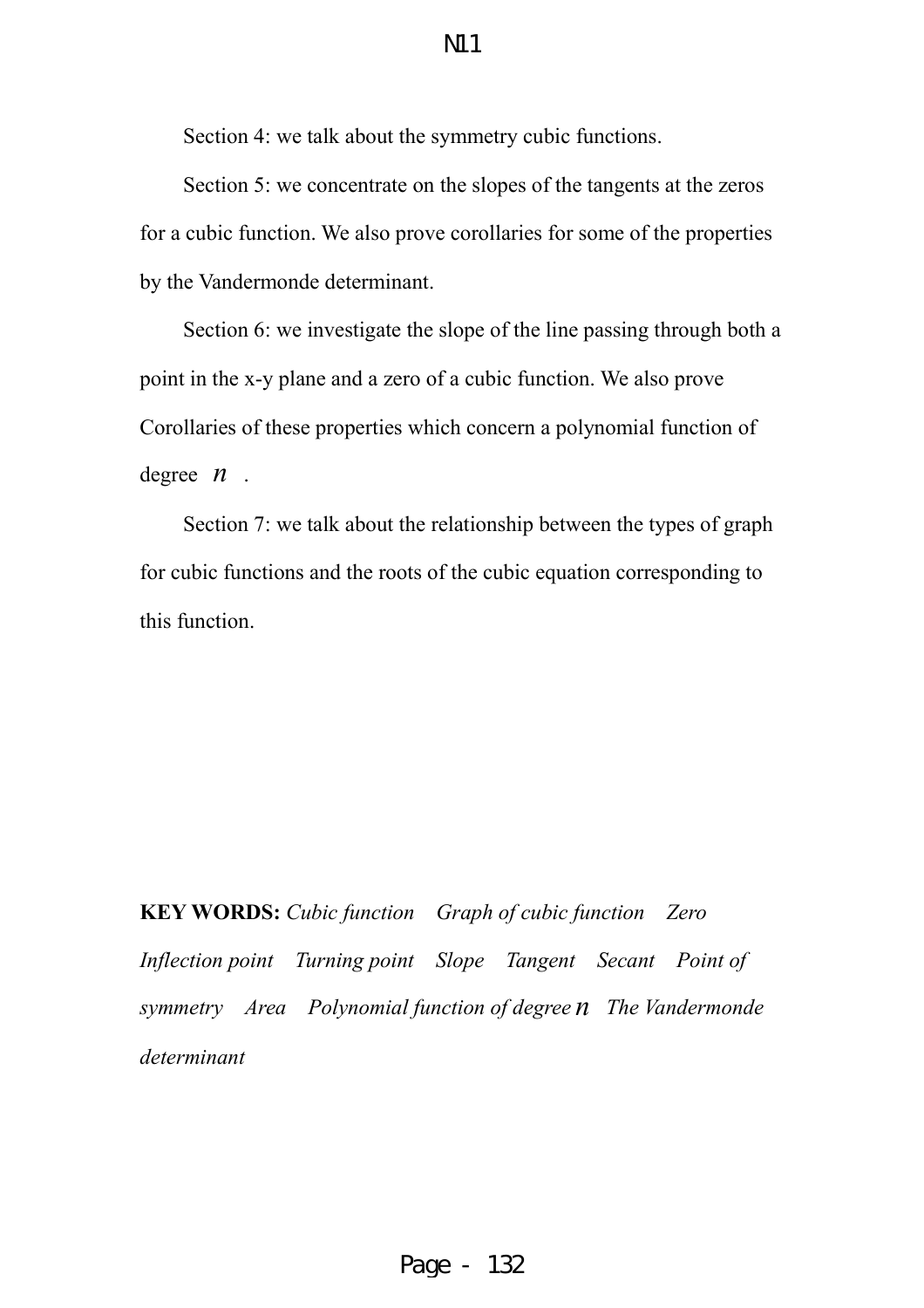# **Contents**

| <b>Abstract</b>                  | 1              |
|----------------------------------|----------------|
| <b>Section</b> 1                 |                |
| Introduction                     | 6              |
| 1.1 Background                   | 6              |
| <b>1.2 Basic Notations</b>       | 6              |
| <b>1.3 Preliminary Results</b>   | $\overline{7}$ |
| <b>Section</b> 2                 |                |
| The intersection of a cubic      |                |
| function and a tangent to this   |                |
| function                         | 12             |
| 2.1 Property I                   | 12             |
| 2.2 Property II                  | 14             |
| <b>Section</b> 3                 |                |
| <b>A</b> new definition of cubic |                |
| functions                        | 17             |
| 3.1 Property III                 | 17             |
|                                  |                |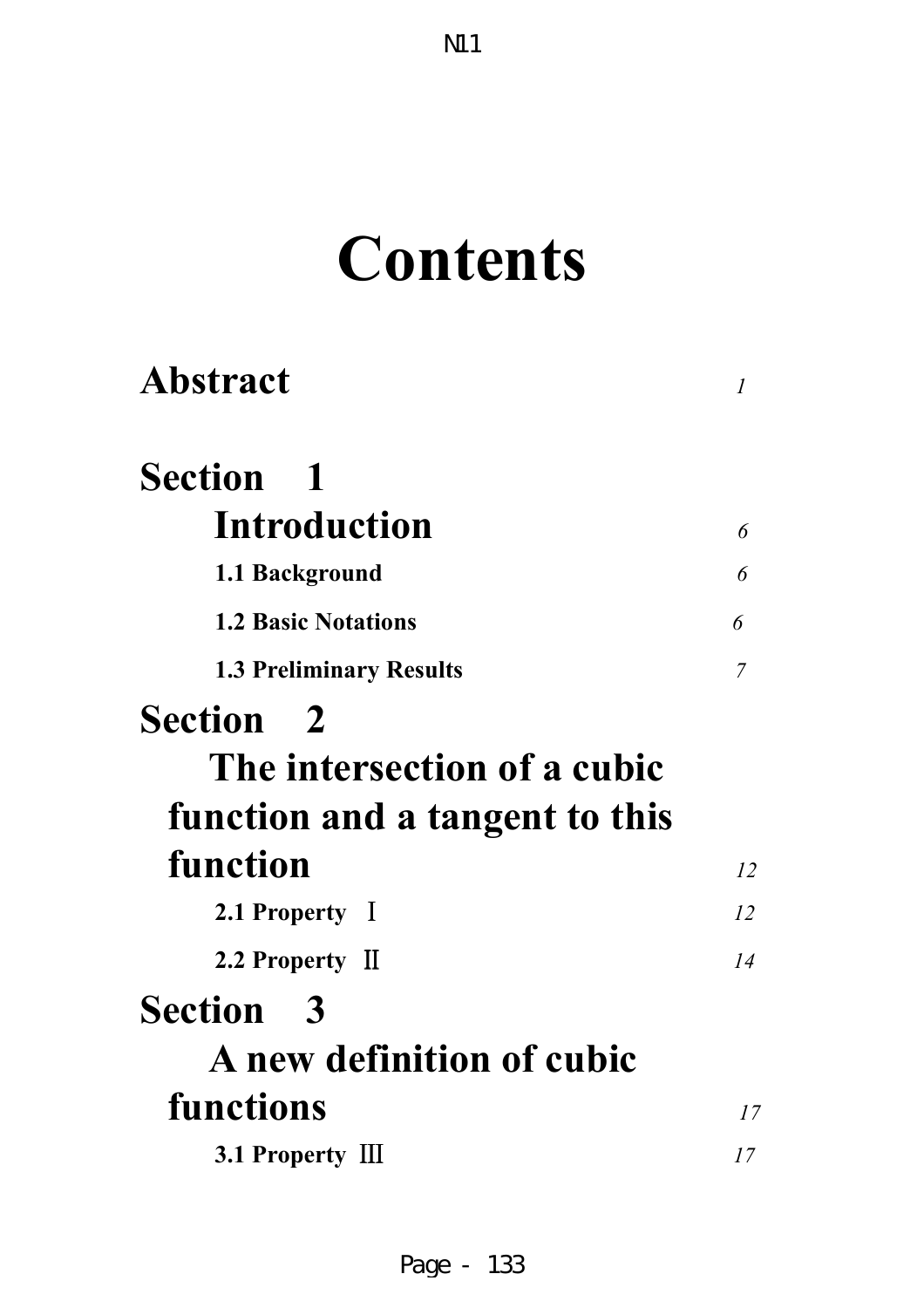| 3.2 Property IV                    | 19 |
|------------------------------------|----|
| <b>Section 4</b>                   |    |
| The symmetry of a cubic            |    |
| function                           | 21 |
| 4.1 Property V                     | 21 |
| <b>Section 5</b>                   |    |
| The tangents to a cubic function   |    |
| at its zeros                       | 23 |
| <b>5.1 Property VI</b>             | 23 |
| <b>5.2 Property VII</b>            | 29 |
| 5.3 Property VIII                  | 31 |
|                                    |    |
| <b>Section</b><br>$\mathbf 6$      |    |
| The slope of the line passing      |    |
| through an arbitrary point and one |    |
| of the zeros for a cubic function  | 35 |
| 6.1 Property IX                    | 35 |
| 6.2 Property X                     | 38 |
| <b>6.3 Property XI</b>             | 40 |
| <b>Section</b><br>$\overline{7}$   |    |
| The division of the graph of a     |    |
| cubic function                     | 44 |

N11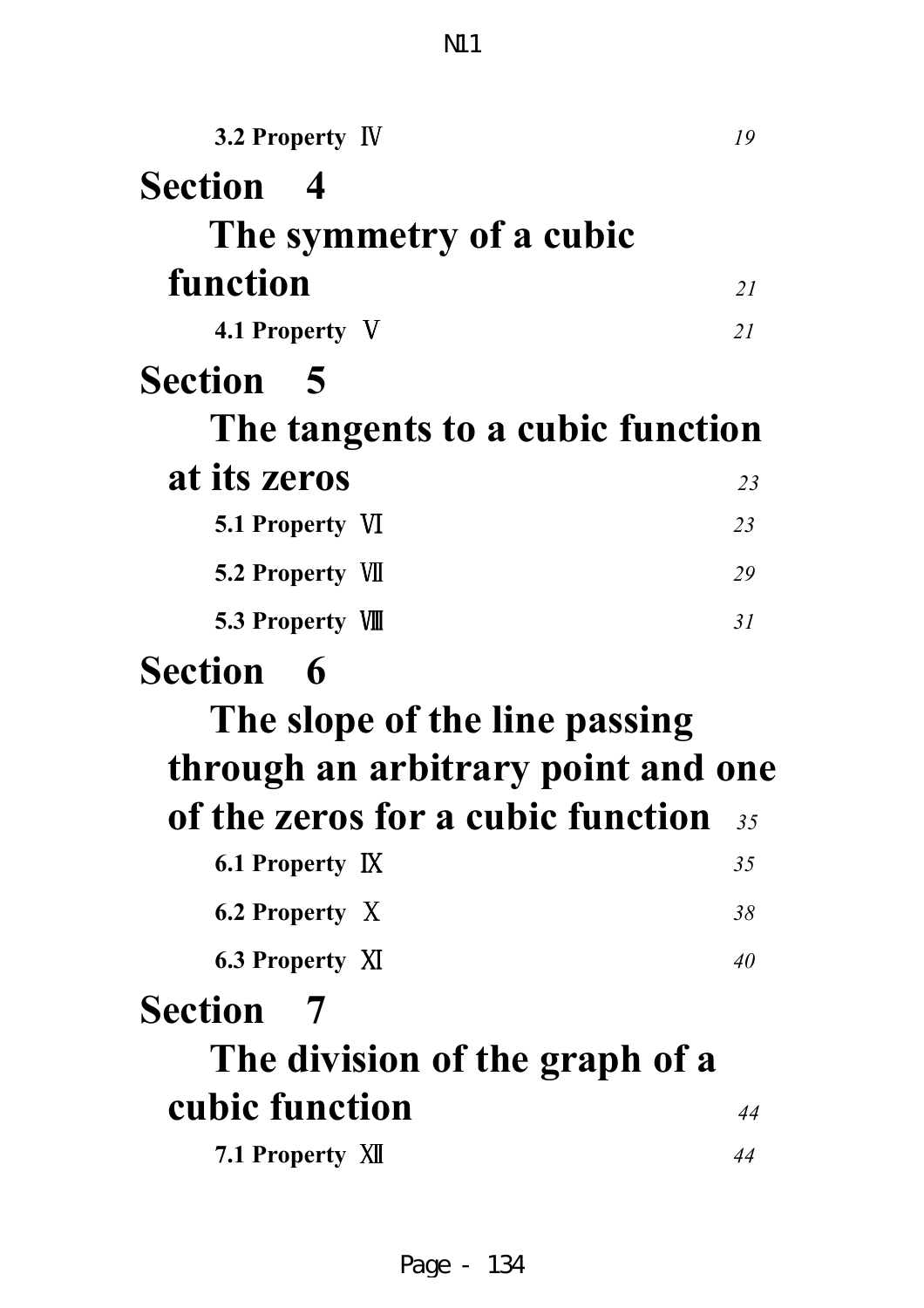| Appendix<br>The initial proof of the corollary |    |
|------------------------------------------------|----|
| of Property VI                                 | 47 |
| <b>Bibliography</b>                            | 52 |
| <b>Acknowledgements</b>                        |    |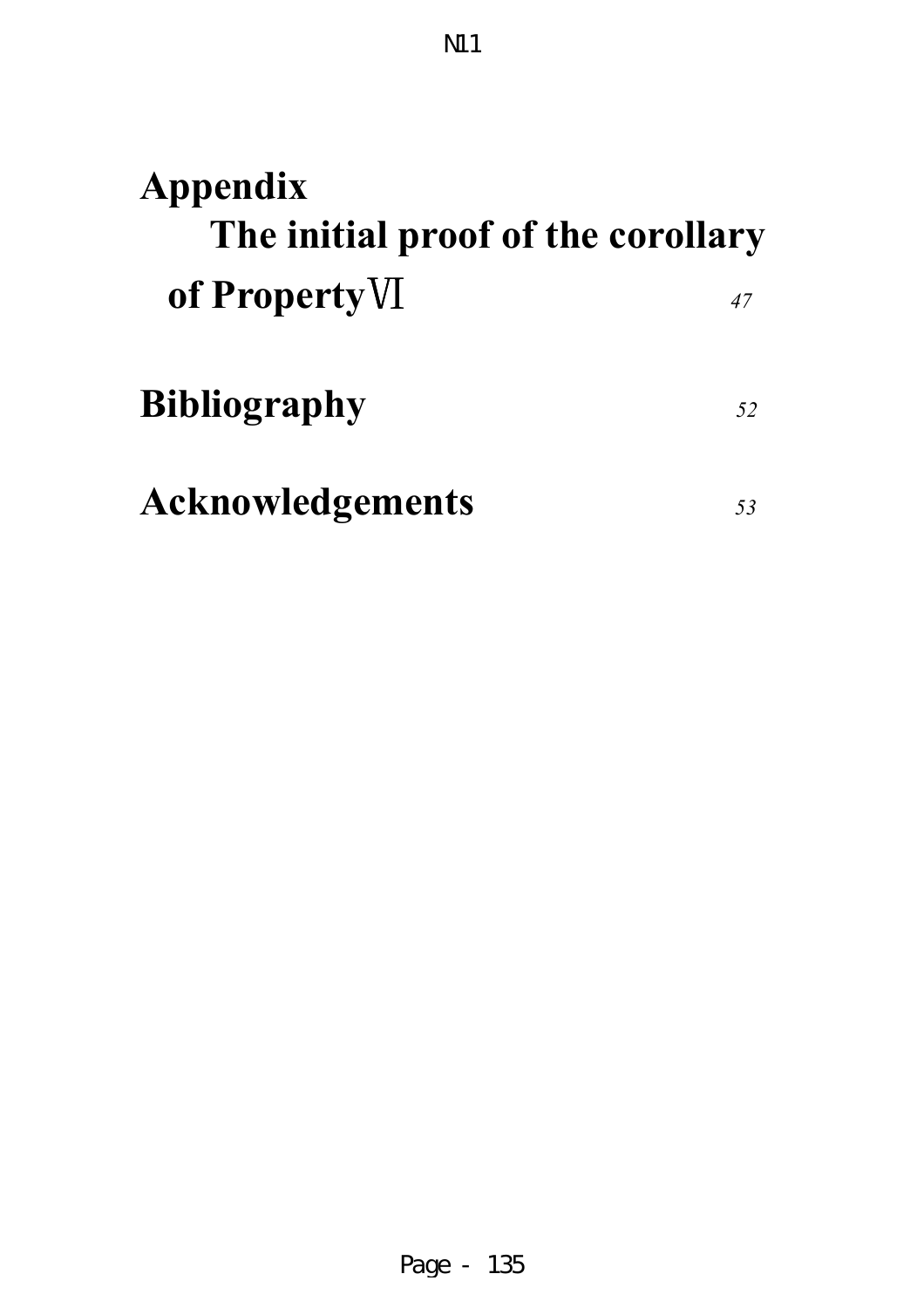# **Section 1**

# **Introduction**

#### **1.1 Background**

 For polynomial functions, we often concentrate on quadratic functions which are quite familiar to us. In this paper, we will mainly investigate cubic functions through derivatives, because the derivative of a cubic function will be a quadratic function. We also use determinants to solve some problems while we are proving the corollary about the case of degree *n* .

**N11** 

#### **1.2 Basic Notations**

- *1. Let R denote the set of real numbers.*
- *2. Let*  $f'(x)$  denote the 1<sup>*st*</sup> order derivative of  $f(x)$  and  $f''(x)$  denote *the 2<sup>nd</sup> order derivative of*  $f(x)$ .
- *3. Let* " 1 *n i i x* =  $\sum_{i=1}^{n} x_i$  *"* denote the sum of the  $x_i$  over  $1 \le i \le n$ . That is to say  $1 \times 2 \times 1 \times n-1$ 1 *n*  $i = \lambda_1 + \lambda_2 + \cdots + \lambda_{n-1} + \lambda_n$ *i*  $x_i = x_1 + x_2 + \cdots + x_{n-1} + x_n$ =  $\sum_{i=1}^{n} x_i = x_1 + x_2 + \cdots + x_{n-1} + x_n$ . *Let* " 1 *n i i x*  $\prod_{i=1}^n x_i$  *"* denote the product of the  $x_i$  over  $1 \le i \le n$ . That is to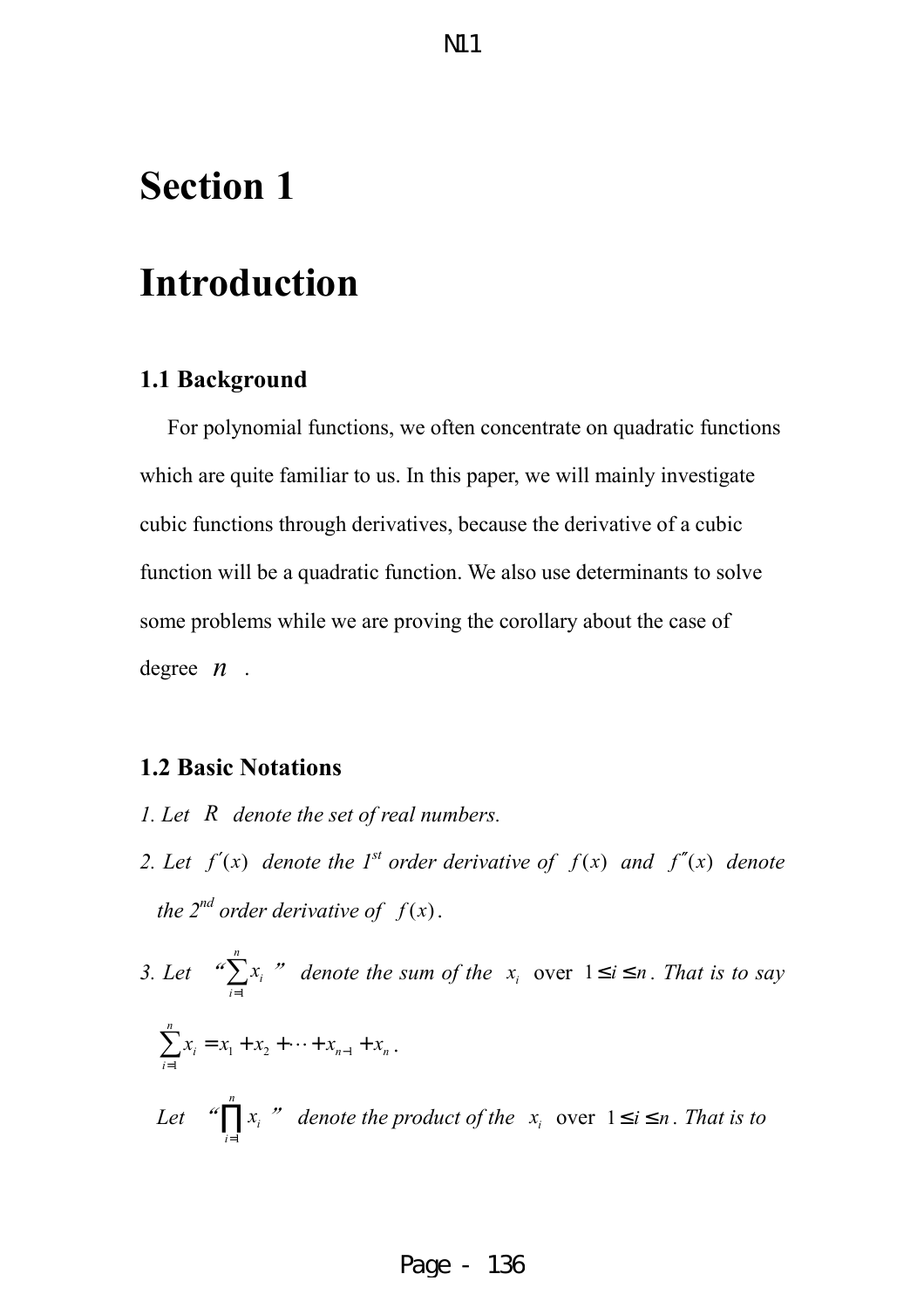$$
say \prod_{i=1}^{n} x_i = x_1 \times x_2 \times \cdots \times x_{n-1} \times x_n
$$

#### **1.3 Preliminary Results**

*Definition 1.3.1. A cubic function is a function of the form as follows.*

 $f(x) = ax^{3} + bx^{2} + cx + d(a \neq 0)$ 

*The domain of it is R , and the range is R* .

*Definition 1.3.2. The inflection point for a one-variable function is a point on the curve of the function at which the curve changes from being concave upwards (positive curvature) to concave downwards (negative curvature). Suppose the coordinate of the inflection point for the function f*(*x*) *is*  $(x_{in}, f(x_{in}))$  *,iff is twice differentiable at*  $(x_{in}, f(x_{in}))$  *, then*  $f''(x_{i}) = 0$ 

*Definition 1.3.3. A turning point is a point at which the sign of the derivative changes. For differentiable functions such as cubics, the turning point must have a zero derivative.*

*Definition 1.3.4. A zero of a function is defined as an intersection point of the curve of the function with the horizontal axis.*

*Lemma 1.3.1. A cubic function has a unique inflection point at its point*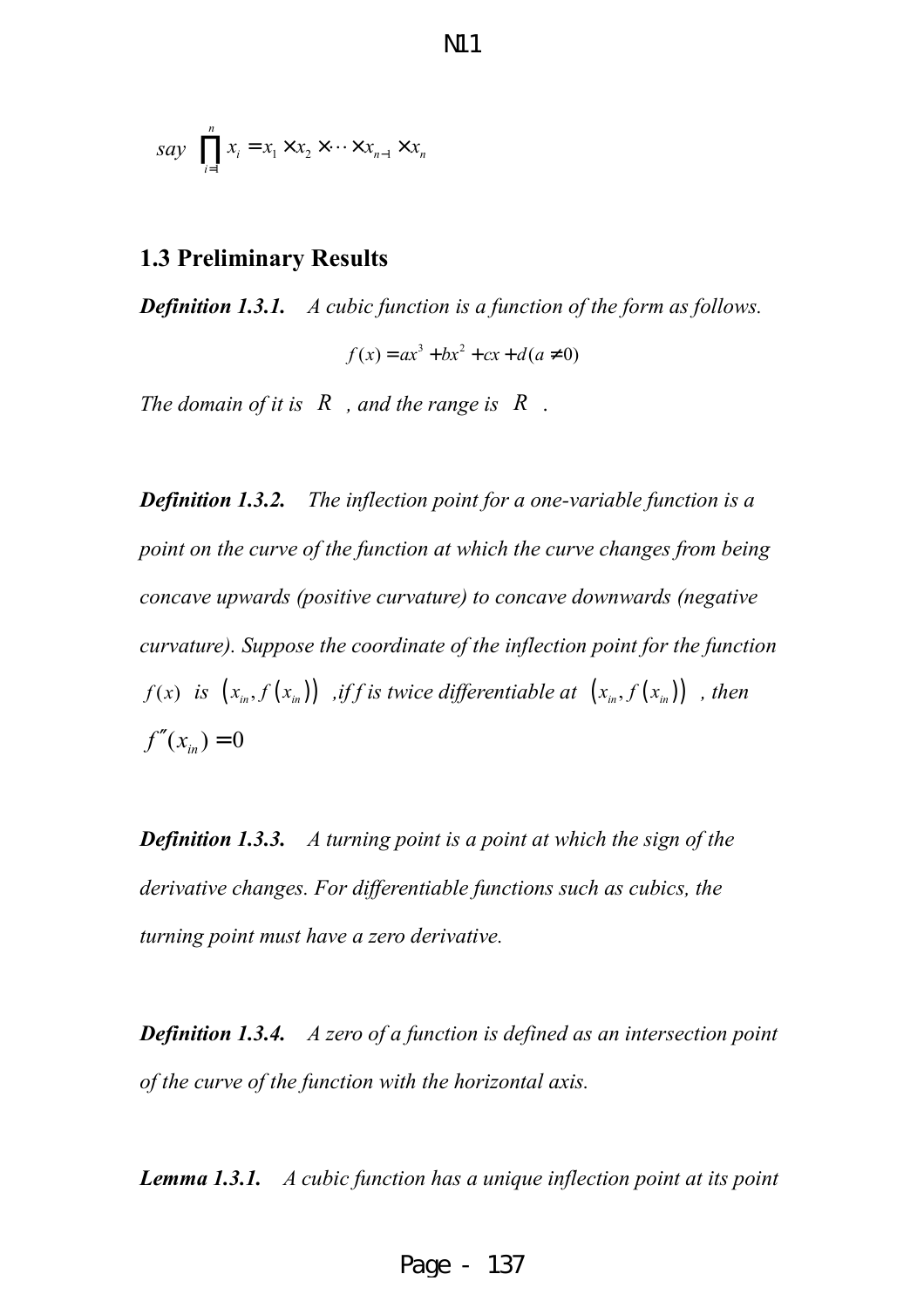*of symmetry.*

#### **Proof:**

Suppose

$$
f(x) = ax^3 + bx^2 + cx + d \ (a \neq 0),
$$

we get  $f''(x) = 6ax + 2b(a \ne 0)$  and its inflection point

$$
\left(-\frac{b}{3a}, f\left(-\frac{b}{3a}\right)\right).
$$

For  $x \in R$ , we have

$$
f\left(-\frac{b}{3a} - x\right) + f\left(-\frac{b}{3a} + x\right)
$$
  
=  $a\left(-\frac{b}{3a} - x\right)^3 + b\left(-\frac{b}{3a} - x\right)^2 + c\left(-\frac{b}{3a} - x\right) + d$   
+  $a\left(-\frac{b}{3a} + x\right)^3 + b\left(-\frac{b}{3a} + x\right)^2 + c\left(-\frac{b}{3a} + x\right) + d$   
=  $2\left[a\left(-\frac{b}{3a}\right)^3 + b\left(-\frac{b}{3a}\right)^2 + c\left(-\frac{b}{3a}\right) + d\right]$   
=  $2f\left(-\frac{b}{3a}\right)$ .

Hence, the point of symmetry of a cubic function is its inflection point.

*Lemma 1.3.2. By change of variable of the form*  $y = x + k$ *, for constant k* **,** *any cubic may be written in the form* 

$$
f(x) = ax3 + mx + n (a \neq 0).
$$

**Proof:** 

Suppose

$$
f(x) = ax^3 + bx^2 + cx + d \ (a \neq 0),
$$

this may be rewritten as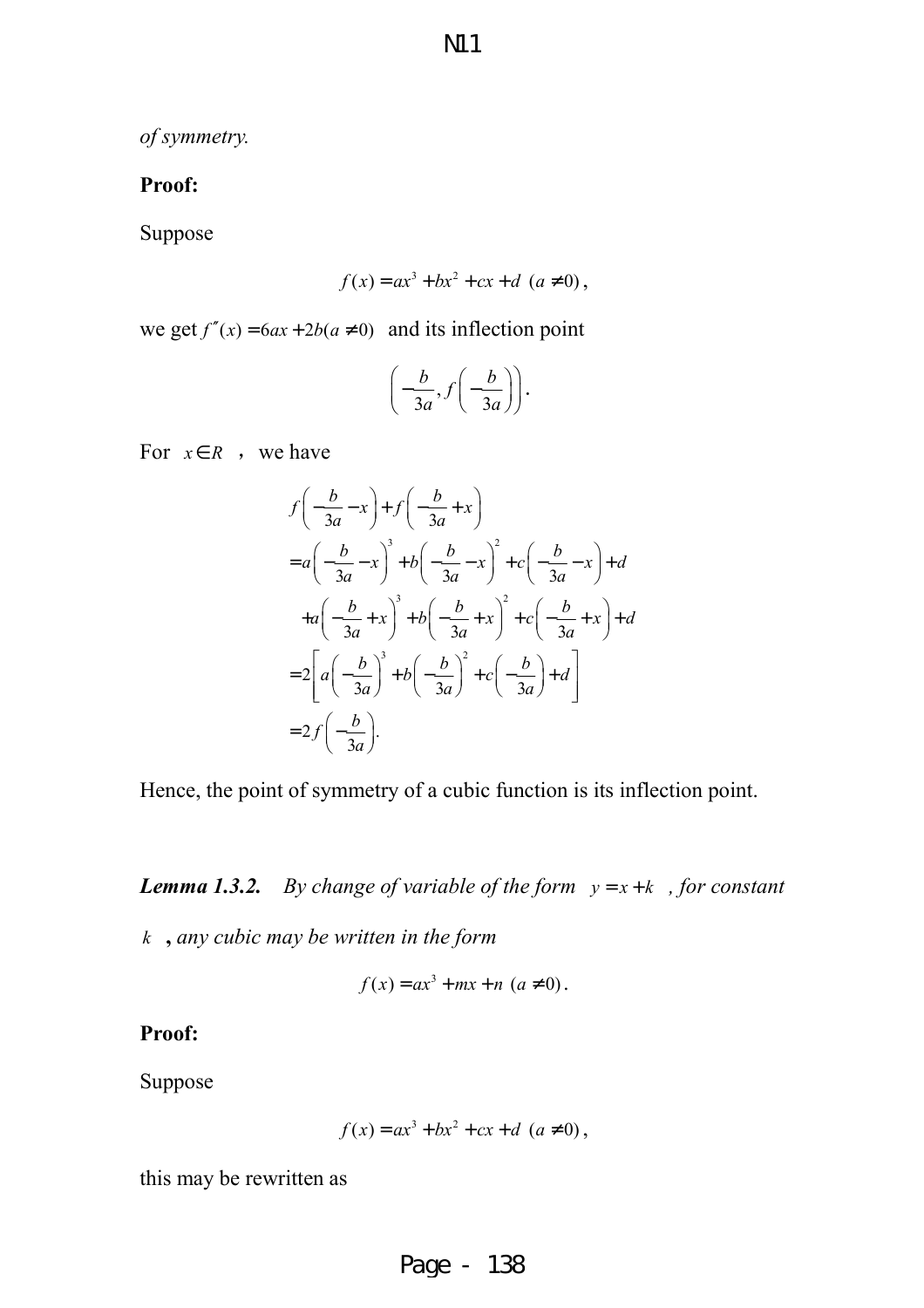$$
f(x) = a\left(x + \frac{b}{3a}\right)^3 + m\left(x + \frac{b}{3a}\right) + n\left(a \neq 0\right),
$$

where  $m = c - \frac{b^2}{2}$ ,  $n = d + \frac{2b^3}{2}$ 2  $n = d + \frac{2b^3}{2a^2} - \frac{bc}{a}$ . 3*a* 27 $a^2$  3*a*  $m = c - \frac{b^2}{2}$ ,  $n = d + \frac{2b^3}{2a^2} - \frac{bc^2}{2}$ *a*  $27a^2$  3*a*  $= c - \frac{b}{a}$ ,  $n = d + \frac{2b}{a-2}$ 

This is a very useful conclusion, which can be used to simplify the problems when exploring properties of cubics.

*Lemma 1.3.3. A cubic has either three real roots, or one real root and two complex imaginary roots. In the case of three real roots, either all of them are equal, two of them are equal, or all of them are different.*

*Lemma 1.3.4 In the following discussion , the graphs of cubics are divided into three different types.*

1) Example: 
$$
f(x) = x^3 - x
$$
.

 $\bigwedge$ 

 *There are two turning points for this type of function, the cubic equation corresponding to this function may have three different real roots , three real roots with two of them equal or one real root and two complex roots.* 

2)*Example:*  $f(x) = x^3$ .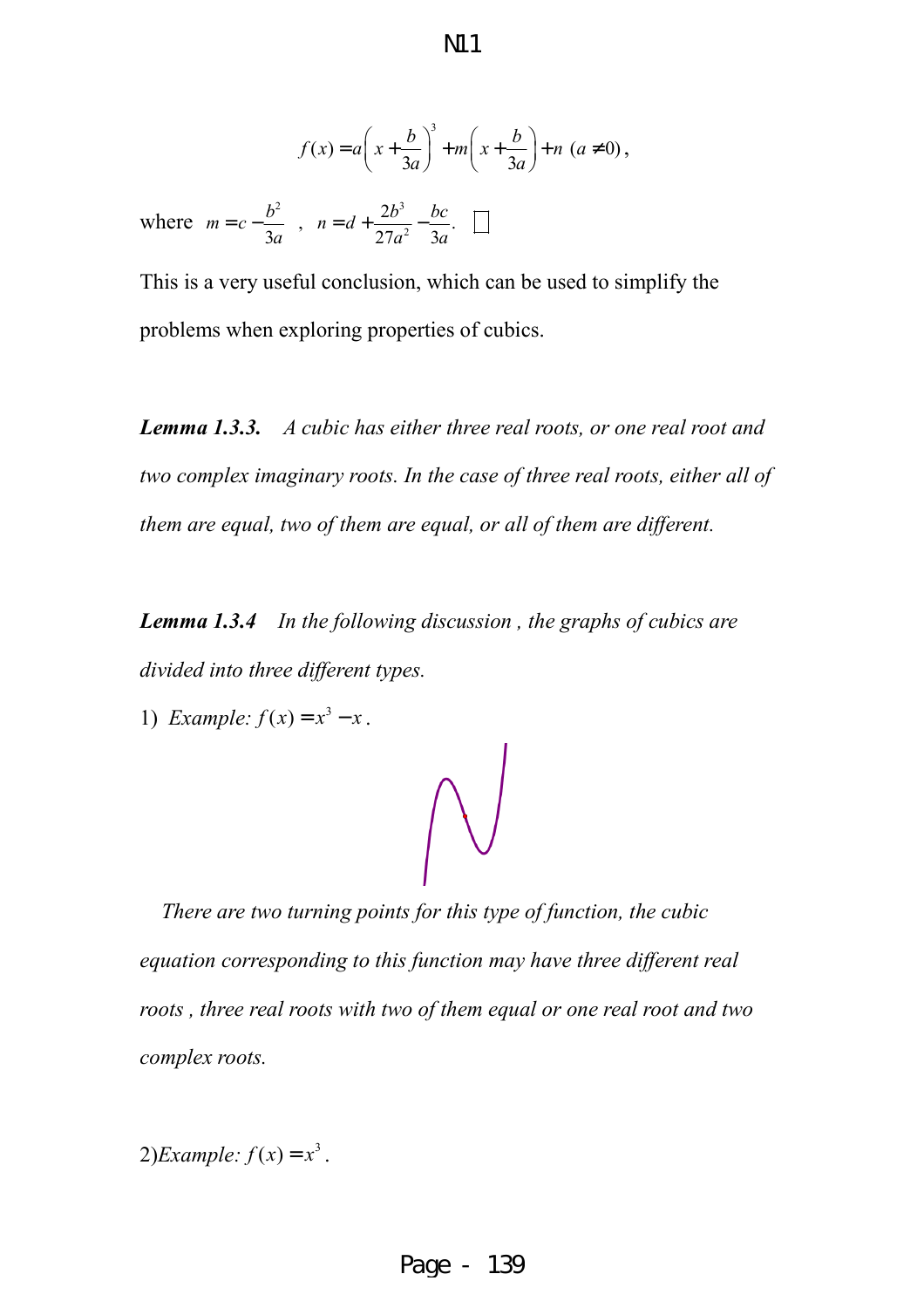*There is a stationary point but no turning point for this type of function, the cubic equation corresponding to this function may have three equal real roots or one real root and two complex roots.* 

3)*Example:*  $f(x) = x^3 + x$ .

 *There are no turning points or stationary points for this type of function. The cubic equation corresponding to this function would have one real root and two complex roots.* 

*Lemma 1.3.5 Vieta's theorem for a polynomial equation of degree n For*  $a_n x^n + a_{n-1} x^{n-1} + \cdots + a_1 x + a_0 = 0$  ( $a_n \neq 0$ ), this equation has n roots. *Through factorization, this equation can be reformed as* 

 $a_n(x-x_1)(x-x_2)$   $\dots$   $(x-x_n) = 0$   $(a_n \neq 0)$ ,

*where <sup>i</sup> x are the roots of the equation.* 

*And we have*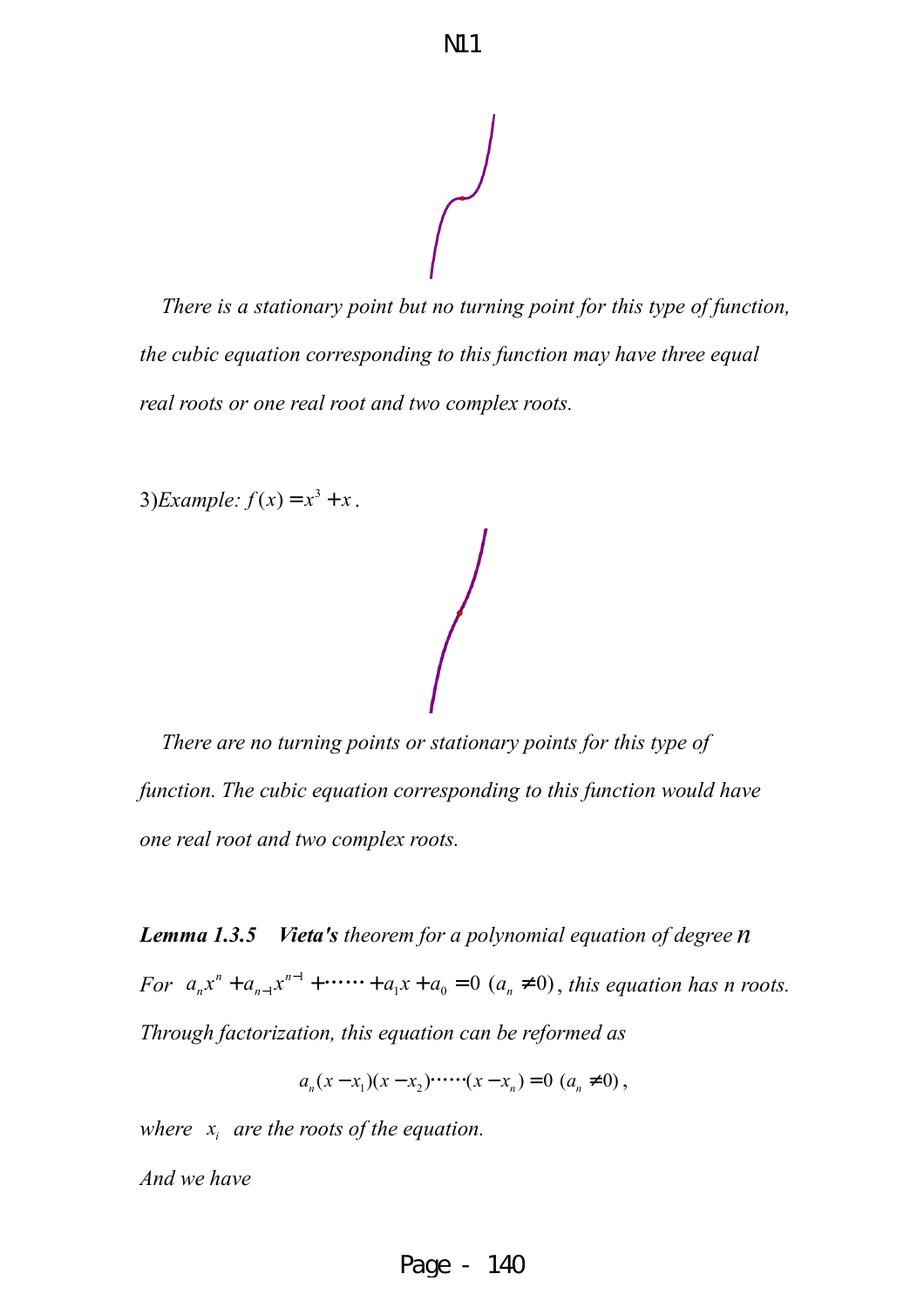$$
\rm{N\!11}
$$

$$
\begin{cases}\n\sum_{i=1}^{n} x_i = -\frac{a_{n-1}}{a_n} \\
\sum_{1 \le i < j \le n} x_i x_j = \frac{a_{n-2}}{a_n} \\
\sum_{1 \le i < j < k \le n} x_i x_j x_k = -\frac{a_{n-3}}{a_n} \\
\cdots \\
x_1 x_2 \cdots x_n = (-1)^n \frac{a_0}{a_n}\n\end{cases}
$$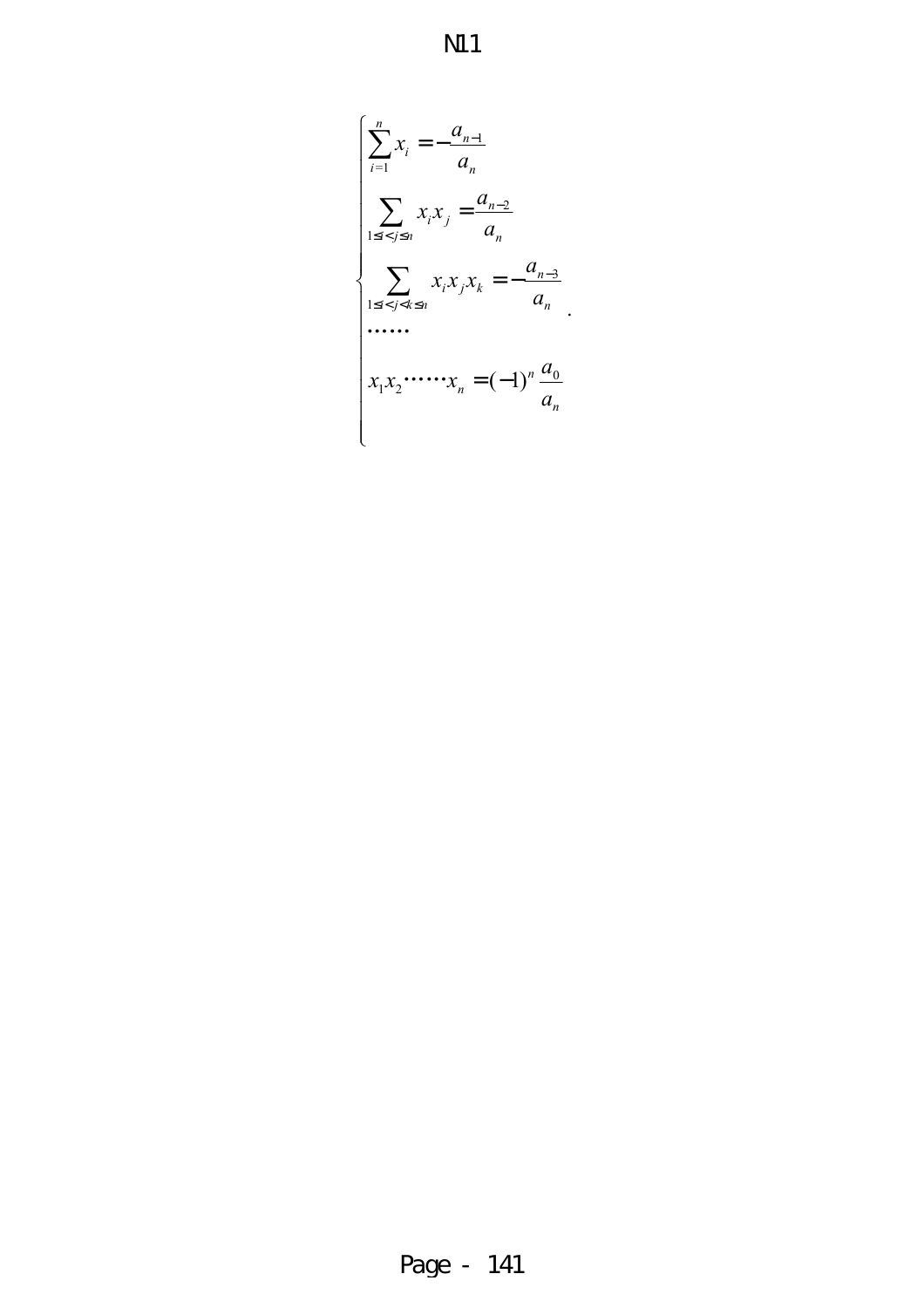# **Section 2**

# **The intersection of a cubic function and a tangent to this function**

#### **2.1 Property** Ⅰ

This is a property about the intersection points of a tangent to a cubic function with the function itself.

*Suppose*

 $f(x) = ax^3 + mx \ (a \neq 0)$ .

*The tangent at any point*  $(x_0, f(x_0))$  *on this function except the* 

*inflection point of this function crosses the graph of the cubic function at exactly two points. One is*  $(x_0, f(x_0))$ , the other is  $(x_1, f(x_1))$ .

*The relationship between*  $x_0$  *and*  $x_1$  is



Page - 142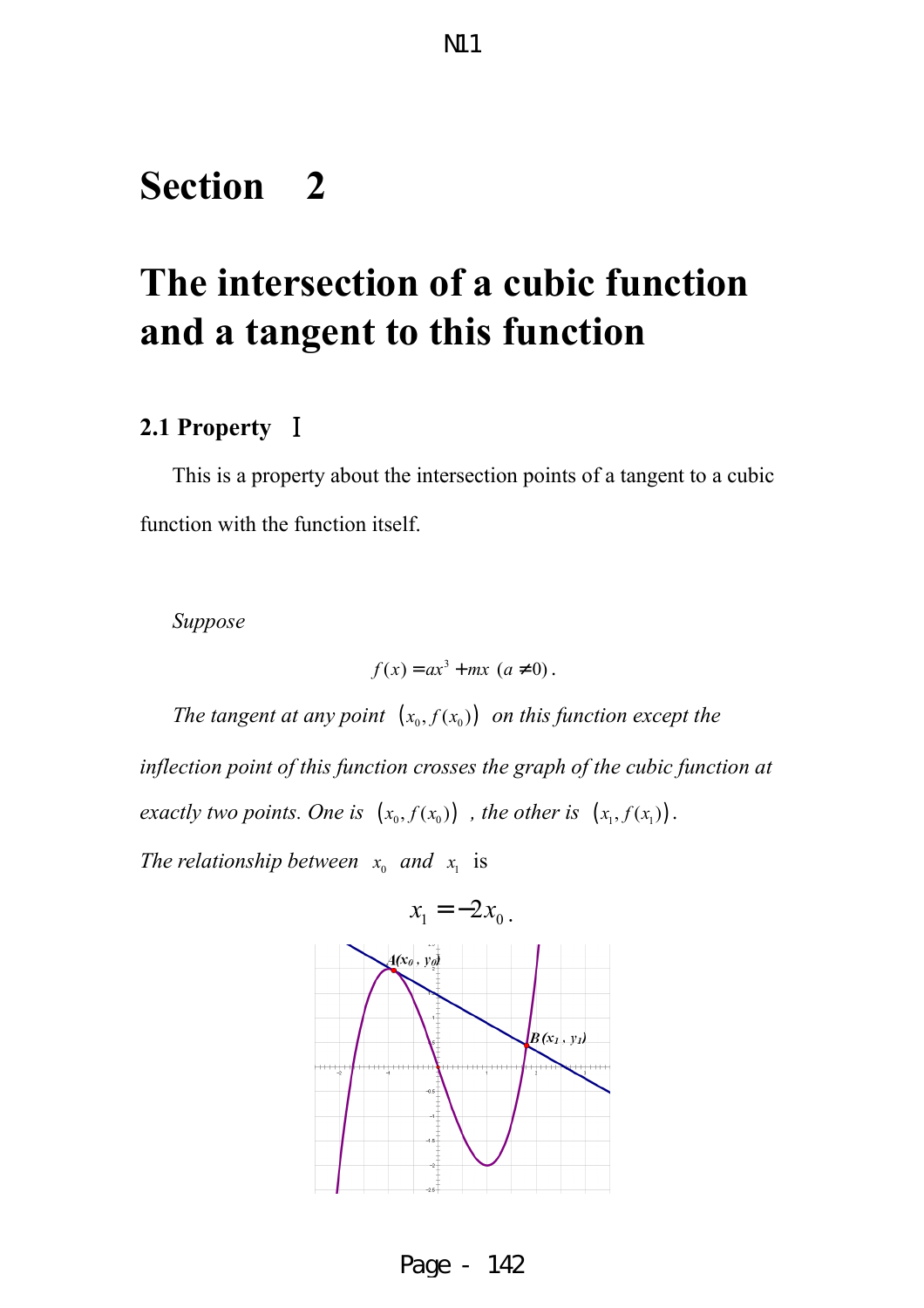#### **Proof**:

As all the cubic functions can be written as

$$
f(x) = ax3 + mx + n (a \neq 0),
$$

therefore, it is only needed to prove that it is true for the case

$$
f(x) = ax^3 + mx + n \ (a \neq 0).
$$

Suppose

$$
f(x) = ax^3 + mx + n\ (a \neq 0),
$$

then

$$
f'(x) = 3ax^2 + m\ (a \neq 0).
$$

For a point  $(x_1, f(x_1))$  on the graph of the function which is not the inflection point, the goal is to find the tangent  $l_{tg}$  to the function at  $(x_0', f(x_0'))$  passing through  $(x_1, f(x_1))$ . We have  $(3ax_0^2 + m)x - 2ax_0^3$  $0 \quad \text{in } \mathbb{R}$   $\mathcal{L}^{u,v}$ 3 :  $y = (3ax_0^2 + m)x - 2ax_0^3 + n$ ,  $(x)$ :  $y = ax^3 + mx + n$ .  $l_{lg}: y = (3ax_0'^2 + m)x - 2ax_0'^3 + n,$  $f(x)$ :  $y = ax^3 + mx + n$ .  $\int_{t_{\rm g}}$ :  $y = (3ax_0'^2 + m)x - 2ax_0'^3 +$ }<br>ገ  $\int f(x) : y = ax^3 + mx +$ Since  $\begin{cases} x - x_1 \\ y \end{cases}$  $(x_1)$  $x = x_1$  $y = f(x_1)$  $\left(x\right)$ }<br>ገ  $\left(y\right)$ solves the equations above, so we have

$$
ax_1^3 + mx_1 = (3ax_0'^2 + m)x_1 - 2ax_0'^3.
$$

For this equation, we know that  $x'_0 = x_1$  must be one of its solutions. Through factorization, we can get another solution

$$
x'_0 = x_0 = -\frac{1}{2}x_1.
$$

(we know that a cubic equation has three solutions, but in this situation,

two of its solutions are same:  $x'_0 = x_0 = -\frac{1}{2}x_1$ 2  $x'_0 = x_0 = -\frac{1}{2}x_1$ .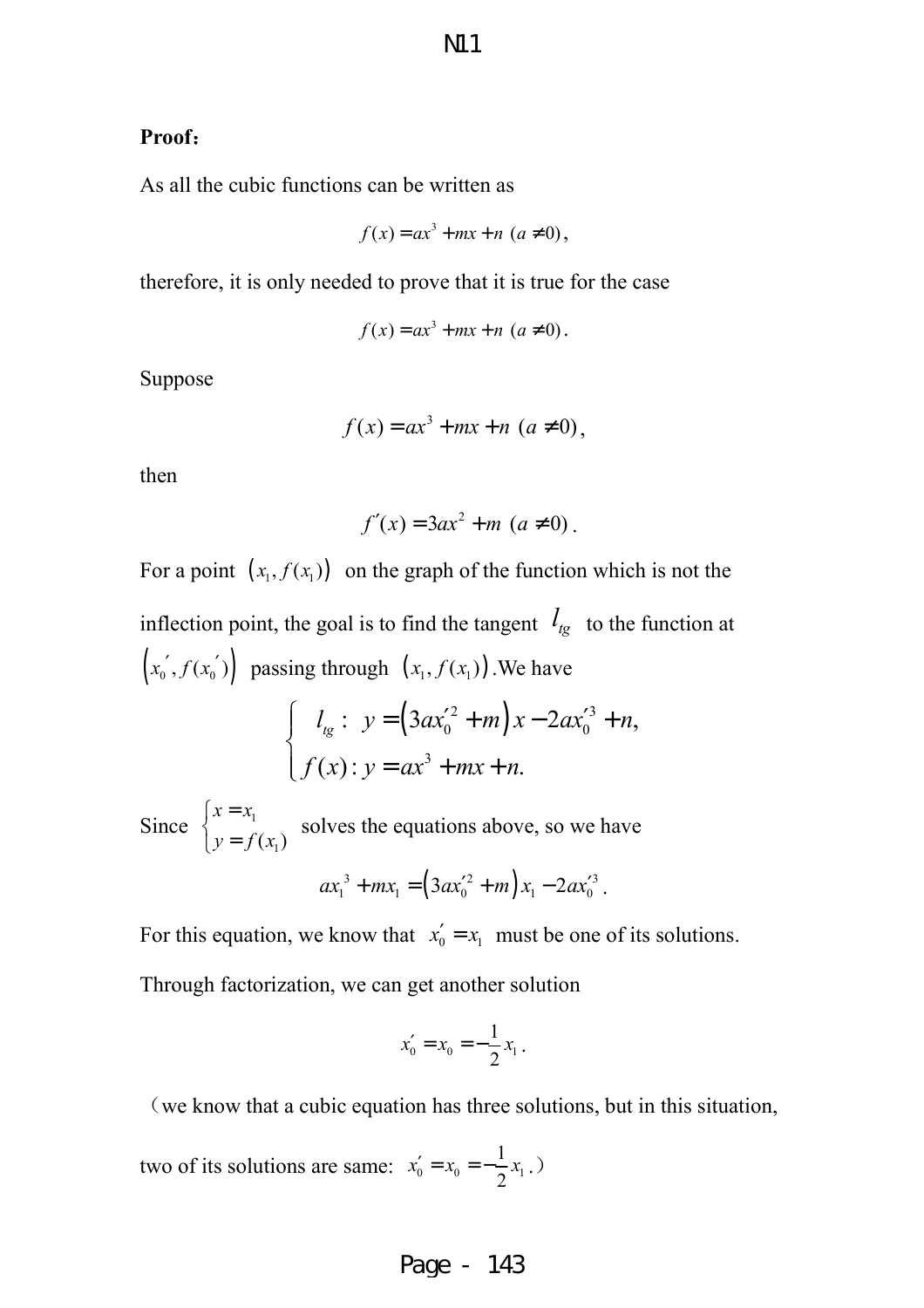Similarly, if the point  $(x_1, f(x_1))$  is the inflection point, which means  $x_1 = 0$ . In this case the only possible value for  $x'_0$  is 0, which means the tangent at the inflection point would pass the function through the tangent point only.

#### **Corollary:**

*In general, as the point of symmetry of a cubic function*   $f(x) = ax^3 + bx^2 + cx + d$  ( $a \ne 0$ ) is  $\left(-\frac{b}{2}\right)$ ,  $3a^{\prime\prime}$   $3a$  $\frac{b}{b}$ ,  $f\left(-\frac{b}{c}\right)$  $a^{\prime\prime}$   $\langle$  3*a*  $(b \t b \t b))$  $\left|-\frac{v}{2}\right|,f\left|-\frac{v}{2}\right|$  $\left(3a^{3}$   $(3a)$ *, we can obtain a more general conclusion:* 

*The tangent at a point*  $(x_0, f(x_0))$  *to a cubic function, which is not the inflection point, would pass the graph of the function at*  $(x_0, f(x_0))$ *and*  $(x_1, f(x_1))$  *, and the relationship between these two points is* 

$$
x_1 + \frac{b}{3a} = -2\left(x_0 + \frac{b}{3a}\right)
$$

#### **2.2 Property** Ⅱ

This property talks about the area enclosed by the tangent to the curve of a cubic function and the curve itself.

*Suppose* 

$$
f(x) = ax3 + mx \ (a \neq 0).
$$

*The tangent at point*  $\mathcal{A}$  ( $x_0$ ,  $f(x_0)$ ) *on this function except at the point of inflection would pass the graph through another point*  $\,$ *B. The*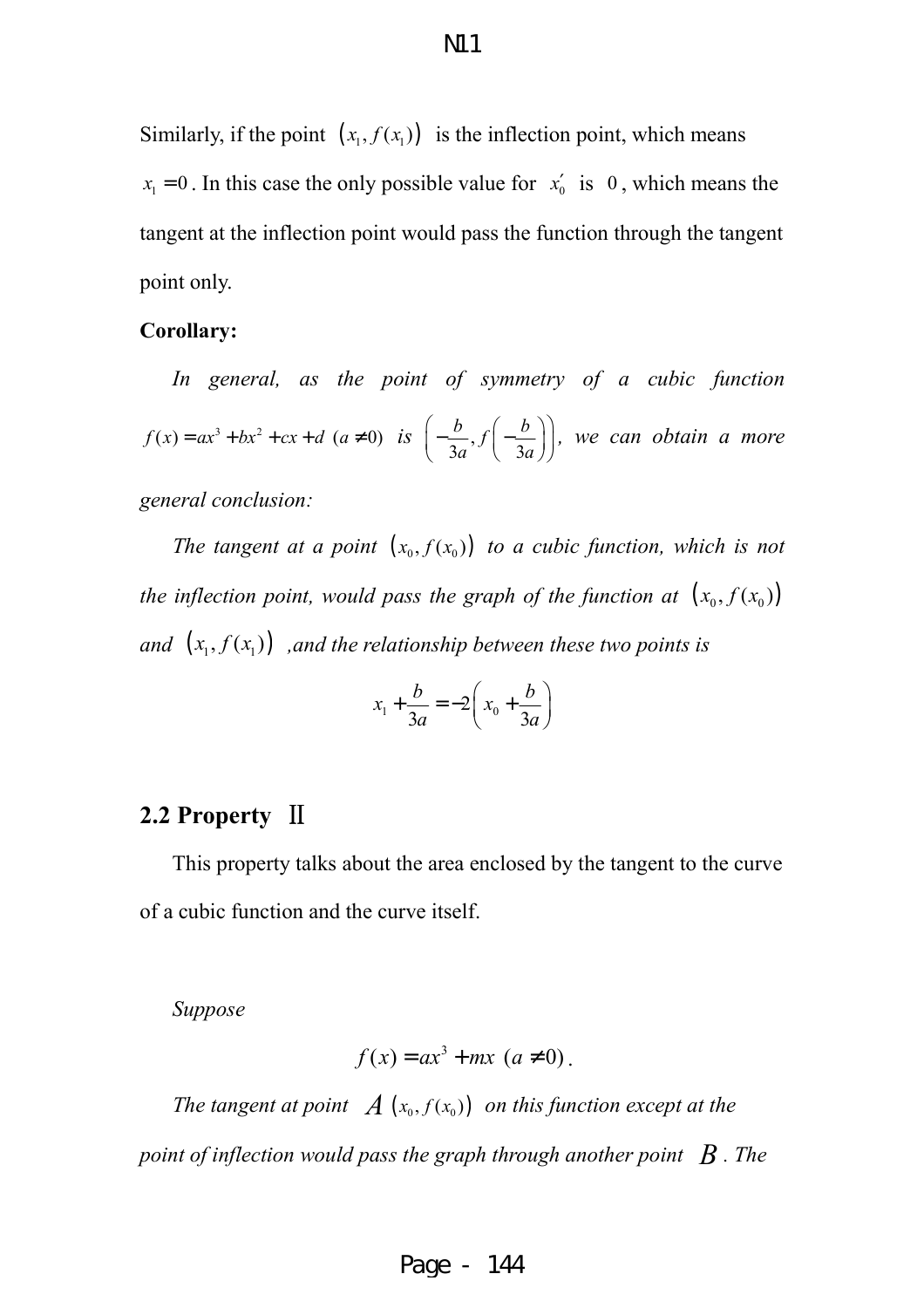*area enclosed between the tangent and the cubic function is* 



#### **Proof:**

Suppose

$$
f(x) = ax^3 + mx \ (a \neq 0),
$$

and the tangent at point  $(x_0, f(x_0))$  on this function is

 $\boldsymbol{0}$ 

4

 $=\left| \frac{27}{4}ax \right|$ 

.

$$
l_{tg}: y = (3ax_0^2 + m)x - 2ax_0^3.
$$

Let

$$
F(x) = l_{tg} - f(x),
$$

so we have that the area" *S* "of the closed graph shaped by the tangent and the function is the absolute value of the definite integral of  $F(x)$  on  $(x_0, -2x_0)$  (or  $(-2x_0, x_0)$ )  $\int_{0}^{0} F(x) dx = \left| \int_{0}^{-2\lambda_{0}} (ax^{3} - 3ax_{0}^{2}x + 2ax_{0}^{3}) dx \right|$ 0  $\vert \hspace{.1cm} \vert \hspace{.1cm} \bullet \hspace{.1cm} \lambda_0$  $0 = \frac{1}{2} \alpha r^2 r^2 |^{-2\lambda_0} + 2\alpha r^3 r |^{-2\lambda_0}$ 0  $\bigcirc$  0  $\bigvee^{1,0}$  0  $\bigvee^{1,0}$  $\left| \int_{0}^{2x_0} E(x) dx \right| = \left| \int_{0}^{-2x_0} \left( \cos^3 - 2\cos^2 x + 2\cos^3 x \right) dx \right|$  $\int_{0}^{x_0} F(x) dx = \int_{0}^{x_0} \left( ax^3 - 3ax_0^2x + 2ax_0^3 \right)$  $4|-2x_0$   $\frac{3}{2}x^2-2x_0$   $\frac{2}{2}x^3-2$  $\frac{1}{4}ax^4\Big|_{x_0}^{-2x_0}-\frac{3}{2}ax_0^2x^2\Big|_{x_0}^{-2x_0}+2ax_0^3$ 4 4  $\frac{1}{x_0}$  2 27  $S = \left| \int_{x_0}^{-2x_0} F(x) dx \right| = \left| \int_{x_0}^{-2x_0} \left( ax^3 - 3ax_0^2 x + 2ax_0^3 \right) dx \right|$  $x_0$   $\frac{3}{2}x^2 - x^2 - x_0$   $\frac{3}{2}x^3 - x^2 - x_0$  $=\left|\frac{1}{4}ax^4\right|_{x_0}^{x_2} - \frac{3}{2}ax_0^2x^2\left|_{x_0}^{x_2} + 2ax_0^3x\right|_{x_0}^{x_0}$ 

Page - 145

**N11**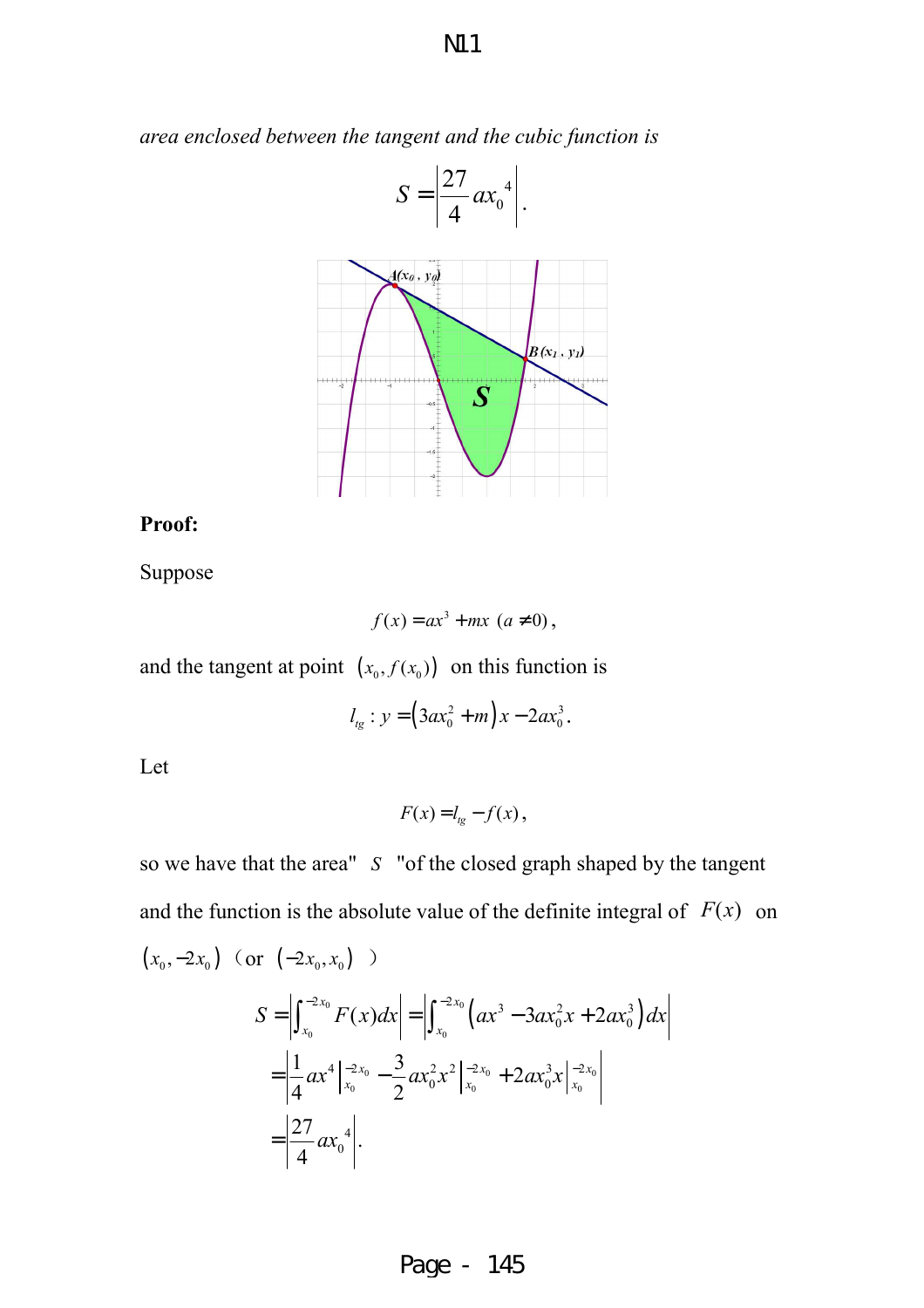#### **Corollary:**

*In general , the tangent at a point* $(x_0, f(x_0))$  *on the function*  $f(x) = ax^3 + bx^2 + cx + d$  ( $a \ne 0$ ) will enclose an area with the cubic function. *This area is given by:*

$$
S = \left| \frac{27}{4} a (x_0 + \frac{b}{3a})^4 \right|.
$$

#### **Proof:**

For  $f(x) = ax^3 + bx^2 + cx + d$  ( $a \ne 0$ ), we can move its graph to the graph of  $f(x) = ax^3 + mx + n$  ( $a \ne 0$ ) and furthermore, to  $f(x) = ax^3 + mx$  ( $a \ne 0$ ). Since area is a translation invariant, we can prove the corollary by proving the case  $f(x) = ax^3 + mx(a \neq 0)$ . As the case  $f(x) = ax^3 + mx(a \neq 0)$ has already been proved, the corollary is proved as well.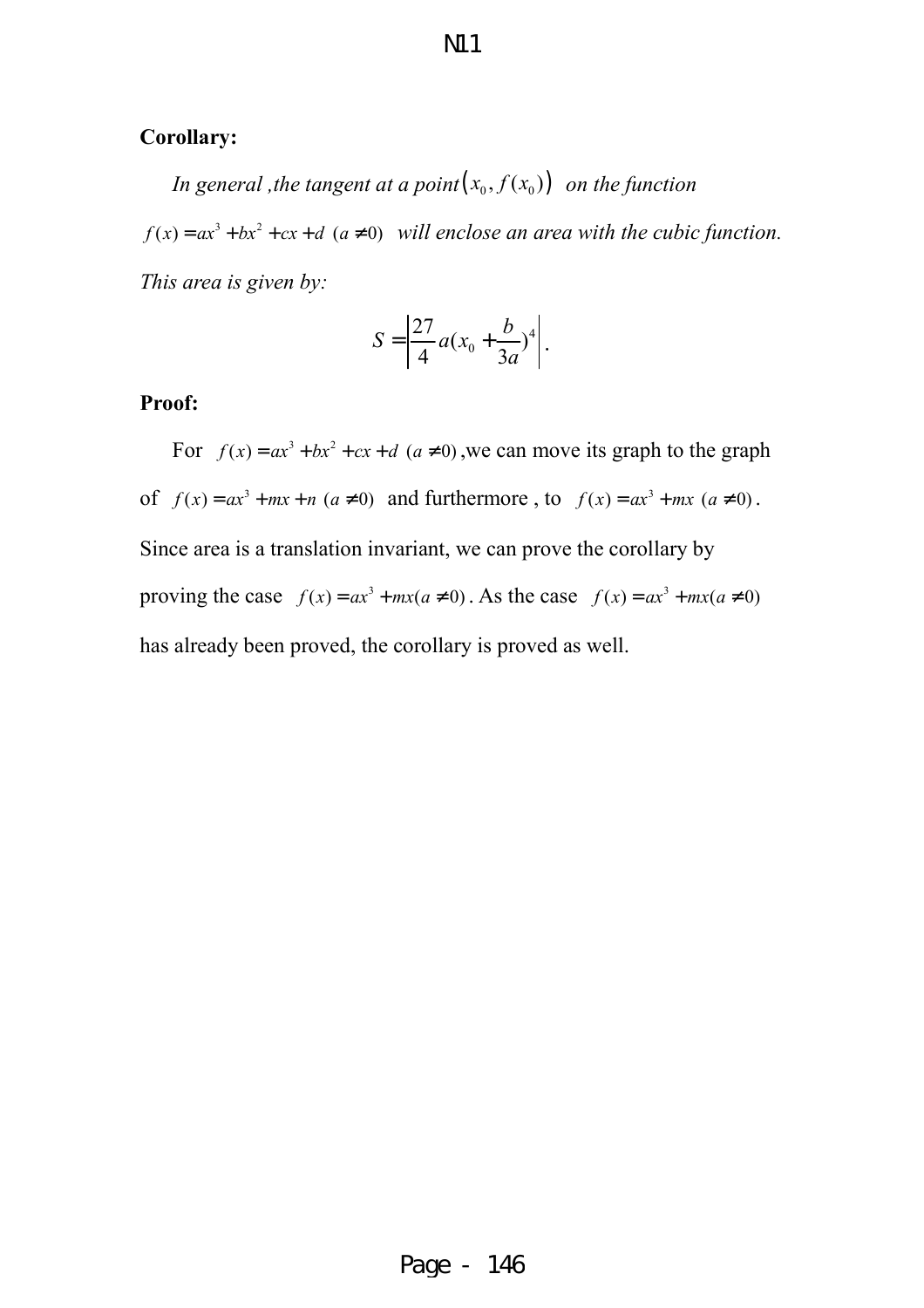### **Section 3**

### **A new definition of cubic functions**

#### **3.1 Property** Ⅲ

By comparing with the polar coordinate representation of conical curves, we enquire as to the distance from a point on the curve to a fixed line which is the tangent at the inflection point for the function.

*Suppose* 

$$
f(x) = ax^3 + mx \ (am < 0)
$$

Let a tangent  $l_{lg}$  pass across the inflection point of the function. For *any line*  $y = kx (if a > 0$  *then*  $k \ge m$  *if*  $a < 0$  *then*  $k \le m$ *)*, *the distance* "*d* " *from the intersection point of*  $y = kx$  *and*  $f(x)$  *to the tangent*  $l_{tg}$  is

$$
d = \left(\frac{m-k}{m+\frac{1}{m}}\right)^{\frac{3}{2}}d_0,
$$

where  $d_0$  *is defined as the distance from the intersection point of*  $f(x)$ *and the normal at the inflection point to the tangent*  $l_{tg}$ .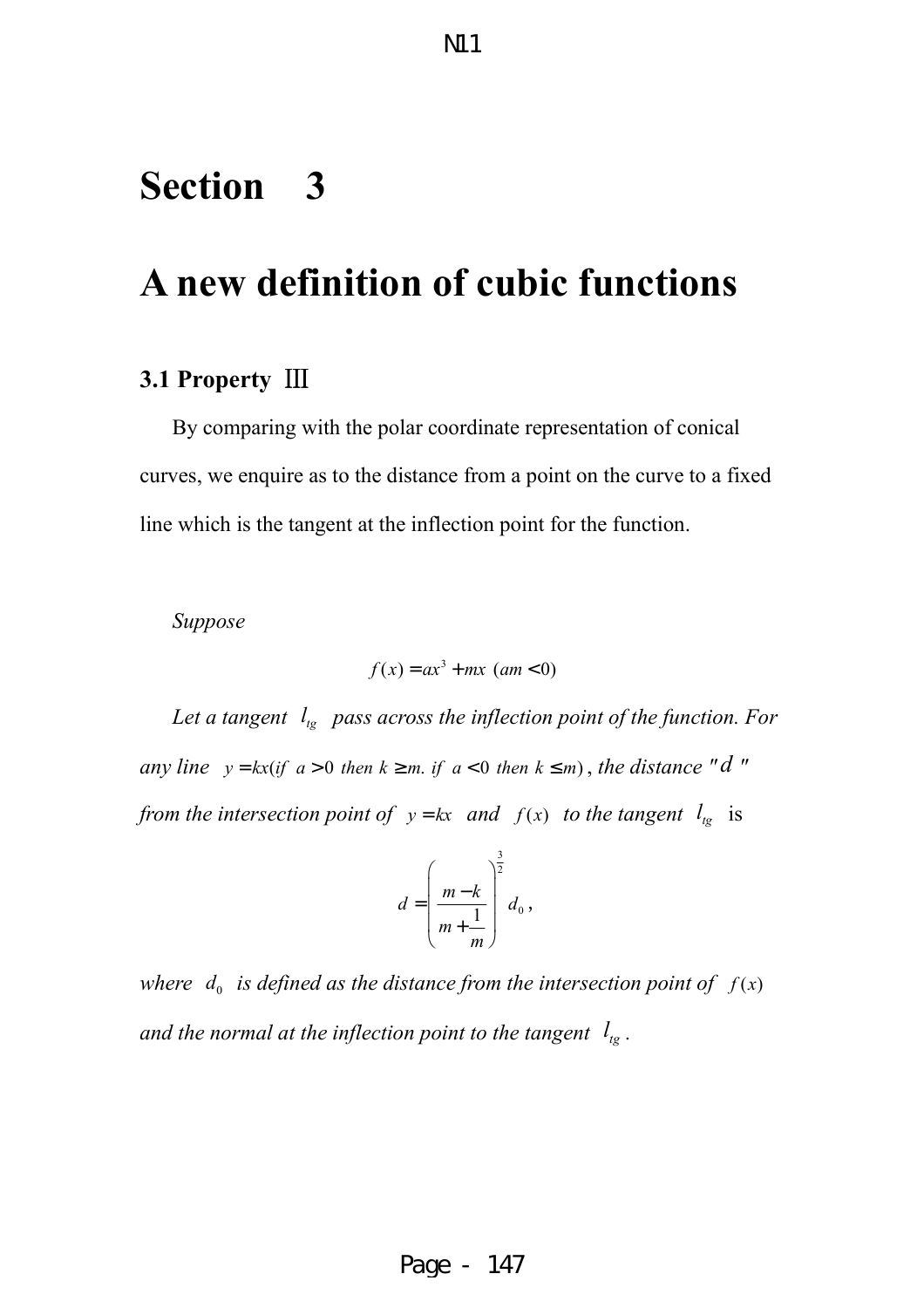



#### **Proof:**

Suppose

$$
f(x) = ax^3 + mx \ (am < 0)
$$

and

$$
y = kx(if\ a > 0\ then\ k \ge m\ if\ a < 0\ then\ k \le m),
$$

Two intersection points of  $f(x)$  and  $y = kx$  are

$$
(\sqrt{\frac{k-m}{a}}, f\left(\sqrt{\frac{k-m}{a}}\right))
$$
 and  $(-\sqrt{\frac{k-m}{a}}, f\left(-\sqrt{\frac{k-m}{a}}\right))$ .

According to the formula of the distance from a point to a line

$$
d = \frac{|Ax_0 + By_0 + C|}{\sqrt{A^2 + B^2}} = \frac{\left| a\left(\sqrt{\frac{k-m}{a}}\right)^3 \right|}{\sqrt{m^2 + 1}},
$$

taking  $k = -\frac{1}{k}$ *m*  $=-\frac{1}{x}$ , we obtain

$$
d_0 = \frac{\left| a \left( \sqrt{\frac{-\frac{1}{m} - m}{a}} \right)^3 \right|}{\sqrt{m^2 + 1}} = \left| \left( m + \frac{1}{m} \right) \sqrt{\frac{1}{am}} \right|.
$$

Hence

$$
d = \left(\frac{m-k}{m+\frac{1}{m}}\right)^{\frac{3}{2}}d_0.
$$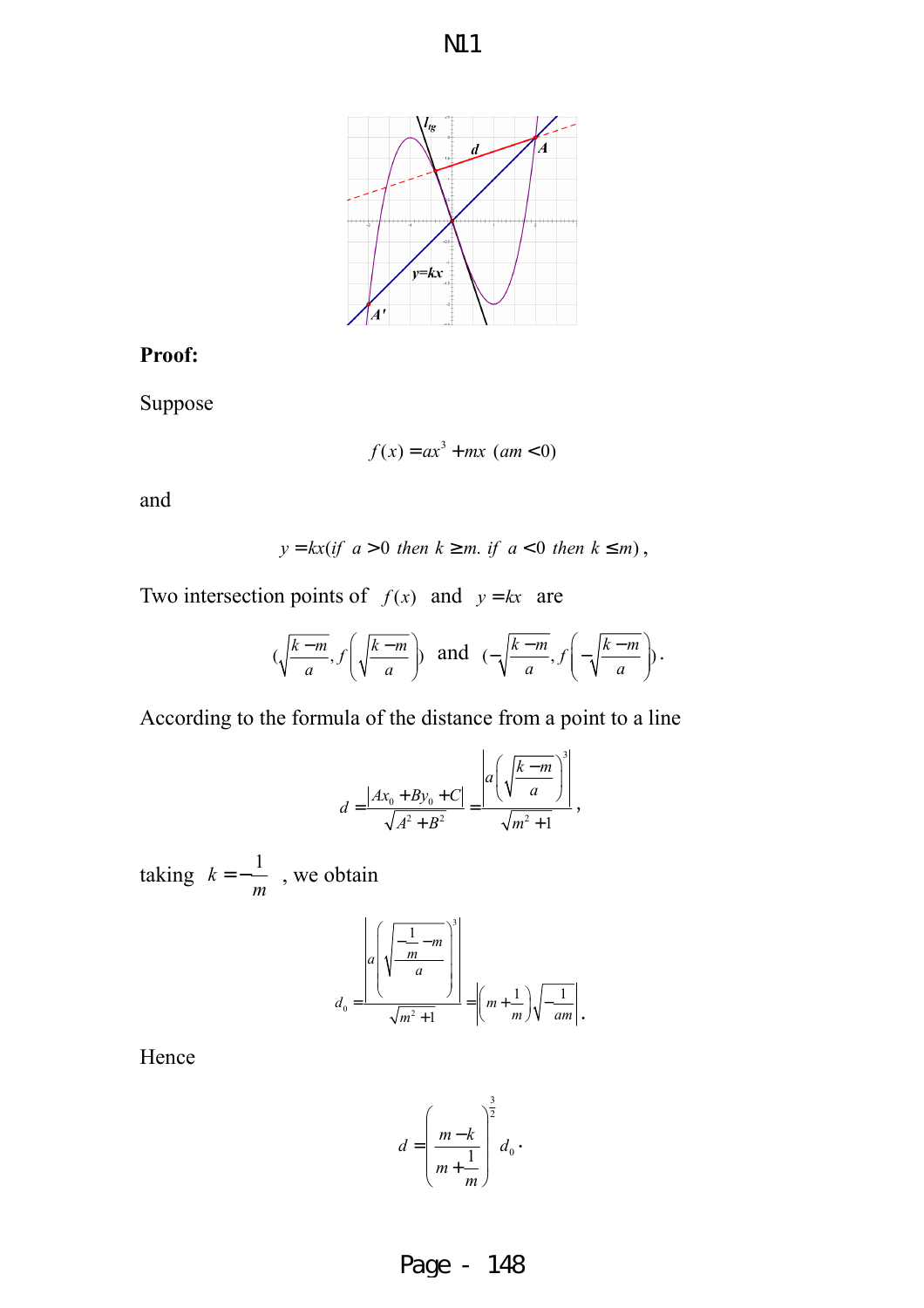#### **3.2 Property** Ⅳ

This property may be used as a definition of cubic functions.

*Given a fixed line*  $y = mx$ , *for any variable line*  $y = kx(m \times (m-k) > 0)$ ,

*there are two special points on this line satisfying the equality* 

$$
d=p(|k-m|)^{\frac{3}{2}},
$$

*where d is defined as the distance from the special point to the line*   $y = mx$ , and p is a positive constant. The set of these points would *form the graph of a cubic function.* 

#### **Proof:**

Suppose  $(x_0, kx_0)$  is one of the points on the graph, by the formula of the distance from a point to a line

$$
d = \frac{\left| Ax_0 + By_0 + C \right|}{\sqrt{A^2 + B^2}},
$$

where 
$$
y_0 = kx_0
$$
,  $A = m$ ,  $B = -1$ ,  $C = 0$ ,  $d = p(|k-m|)^{\frac{3}{2}}$ .

Thereby

$$
|x_0| = p\sqrt{m^2 + 1} \times \sqrt{k - m}.
$$

Since

$$
k = \frac{y_0}{x_0}
$$
 and  $|x_0| = p\sqrt{m^2 + 1} \times \sqrt{|k - m|}$ ,

we have

$$
y_0 = \frac{-\text{sgn}(m)}{p^2(m^2+1)} x_0^3 + mx_0,
$$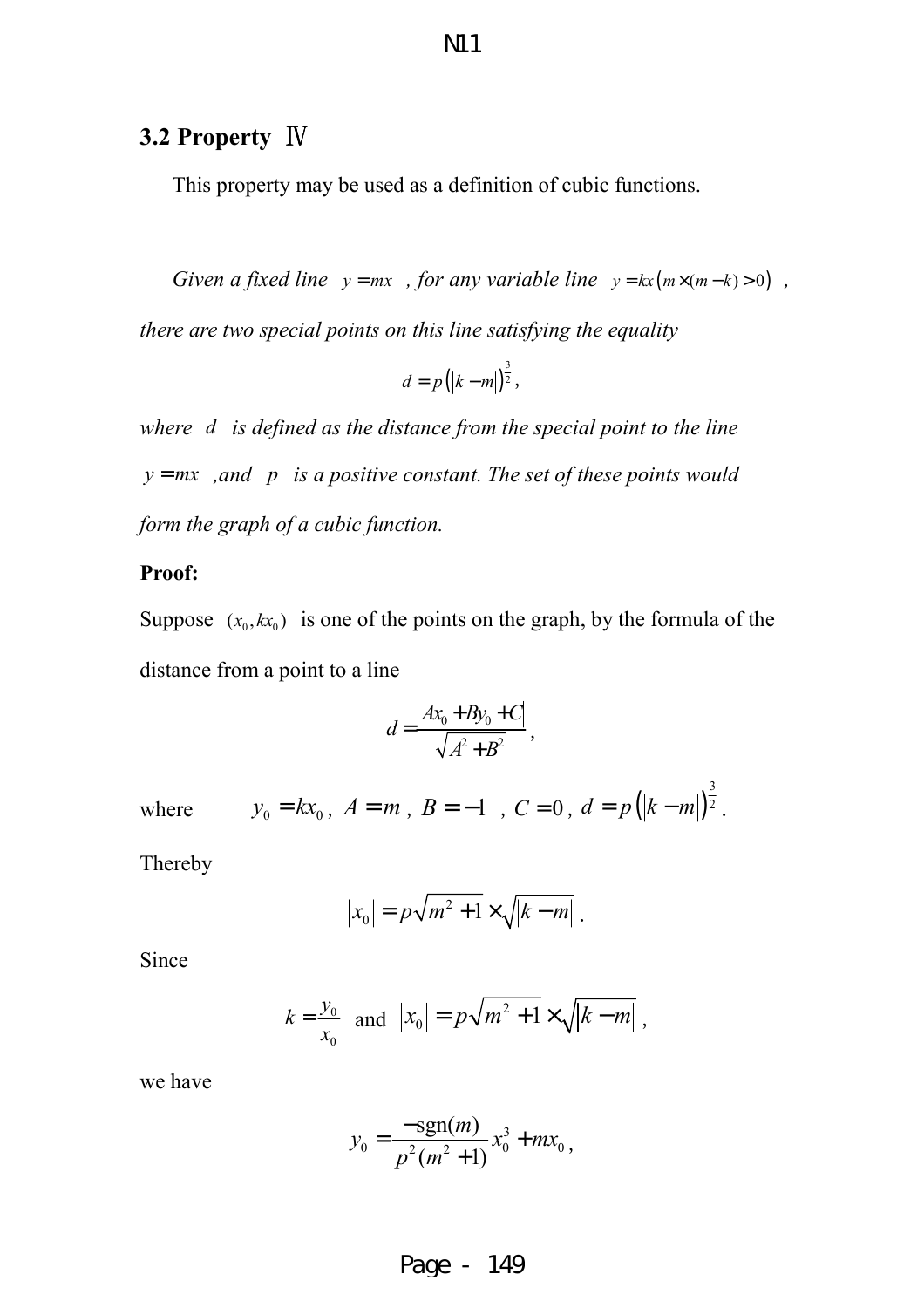N11

where 
$$
\text{sgn}(x) = \begin{cases} 1 & x > 0 \\ 0 & x = 0 \\ -1 & x < 0 \end{cases}
$$

This means that those points form a graph of a cubic function.

#### *Summarize*

According to this property, we have a new representation of a cubic function:

Suppose a fixed line  $y = mx$ . For any line  $y = kx (m \times (m - k) > 0)$ ,

there are two special points on this variable line satisfying the equality

$$
d=p(|k-m|)^{\frac{3}{2}},
$$

where *d* is defined as the distance from the special point to the line  $y = mx$ , and *p* is a constant number. All these points would form the graph of a cubic function, whose point of symmetry is the origin. This can be seen as a new definition of a cubic function.

Comparing with the polar coordinate representation of conical curves, this representation has more confining conditions. This is possibly a result of the fact cubic functions do not form closed graphs, while conical curves are.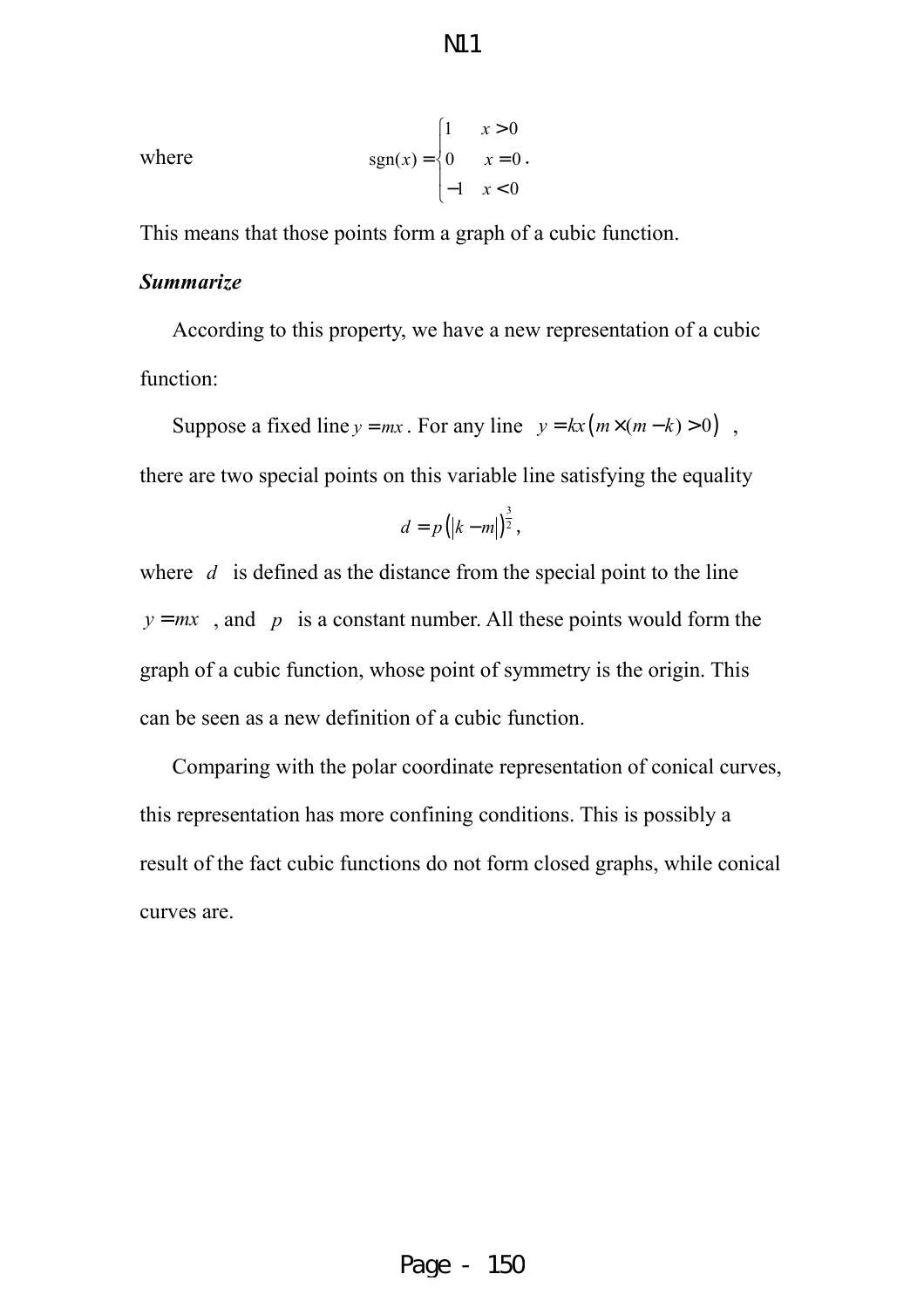### **Section 4**

# **The symmetry of a cubic function**

#### **4.1 Property** Ⅴ

*Suppose* 

$$
f(x) = ax^3 + bx^2 + cx + d(a \neq 0).
$$

*If there are two different points for which the derivatives are equal to each other on the function, then the line passing the two points will pass through the inflection point for this function.* 



#### **Proof :**

Suppose

$$
f(x) = ax^3 + bx^2 + cx + d \ (a \neq 0),
$$

then

$$
f'(x) = 3ax^2 + 2bx + c \ (a \neq 0).
$$

If the derivative of the function at point  $A$  is equal to the derivative at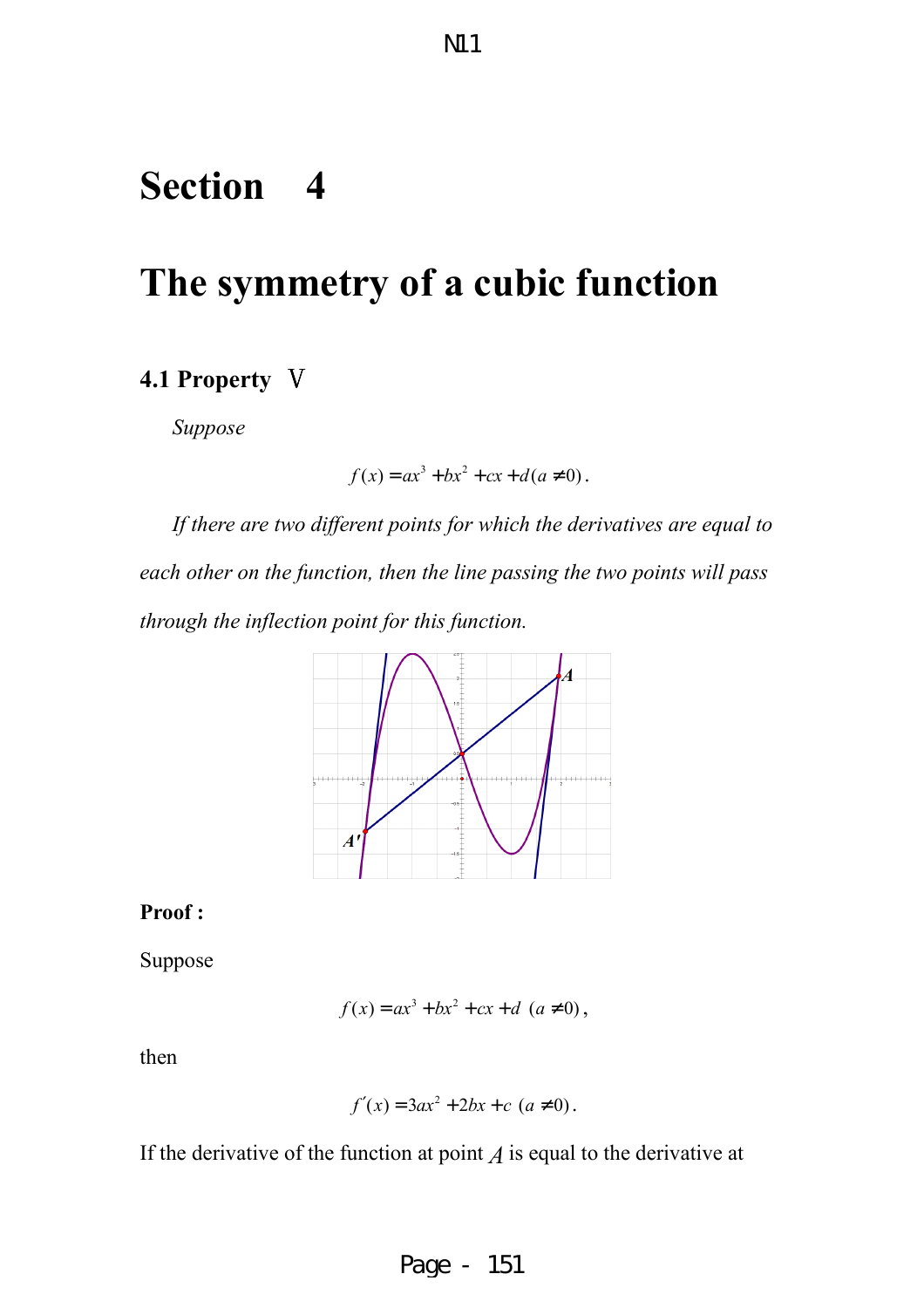point  $B$  , which means

$$
f'(x_A) = f'(x_B).
$$

Since  $f'(x)$  is symmetrical about the axis 3  $x = -\frac{b}{2}$ *a*  $=-\frac{b}{2}$ , we obtain that 2  $3a$  $x_{A} + x_{B} - b$ *a*  $\frac{+x_B}{2} = -\frac{b}{2}.$ 

Because  $\left(-\frac{b}{2}\right)$  $3a^{\prime\prime}$   $3a$  $\frac{b}{b}$ ,  $f\left(-\frac{b}{c}\right)$  $a^{\prime\prime}$  \ 3*a*  $(b \t b \t b))$  $\left(-\frac{6}{3a}, f\left(-\frac{6}{3a}\right)\right)$ is the point of symmetry of this cubic function,

the x coordinate of  $\overline{A}$  and  $\overline{B}$  are symmetrical about the point of symmetry.

Thus the line passing the two points must pass through the point of symmetry of this cubic function.  $\Box$ 

This property is the result of the fact that an odd function has a even function as its derivative function.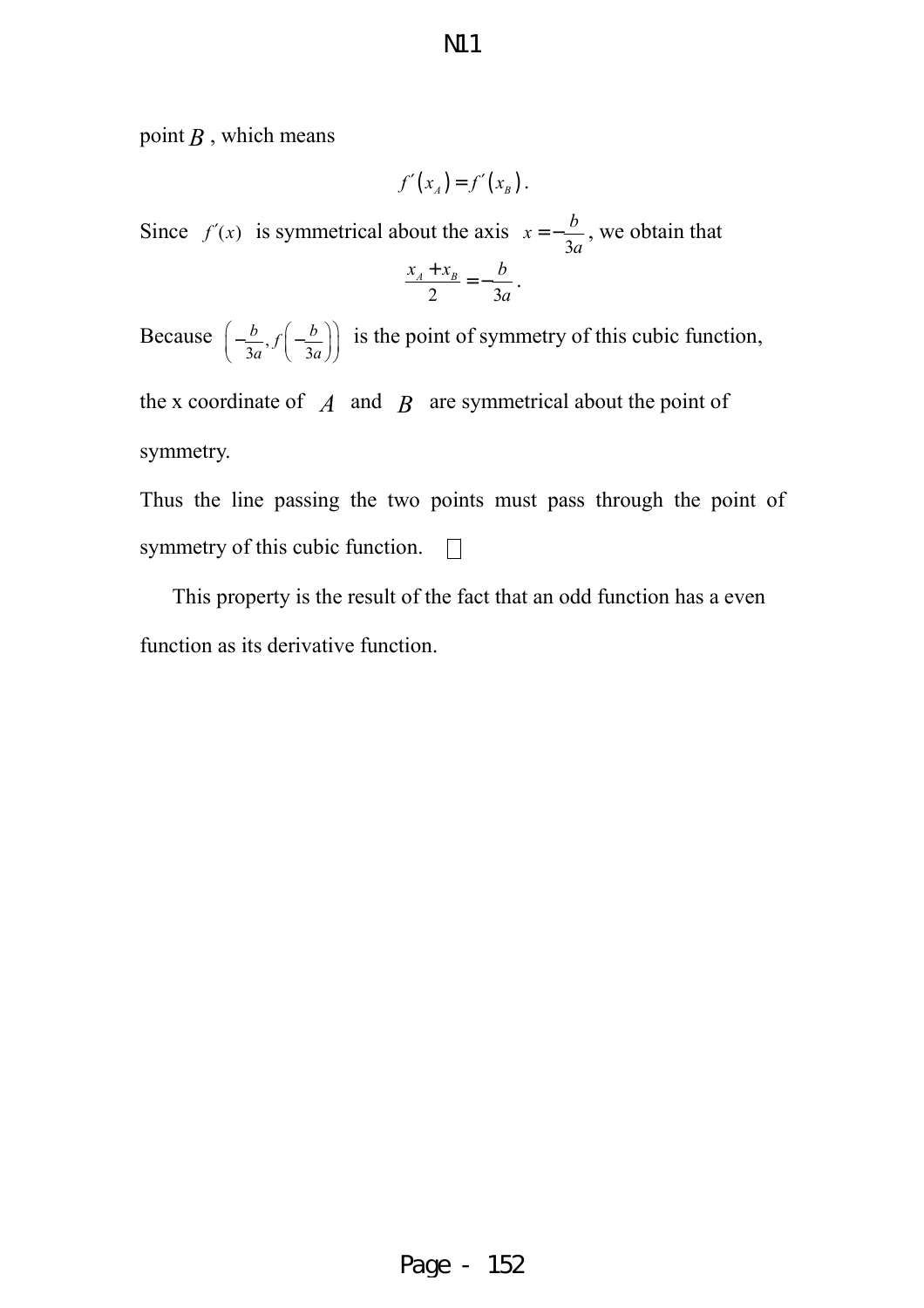# **Section 5**

# **The tangents to a cubic function at its zeros**

#### **5.1 Property** Ⅵ

This property concentrates on the slopes of the tangents at each zero for a cubic function. We also prove a corollary for the polynomial function of degree  $n$  by the Vandermonde determinant.

*Given a cubic function* 

$$
f(x) = ax^3 + bx^2 + cx + d \ (a \neq 0),
$$

*if there are three different zeros for this function* 

 $A(x_1,0)$ ,  $B(x_2,0)$ ,  $C(x_3,0)$ ,

*then we have* 

$$
\sum_{i=1}^3 \frac{1}{k_i} = 0
$$

*and*

$$
\sum_{i=1}^3 \frac{x_i}{k_i} = 0
$$

*where*  $k_i$  (1  $\le i \le 3$ ) *is the slope of the tangent at*  $(x_i, 0)$  (1  $\le i \le 3$ ).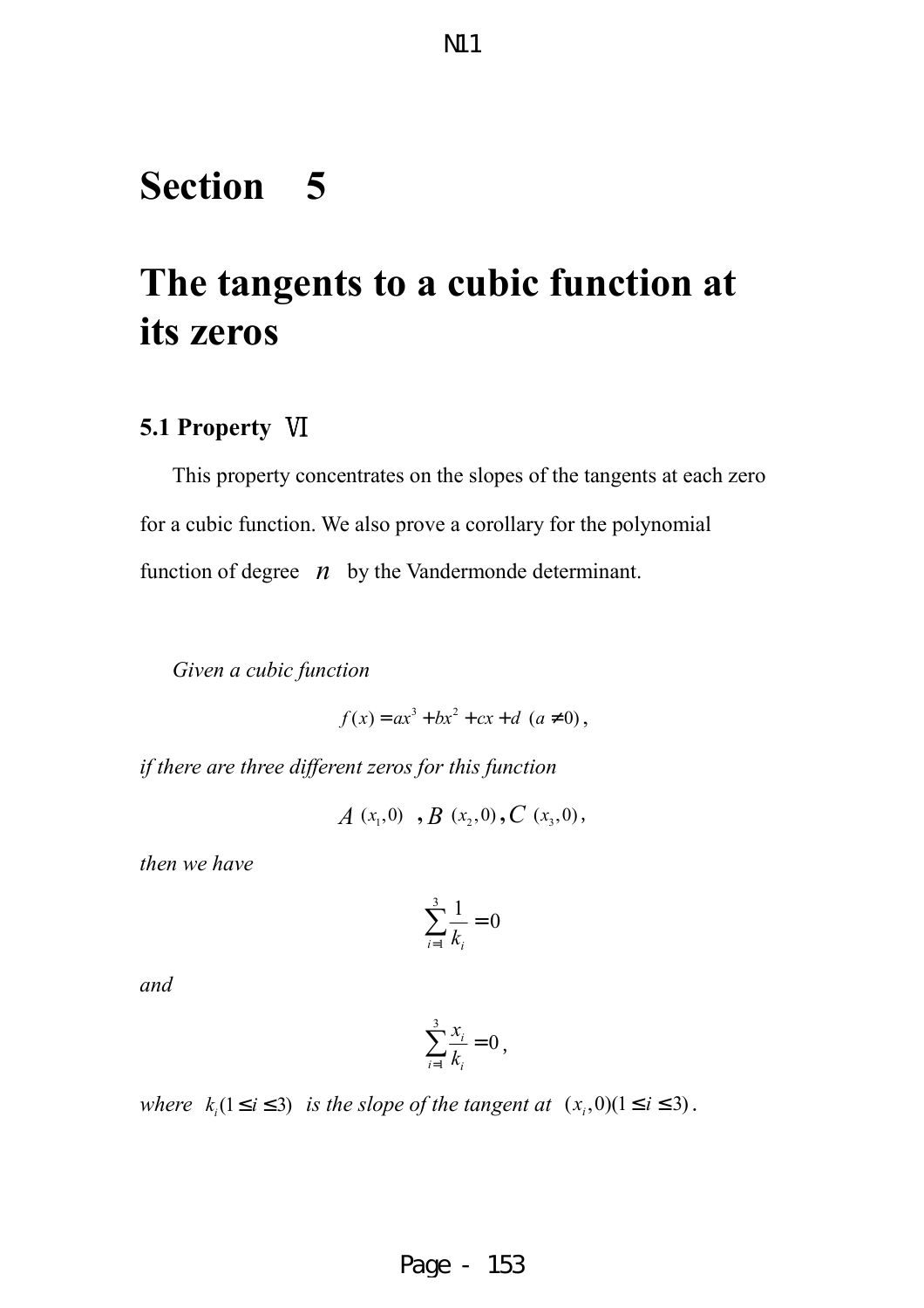

#### **Proof:**

Since by assumption, there are three different zeros

$$
A(x_1,0), B(x_2,0), C(x_3,0),
$$

then

$$
f(x) = ax3 + bx2 + cx + d = a(x - x1)(x - x2)(x - x3).
$$

Thus we obtain

$$
f'(x) = a(x - x_1)(x - x_2) + a(x - x_1)(x - x_3) + a(x - x_2)(x - x_3).
$$

Because

$$
x_1 \neq x_2 \neq x_3
$$

it follows

$$
\frac{1}{k_1} = \frac{1}{a(x_1 - x_2)(x_1 - x_3)},
$$
  
\n
$$
\frac{1}{k_2} = \frac{1}{a(x_2 - x_1)(x_2 - x_3)},
$$
  
\n
$$
\frac{1}{k_3} = \frac{1}{a(x_3 - x_1)(x_3 - x_2)},
$$

and

$$
\sum_{i=1}^{3} \frac{1}{k_i} = \frac{1}{a(x_1 - x_2)(x_1 - x_3)} + \frac{1}{a(x_2 - x_1)(x_2 - x_3)} + \frac{1}{a(x_3 - x_1)(x_3 - x_2)}
$$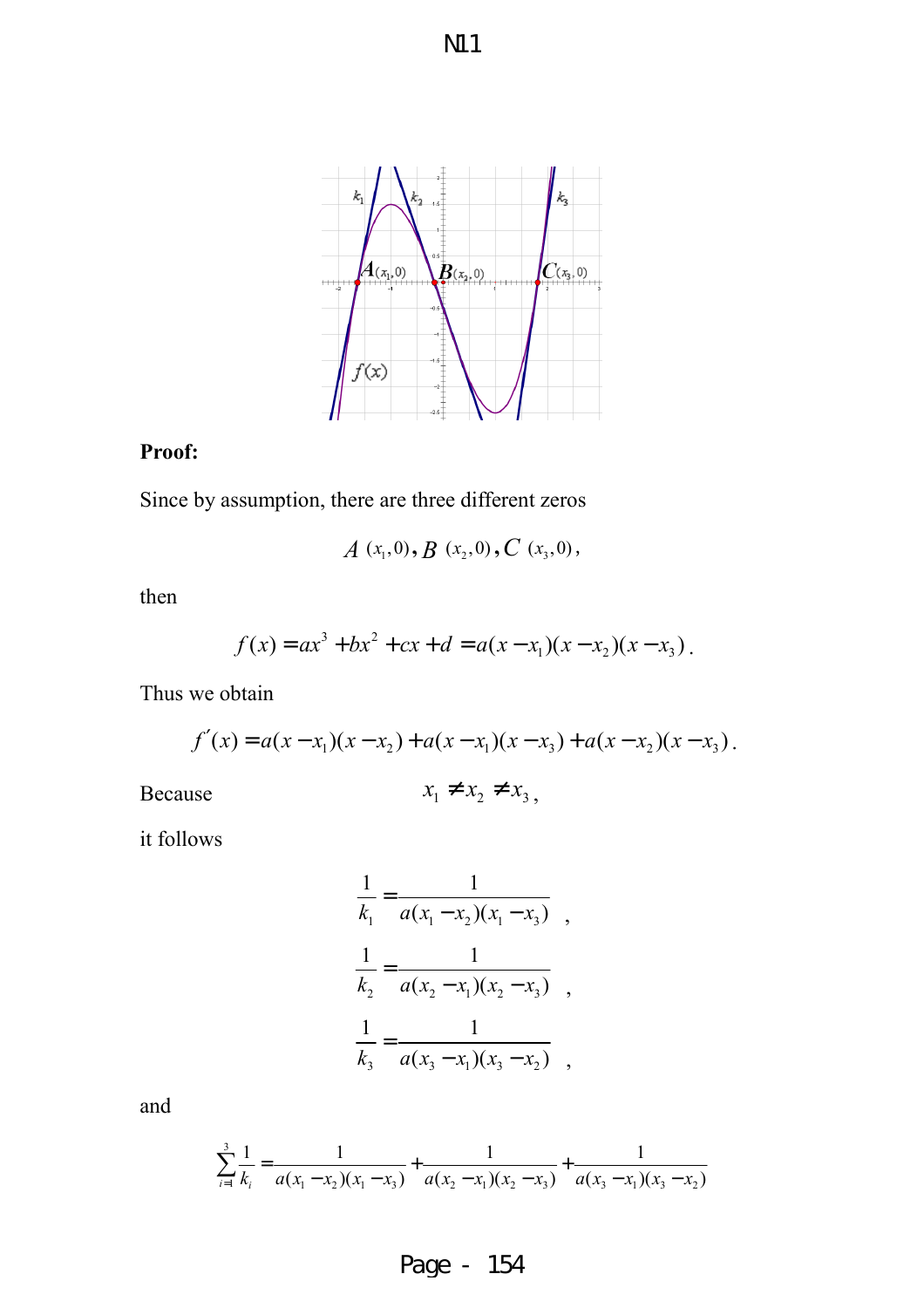$$
=\frac{(x_2 - x_3) - (x_1 - x_3) + (x_1 - x_2)}{a(x_1 - x_2)(x_1 - x_3)(x_2 - x_3)}
$$
  
= 
$$
\frac{0}{a(x_1 - x_2)(x_1 - x_3)(x_2 - x_3)}
$$
  
= 0.

Likewise

$$
\sum_{i=1}^{3} \frac{x_i}{k_i} = \frac{x_1}{a(x_1 - x_2)(x_1 - x_3)} + \frac{x_2}{a(x_2 - x_1)(x_2 - x_3)} + \frac{x_3}{a(x_3 - x_1)(x_3 - x_2)}
$$

$$
= \frac{x_1(x_2 - x_3) - x_2(x_1 - x_3) + x_3(x_1 - x_2)}{a(x_1 - x_2)(x_1 - x_3)(x_2 - x_3)}
$$

 $= 0$ .

#### *Corollary:*

*For any polynomial function of degree n with n different zeros ,the equation*

$$
\sum_{i=1}^{n} \frac{1}{k_i} = 0
$$

*holds,* 

*where*  $k_i$  ( $1 \le i \le n$ ) *is defined as the slope of the tangent to this function at one of the zeros*  $(x_i, 0)$  $(1 \le i \le n)$ .

*Definition 5.1.3.1 A matrix is a rectangular array of numbers. The individual items in a matrix are called its elements or entries.*

*Definition 5.1.3.2 The determinant is a value associated with an n-by-n matrix.The determinant of a matrix A is denoted as det(A), det A, or |A|.*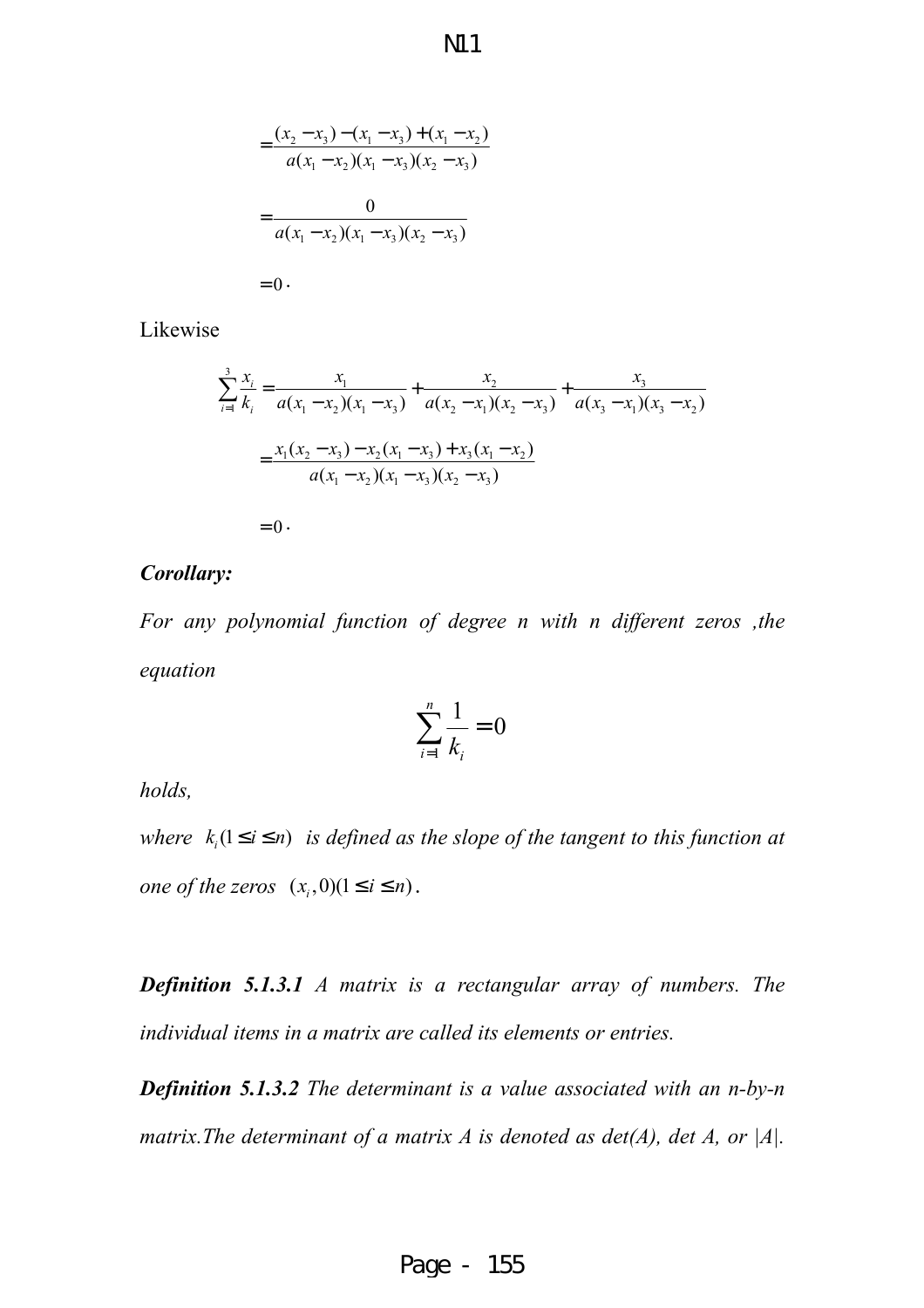In the case where the matrix entries are written out in full, the *determinant is denoted by surrounding the matrix entries by vertical bars instead of the brackets or parentheses of the matrix. For instance, the determinant of the matrix* 

$$
\begin{bmatrix} a & b & c \\ d & e & f \\ g & h & i \end{bmatrix}
$$
 is written 
$$
\begin{bmatrix} a & b & c \\ d & e & f \\ g & h & i \end{bmatrix}
$$
.

#### *Lemma 5.1.3.1 Laplace's formula*

*Laplace's formula expresses the determinant of a matrix in terms of its minors. The minor*  $M_{ij}$  *is defined to be the determinant of the*  $(n-1)\times(n-1)$ -matrix that results from A by removing the  $i^{th}$  *row and the*  $j$ <sup>th</sup> column. The expression  $(-1)^{i+j} M_{ij}$  is known as the cofactor of  $a_{ij}$ .  $a_{ij}$  *is defined as the entry from the*  $i^{th}$  *row and*  $j^{th}$  *column of A. The determinant of A is given by* 

$$
\det(A) = \sum_{j=1}^n (-1)^{i+j} a_{ij} M_{ij} = \sum_{i=1}^n (-1)^{i+j} a_{ij} M_{ij}.
$$

*Lemma 5.1.3.2 The Vandermonde determinant* 

$$
D_n = \begin{vmatrix} 1 & 1 & 1 & \cdots & 1 \\ x_1 & x_2 & x_3 & \cdots & x_n \\ x_1^2 & x_2^2 & x_3^2 & \cdots & x_n^2 \\ \vdots & \vdots & \vdots & & \vdots \\ x_1^{n-1} & x_2^{n-1} & x_3^{n-1} & \cdots & x_n^{n-1} \end{vmatrix} = \prod_{1 \le j < i \le n} (x_i - x_j).
$$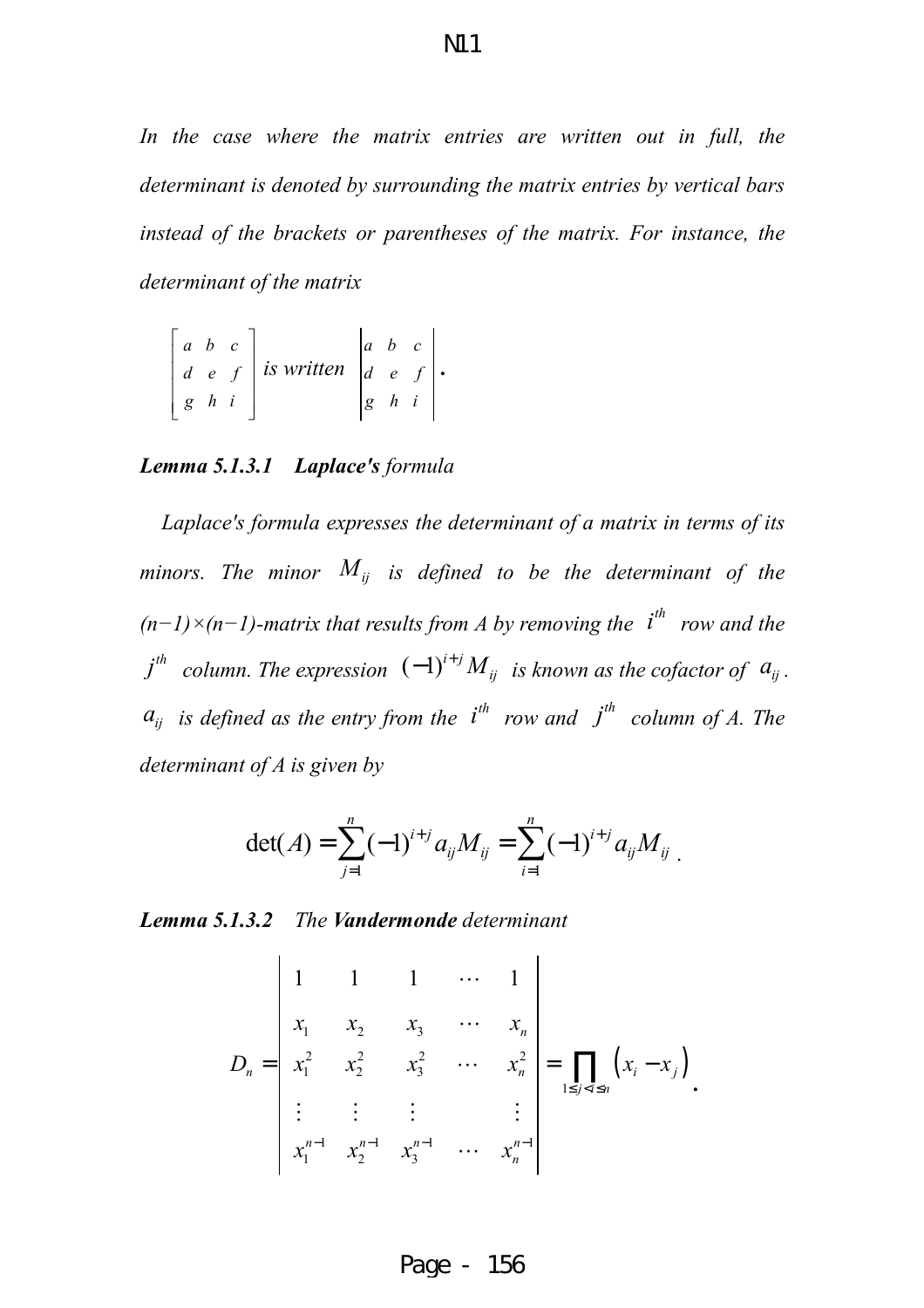*Lemma 5.1.3.3 If two or more columns or rows of a determinant are equal*,*then the value of the determinant is equal to zero.* 

#### **Proof:**

Suppose

$$
f(x) = a(x - x_1)(x - x_2)(x - x_3) \cdots (x - x_n)(a \neq 0),
$$

then

$$
f'(x) = a(x-x_1)(x-x_2)(x-x_3)\cdots(x-x_n) \times \sum_{i=1}^n \frac{1}{x-x_i}.
$$

Thus we can obtain

$$
\begin{cases}\nk_1 = f'(x_1) = a(x_1 - x_2)(x_1 - x_3) \cdots (x_1 - x_n), \\
k_2 = f'(x_2) = a(x_2 - x_1)(x_2 - x_3) \cdots (x_2 - x_n), \\
\dots \\
k_i = f'(x_i) = a(x_i - x_1)(x_i - x_2) \cdots (x_i - x_{i-1})(x_i - x_{i+1}) \cdots (x_i - x_n), \\
\dots \\
k_n = f'(x_n) = a(x_n - x_1)(x_n - x_2) \cdots (x_n - x_{n-1}),\n\end{cases}
$$

therefore,

$$
\sum_{i=1}^{n} \frac{1}{k_i} = \frac{1}{a} \times \frac{\sum_{i=1}^{n} \left\{ (-1)^{i-1} \times \prod_{1 \le j < k \le n, j, k \ne i} \left( x_j - x_k \right) \right\}}{\prod_{1 \le i < j \le n} \left( x_i - x_j \right)}.
$$

We only need to prove

$$
\sum_{i=1}^{n} \left\{ (-1)^{i-1} \times \prod_{1 \le j < k \le n, j, k \ne i} \left( x_j - x_k \right) \right\} = 0.
$$

Considering the determinant as follows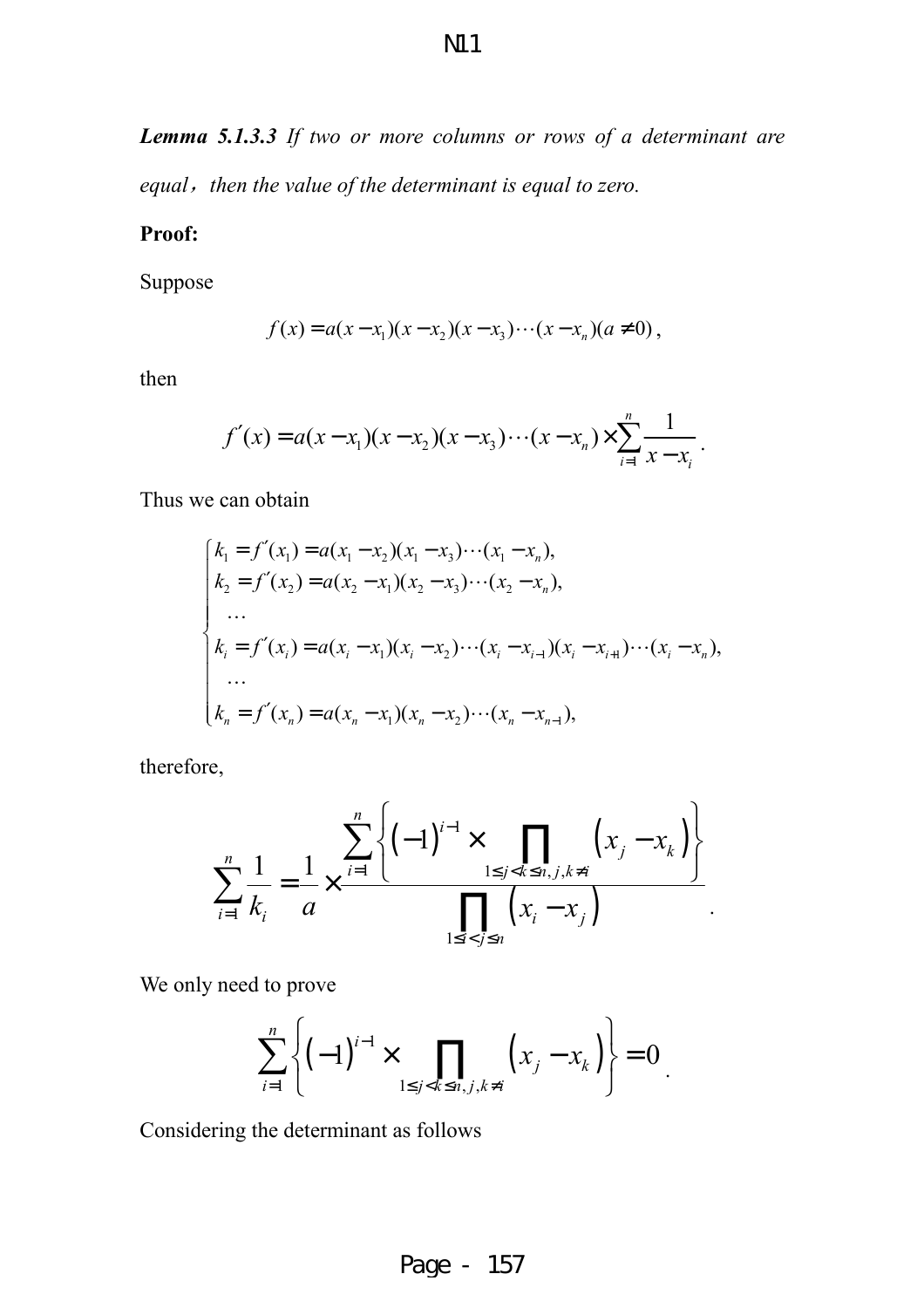$$
D = \begin{vmatrix} 1 & 1 & \cdots & 1 \\ x_1 & x_2 & \cdots & x_n \\ x_1^2 & x_2^2 & \cdots & x_n^2 \\ \vdots & \vdots & & \vdots \\ x_1^{n-2} & x_2^{n-2} & \cdots & x_n^{n-2} \\ 1 & 1 & \cdots & 1 \end{vmatrix}.
$$

According to *Lemma 5.1.3.3*

$$
D=0.
$$

Expanding the last row of D , we obtain

$$
D = (-1)^{n+1} \begin{vmatrix} 1 & 1 & \cdots & 1 \\ x_2 & x_3 & \cdots & x_n \\ x_2^2 & x_3^2 & \cdots & x_n^2 \\ \vdots & \vdots & \vdots & \vdots \\ x_2^{n-3} & x_3^{n-3} & \cdots & x_n^{n-3} \\ 1 & 1 & \cdots & 1 \\ \vdots & \vdots & \vdots & \vdots \\ x_1^{n-3} & x_2 & \cdots & x_n \\ x_1^{n-3} & x_2^{n-1} & \cdots & x_n \\ \vdots & \vdots & \vdots & \vdots \\ x_1^{n-3} & x_2^{n-2} & \cdots & x_n \\ \vdots & \vdots & \vdots & \vdots \\ x_1^{n-3} & x_2^{n-1} & \cdots & x_n \\ \vdots & \vdots & \vdots & \vdots \\ x_1^{n-3} & x_2^{n-2} & \cdots & x_n^{n-1} \\ \vdots & \vdots & \vdots & \vdots \\ x_1^{n-3} & x_2^{n-3} & \cdots & x_n^{n-2} \\ 1 & 1 & \cdots & 1 \end{vmatrix}
$$

Page - 158

N11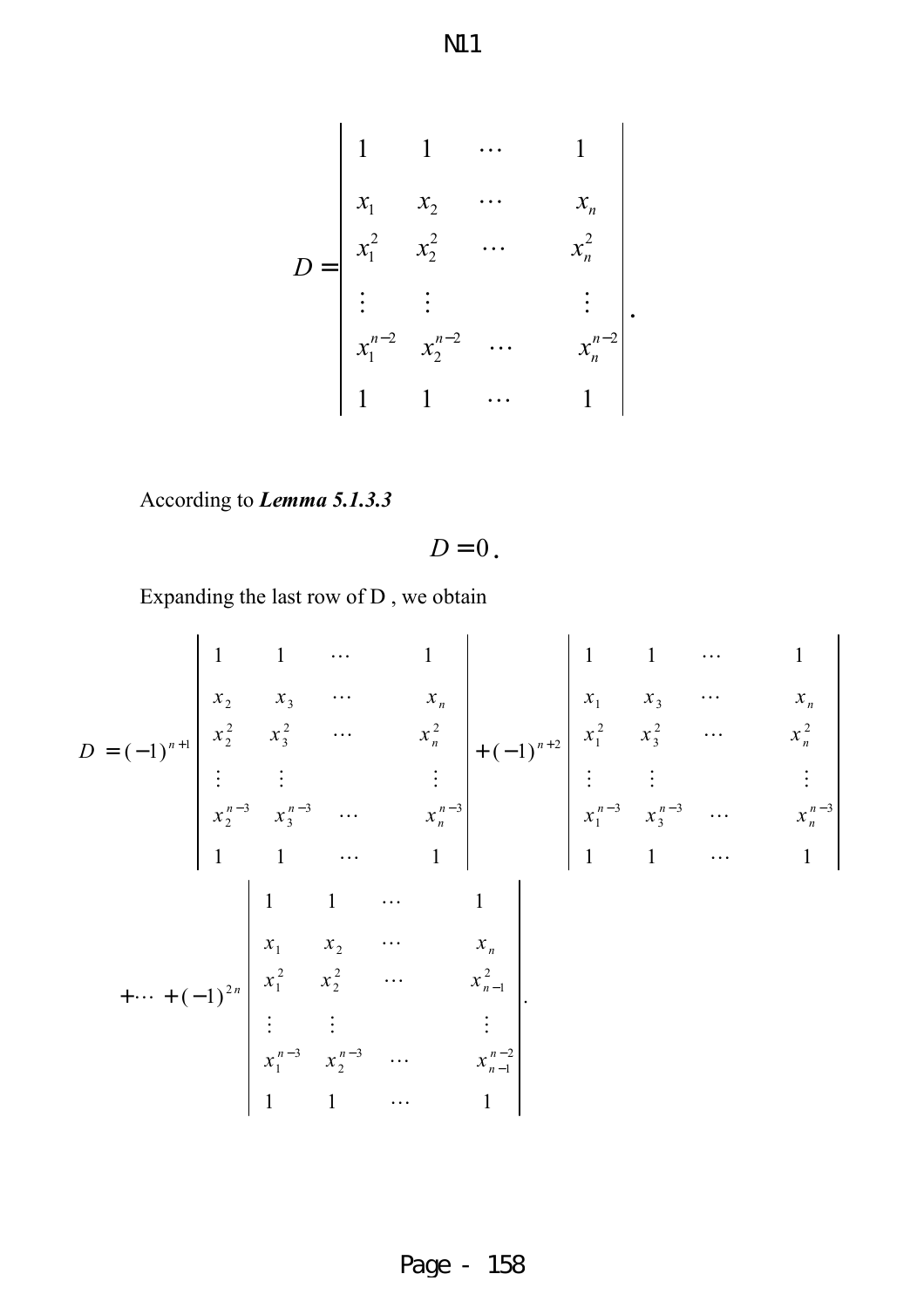According to the *Vandermonde determinant*

$$
D = (-1)^{n+1} \prod_{2 \le j < k \le n} (x_k - x_j) + (-1)^{n+2} \prod_{1 \le j < k \le n, j, k \ne 1} (x_k - x_j) + (-1)^{n+3} \prod_{1 \le j < k \le n, j, k \ne 2} (x_k - x_j)
$$
  
+ \cdots + (-1)^{2n} \prod\_{1 \le j < k \le n-1} (x\_k - x\_j)  
= (-1)^{n+1} (-1)^{\binom{n-1}{2}} \sum\_{i=1}^n \left\{ (-1)^{i-1} \times \prod\_{1 \le j < k \le n, j, k \ne i} (x\_j - x\_k) \right\},\newline where \binom{n-1}{2} \text{ is the number of ways of selecting 2 things from (n-1).}\newline \sum\_{i=1}^n \left\{ (-1)^{i-1} \times \prod\_{1 \le j < k \le n, j, k \ne i} (x\_j - x\_k) \right\} = 0.

#### **5.2 Property** Ⅶ

A geometric property about the normals to a cubic function at zeros.

*Suppose we have* 

$$
f(x) = ax^3 + bx^2 + cx + d(a \neq 0).
$$

*If there are three different zeros for this function* 

$$
A(x_1,0) \quad B(x_2,0) \quad C(x_3,0),
$$

*choose any two of these three points, such as A and B , and we denote the normals at these two points as*  $l_A$  *and*  $l_B$  *respectively, then C* is the middle point of the segment  $K_A K_B$ , where  $K_A$  is defined as the *intersection point of*  $I_A$  and the vertical line passing through  $C$ , with K*<sup>B</sup> defined in the same way.*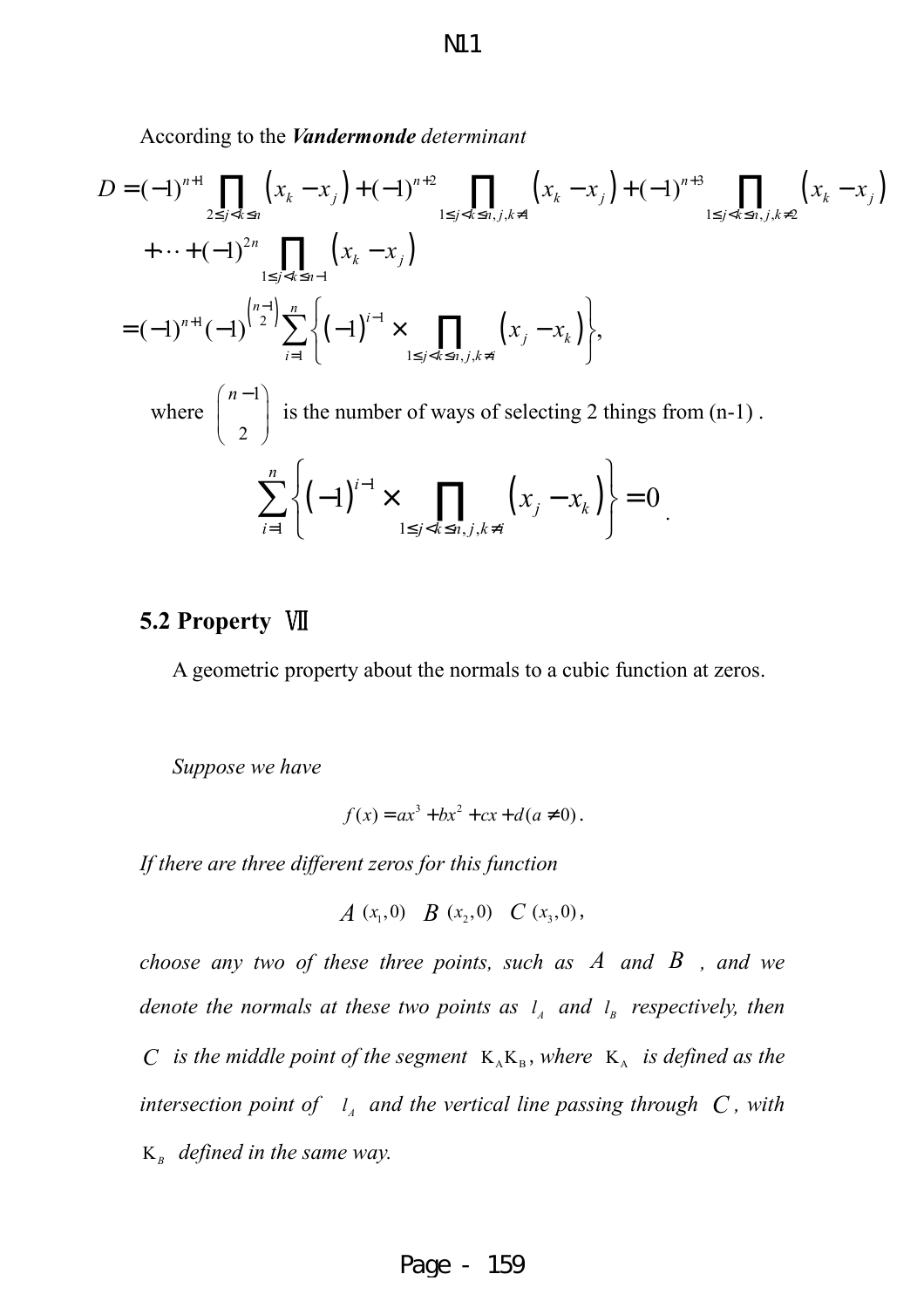



#### **Proof:**

Given a cubic function  $f(x)$  with three different zeros for this function. The zeros are

$$
A(x_1,0), B(x_2,0), C(x_3,0).
$$

Let  $k_i$  to be the slope of the tangent at  $(x_i, 0)$ .

By the **Property** Ⅵ, we have

$$
\sum_{i=1}^3 \frac{1}{k_i} = 0
$$

and

$$
\sum_{i=1}^3 \frac{x_i}{k_i} = 0.
$$

Thus

$$
x_3 \times \sum_{i=1}^3 \frac{1}{k_i} - \sum_{i=1}^3 \frac{x_i}{k_i} = 0
$$
  
\n
$$
\implies \frac{x_3 - x_1}{k_1} = \frac{x_2 - x_3}{k_2}.
$$

Since  $k$  is the slope of the tangent at a point, 1 *k*  $-\frac{1}{h}$  is the slope of the normal at the same point. Note that  $|x_3 - x_1|$  is the length of *AC* and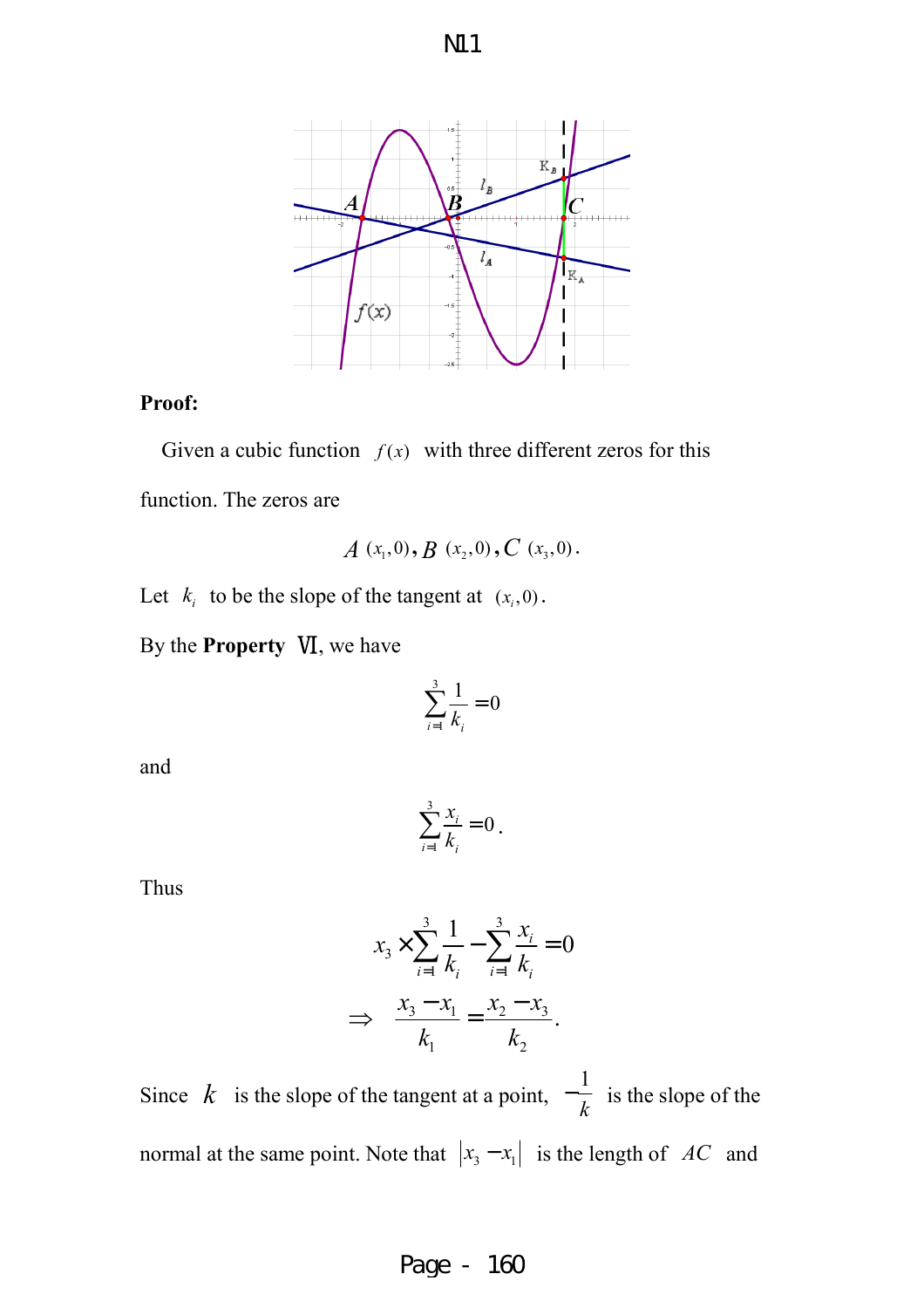$$
|x_2 - x_3|
$$
 is the length of *BC*, so we can obtain  $\left| \frac{x_3 - x_1}{k_1} \right|$  is the length of *CK<sub>A</sub>* and  $\left| \frac{x_2 - x_3}{k_2} \right|$  is the length of *CK<sub>B</sub>*  

$$
\frac{x_3 - x_1}{k_2} = \frac{x_2 - x_3}{k_3}
$$

$$
\frac{x_3 - x_1}{k_1} = \frac{x_2 - x_3}{k_2}
$$

$$
\Rightarrow \left| \frac{x_3 - x_1}{k_1} \right| = \left| \frac{x_2 - x_3}{k_2} \right|.
$$

Thus the length of  $CK_A$  is equal to the length of  $CK_B$ .

For any sequence of positions for A, B and C, points  $K_A$ ,  $K_B$  are always on the opposite sides of *C* , along with the fact that the length of  $CK_A$  is equal to the length of  $CK_B$ , then we obtain that *C* is the midpoint of the segment  $K_A K_B$ .

#### **5.3 Property** Ⅷ

Though the zeros change when we move by translation the graph of the cubic function, the sum of the three slopes of the tangents at each zero will be a constant number unless we change the curve.

*Suppose we have a cubic function with three zeros.* 

*The equality* 

$$
k_0 + \frac{\sum_{i=1}^3 k_i}{3} = 0
$$

*holds,*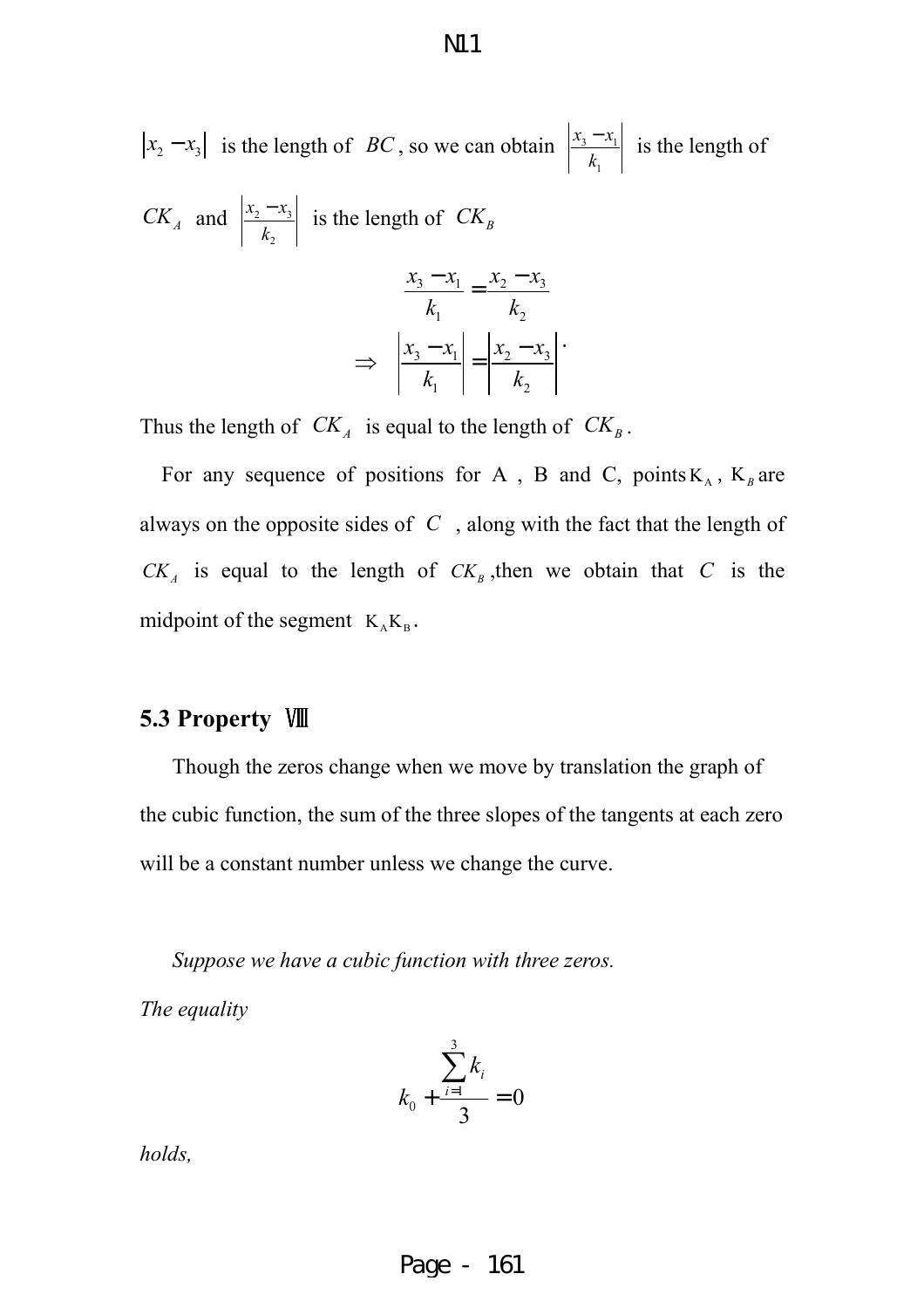where  $k_0$  is defined as the slope of the tangent at the inflection point, and  $k_i$ ( $1 \le i \le 3$ ) *is the slope of the tangent at the point*  $(x_i, 0)$  *which is one of the three zeros.* 

#### **Proof:**

Suppose

$$
f(x) = ax3 + bx2 + cx + d = a(x - x1)(x - x2)(x - x3) (a \neq 0).
$$

Let  $k_i$  ( $1 \le i \le 3$ ) be the slope of the tangent at  $(x_i, 0)$ ,

$$
k = f'(x) = a(x - x_1)(x - x_2) + a(x - x_1)(x - x_3) + a(x - x_2)(x - x_3)
$$
  

$$
\sum_{i=1}^{3} k_i = a(x_1 - x_2)(x_1 - x_3) + a(x_2 - x_1)(x_2 - x_3) + a(x_3 - x_1)(x_3 - x_2)
$$
  

$$
= a(x_1^2 + x_2^2 + x_3^2) - a(x_1x_2 + x_2x_3 + x_1x_3)
$$
  

$$
= a(x_1 + x_2 + x_3)^2 - 3a(x_1x_2 + x_2x_3 + x_1x_3).
$$

By *Vieta's theorem (Lemma 1.3.5)*, we can obtain that

$$
\sum_{i=1}^{3} k_i = a \left( -\frac{b}{a} \right)^2 - 3a \left( \frac{c}{a} \right)
$$

$$
= \frac{b^2}{a} - 3c
$$

Since

$$
f'(x_0) = 3ax_0^2 + 2bx_0 + c
$$
  

$$
= 3a\left(-\frac{b}{3a}\right)^2 + 2b\left(-\frac{b}{3a}\right) + c
$$
  

$$
= -\frac{b^2}{3a} + c,
$$

where  $(x_0, f(x_0))$  is the inflection point, then we have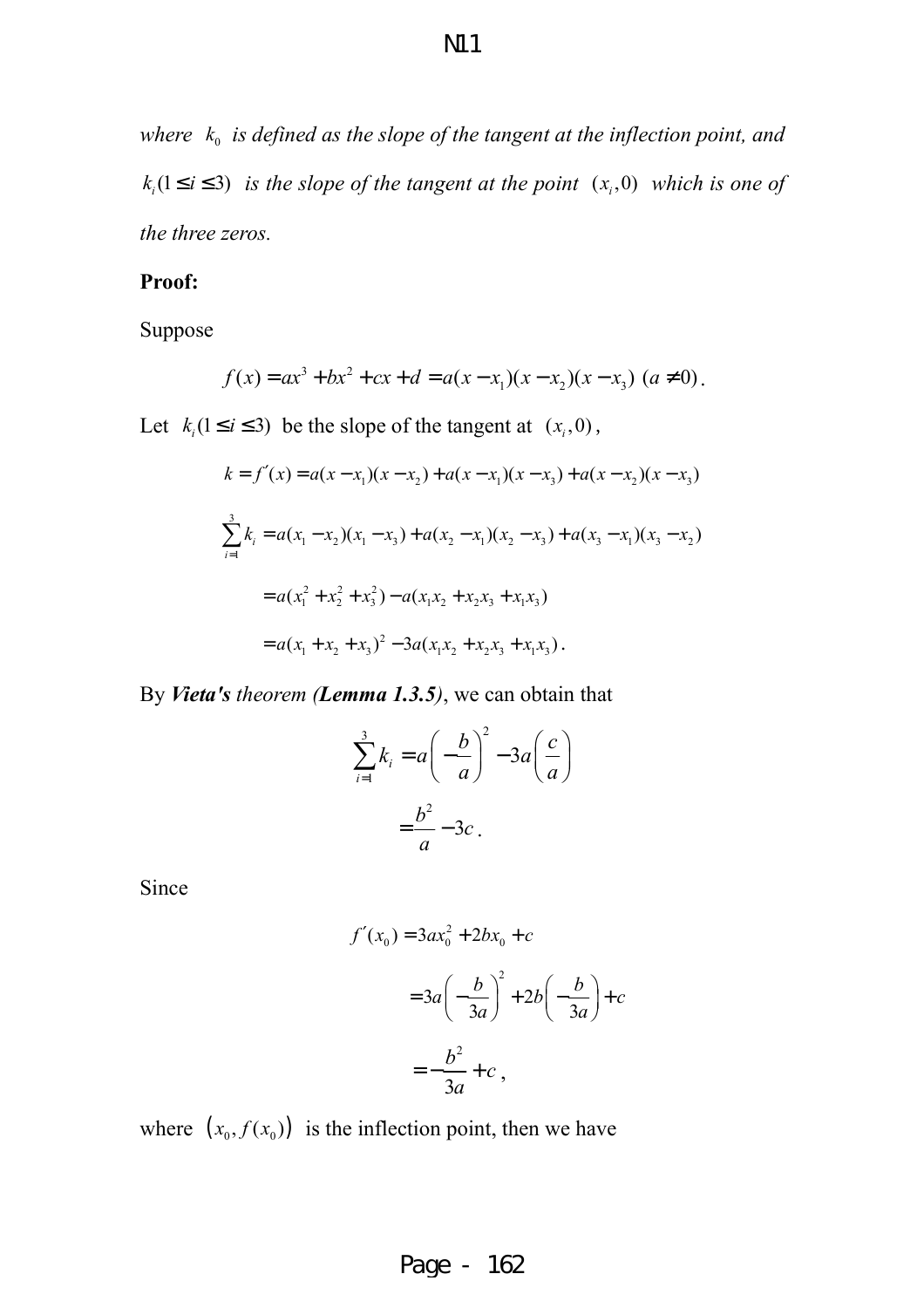N11

$$
\sum_{i}^{3} k_{i} = -3f'(x_{0}).
$$

Therefore

$$
k_0 + \frac{\sum_{i=1}^3 k_i}{3} = 0
$$

#### *5.3.3 Corollary:*

*The zeros for a function are the intersection points of both the curve of the function and*  $y = 0$ . If  $y = 0$  *is replaced by*  $y = px + q$ , *we can obtain* 

$$
\frac{\sum_{i=1}^{3}k_i}{3} + f'(x_0) = p,
$$

*where*  $(x_0, f(x_0))$  *is the inflection point.* 

#### **Proof:**

Similarly, by *Vieta's theorem,* we can prove

$$
\sum_{i=1}^{3} k_i = \frac{b^2}{a} - 3c + 3p.
$$
  

$$
f'(x_0) = 3ax_0^2 + 2bx_0 + c
$$

$$
= 3a\left(-\frac{b}{3a}\right)^2 + 2b\left(-\frac{b}{3a}\right) + c
$$

$$
= -\frac{b^2}{3a} + c.
$$

Hence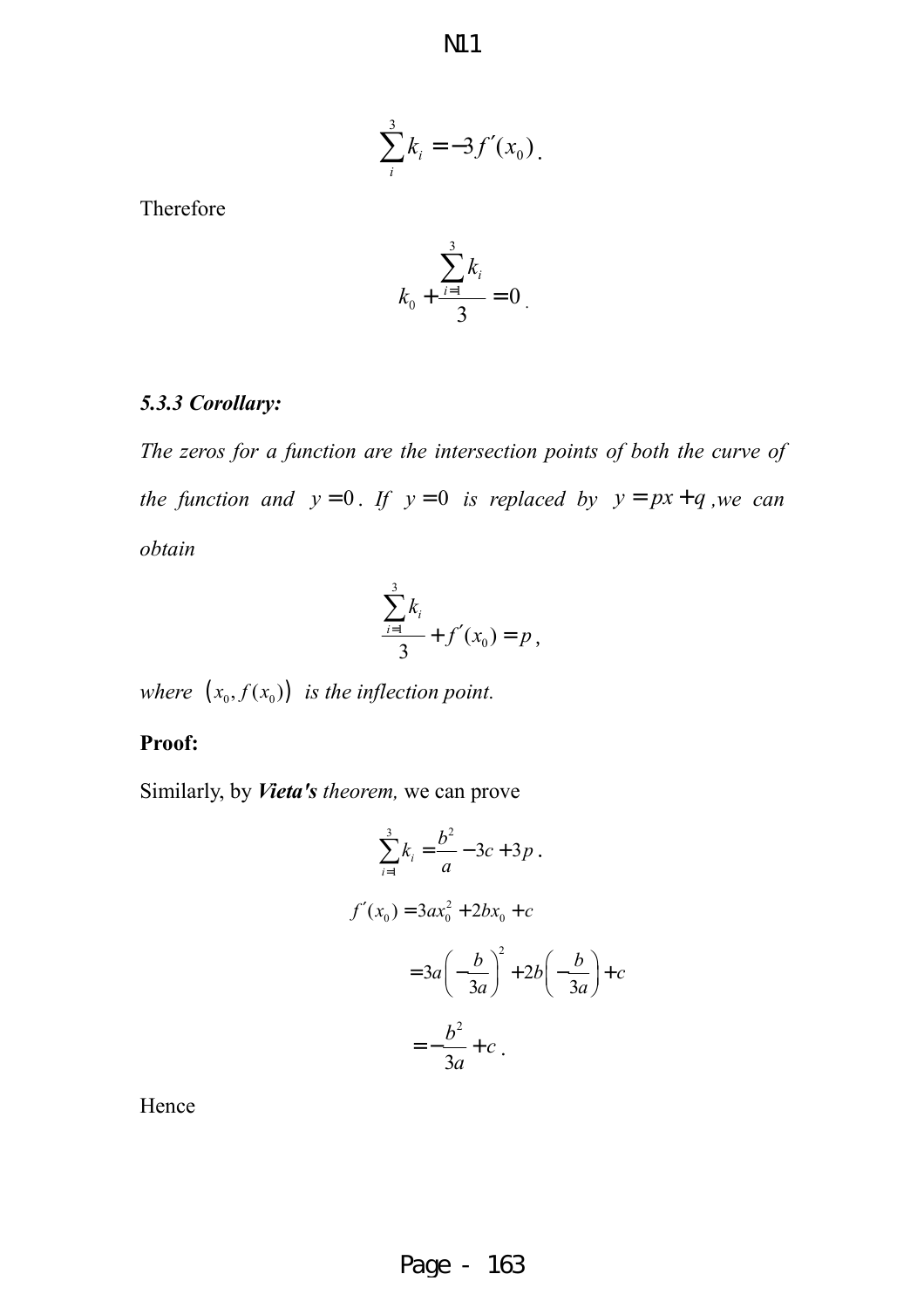N11

$$
\frac{\sum_{i=1}^{3}k_i}{3} + f'(x_0) = p.
$$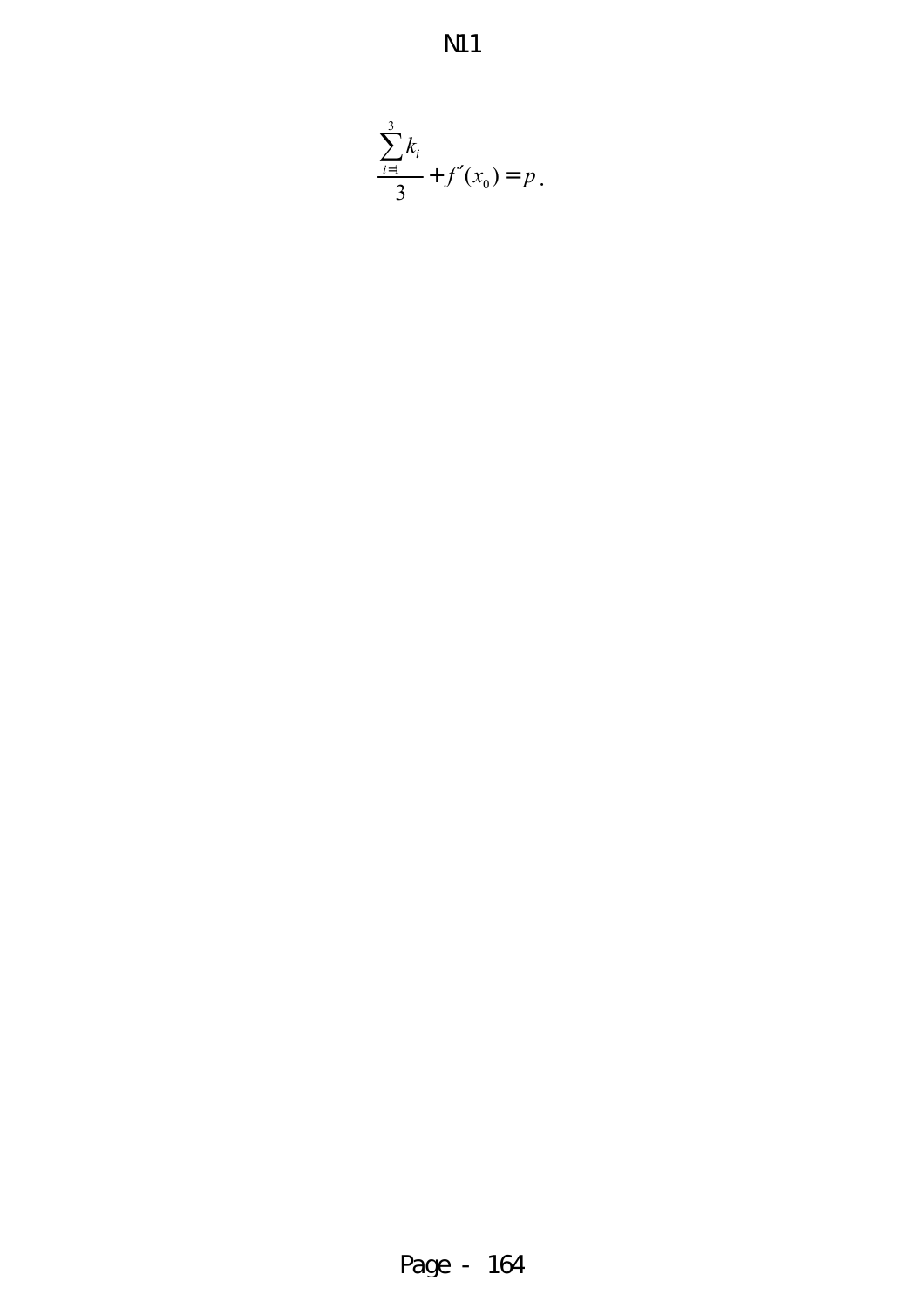### **Section 6**

# **The slope of the line passing through an arbitrary point and one of the zeros for a cubic function**

#### **6.1 Property** Ⅸ

This property concentrates on the slope of the line passing through both a point on the function and a zero for this function.

*Take a cubic function with three different zeros. For any point*  $F(x_0, f(x_0))$  on the graph of the function,

*the equality* 

$$
k_{AF} + k_{BF} + k_{CF} = f'(x_0)
$$

*holds,*

*where*  $k_{AF}$  *is defined as the slope of the line passing through both F* and *A*, with  $k_{BF}$  and  $k_{CF}$  defined similarly. Here *A*, *B* and *C are the three zeros for this function.*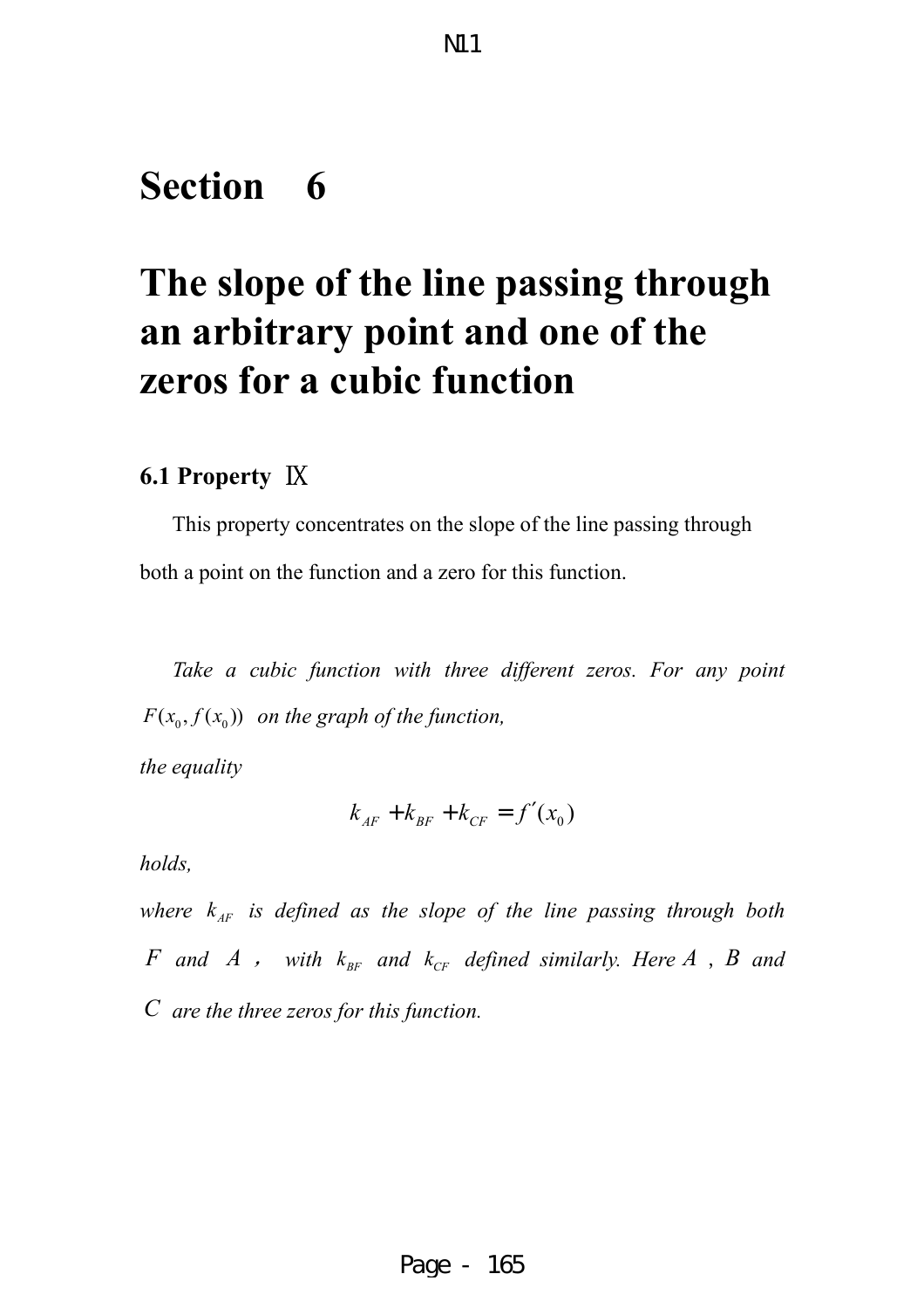



#### **Proof:**

Suppose we have

$$
f(x) = ax^3 + bx^2 + cx + d \ (a \neq 0).
$$

For any point  $F(x_0, f(x_0))$  on the graph of the function, we can denote

$$
k_i = \frac{f(x_0) - f(x_i)}{x_0 - x_i} \quad (1 \le i \le 3),
$$

where  $(x_i, 0)$  ( $1 \le i \le 3$ ) is a zero of this function,  $k_i$  is the slope of the line passing through both  $(x_i, 0)$  ( $1 \le i \le 3$ ) and point *F*.

1) When  $F(x_0, f(x_0))$  is not one of the three zeros.

Since

$$
x_0 - x_i \neq 0
$$
,

then we get

$$
k_i = \frac{f(x_0) - f(x_i)}{x_0 - x_i}
$$
  
= 
$$
\frac{(ax_0^3 + bx_0^2 + cx_0 + d) - (ax_i^3 + bx_i^2 + cx_i + d)}{x_0 - x_i}
$$
  
= 
$$
\frac{a(x_0 - x_i)(x_0^2 + x_0x_i + x_i^2) + b(x_0 - x_i)(x_0 + x_i) + c(x_0 - x_i)}{x_0 - x_i}
$$
  
= 
$$
a(x_0^2 + x_0x_i + x_i^2) + b(x_0 + x_i) + c.
$$

Therefore

$$
\sum_{i=1}^{3} k_i = 3ax_0^2 + ax_0 \sum_{i=1}^{3} x_i + a \sum_{i=1}^{3} x_i^2 + 3bx_0 + b \sum_{i=1}^{3} x_i + 3c.
$$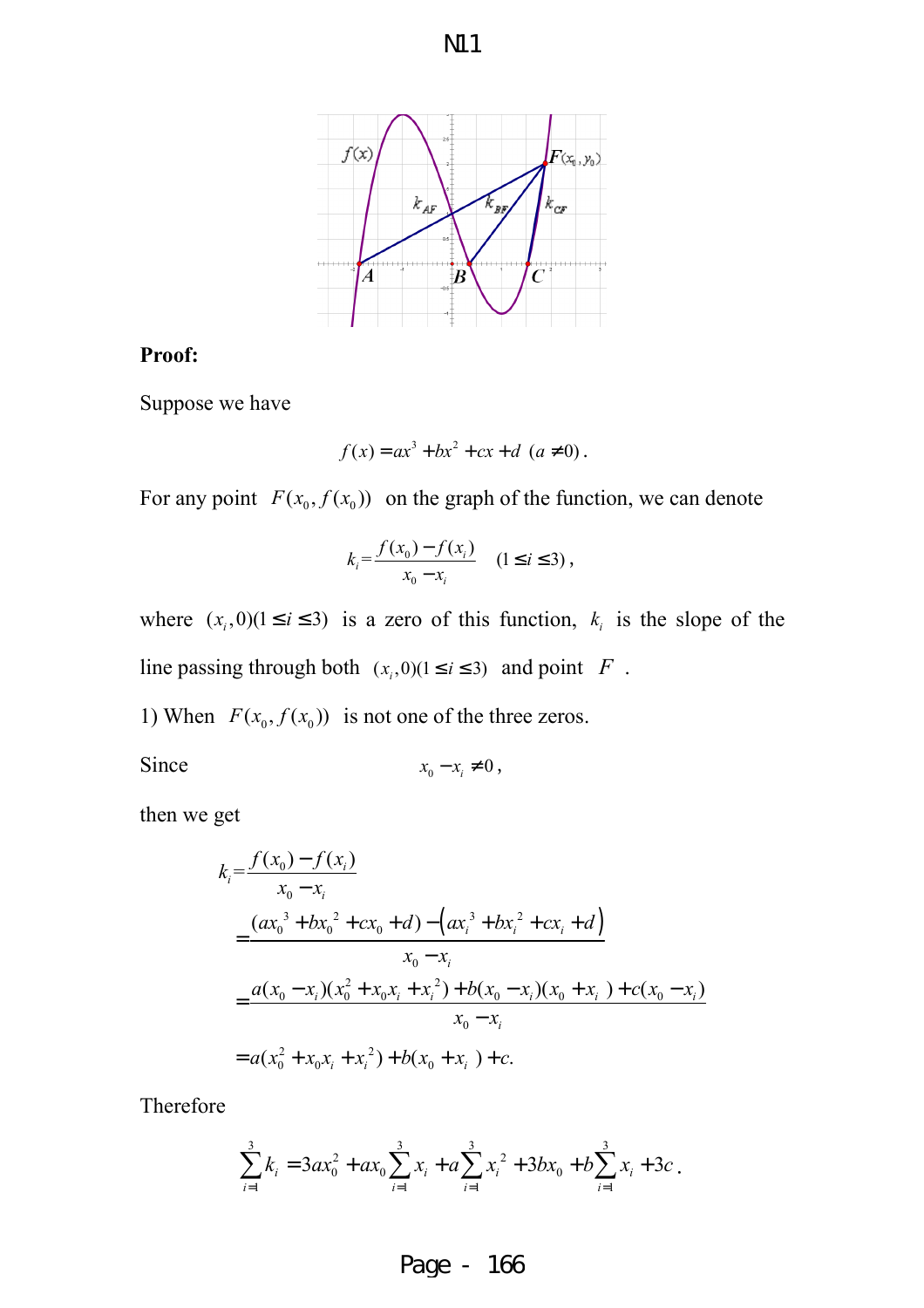By *Vieta's theorem* 

$$
\begin{cases} \sum_{i}^{3} x_{i} = -\frac{b}{a}, \\ \sum_{1 \le i < j \le 3} x_{i} x_{j} = \frac{c}{a}, \end{cases}
$$

and

$$
\sum_{i=1}^{3} x_i^2 = \left(\sum_{i=1}^{3} x_i\right)^2 - 2 \sum_{1 \le i < j \le 3} x_i x_j,
$$

we have

$$
\sum_{i=1}^{3} k_i = 3ax_0^2 + 2bx_0 + c = f'(x_0).
$$

2) When  $F(x_0, f(x_0))$  is one of the three zeros, it is obvious that the property holds.

#### *Corollary:*

*This property holds not only for cubic functions, but also functions of degree n (with n different zeros).*

*Suppose we have a polynomial function* 

$$
f(x) = a(x - x_1)(x - x_2) \cdots (x - x_n) \ (a \neq 0),
$$

 $where$ 

$$
x_1 \neq x_2 \neq \cdots \neq x_n.
$$

*Given a point*  $F(x_0, f(x_0))$  *on the curve and*  $(x_i, 0)$   $(1 \le i \le n, i \in \mathbb{N})$  *is one of the zeros for this function.* 

*The equality* 

$$
\sum_{i=1}^n k_i = f'(x_0)
$$

*holds,*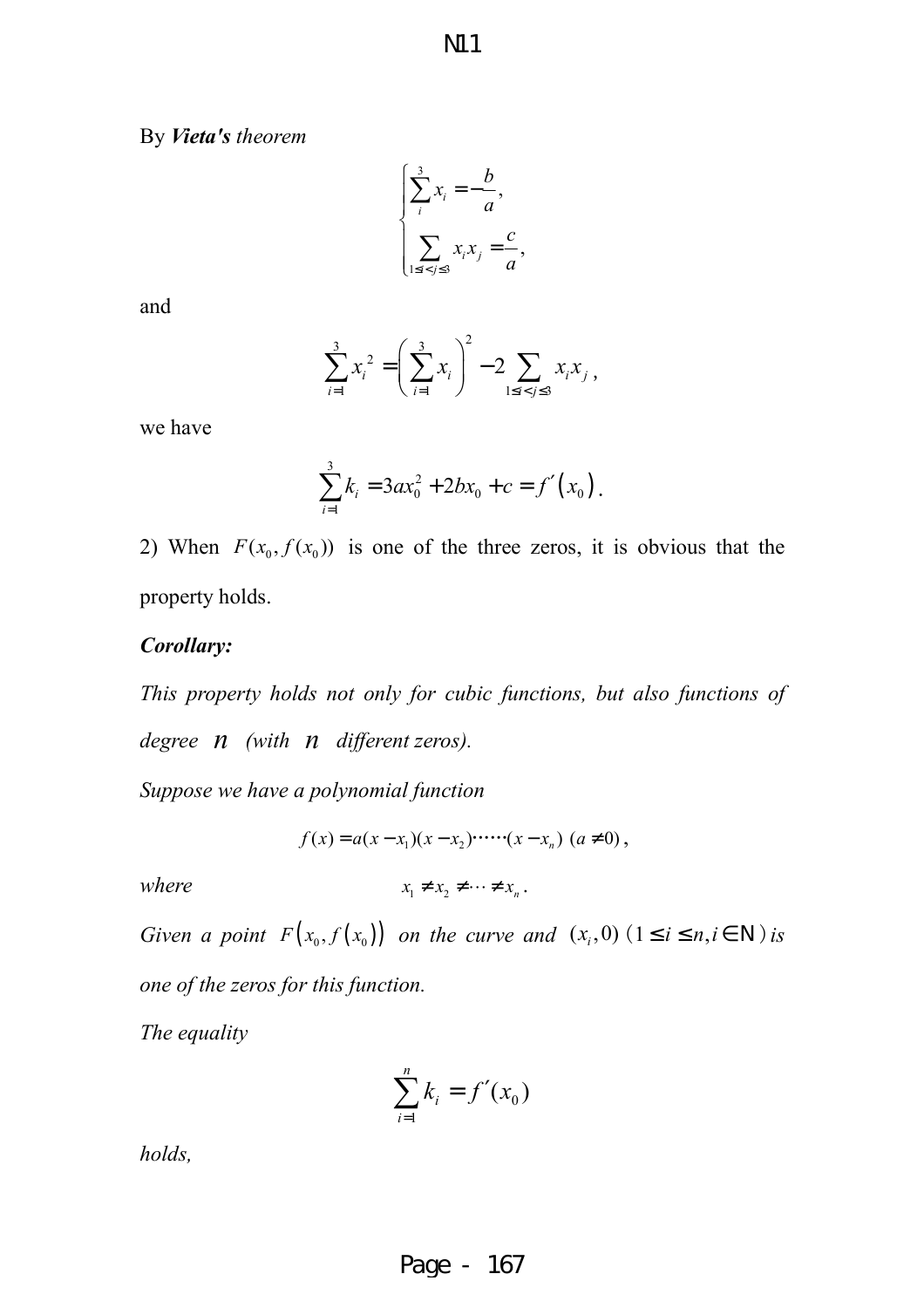*where*  $k_i$  ( $1 \le i \le n, i \in \mathbb{N}$ ) *is defined as the slope of the line passing across both*  $(x_i, 0)$  *and*  $F(x_0, f(x_0))$ .

#### **6.2 Property** Ⅹ

According to **Property** Ⅸ, we have a property about a point on the curve. What about the case of a point not on the curve, like the case of a point on the vertical line passing through a turning point.

*Take a cubic function with three different zeros, for any point*  $F(x_0, y_0)$  on the vertical line passing through a turning point for the *function, the equality* 

$$
k_{AF} + k_{BF} + k_{CF} = 0
$$

*holds,* 

*where*  $k_{AF}$  *is defined as the slope of the line passing through both F* and *A* , with  $k_{BF}$  and  $k_{CF}$  defined similarly. Here *A* , *B* and *C are the three zeros for this function.* 



#### **Proof:**

Suppose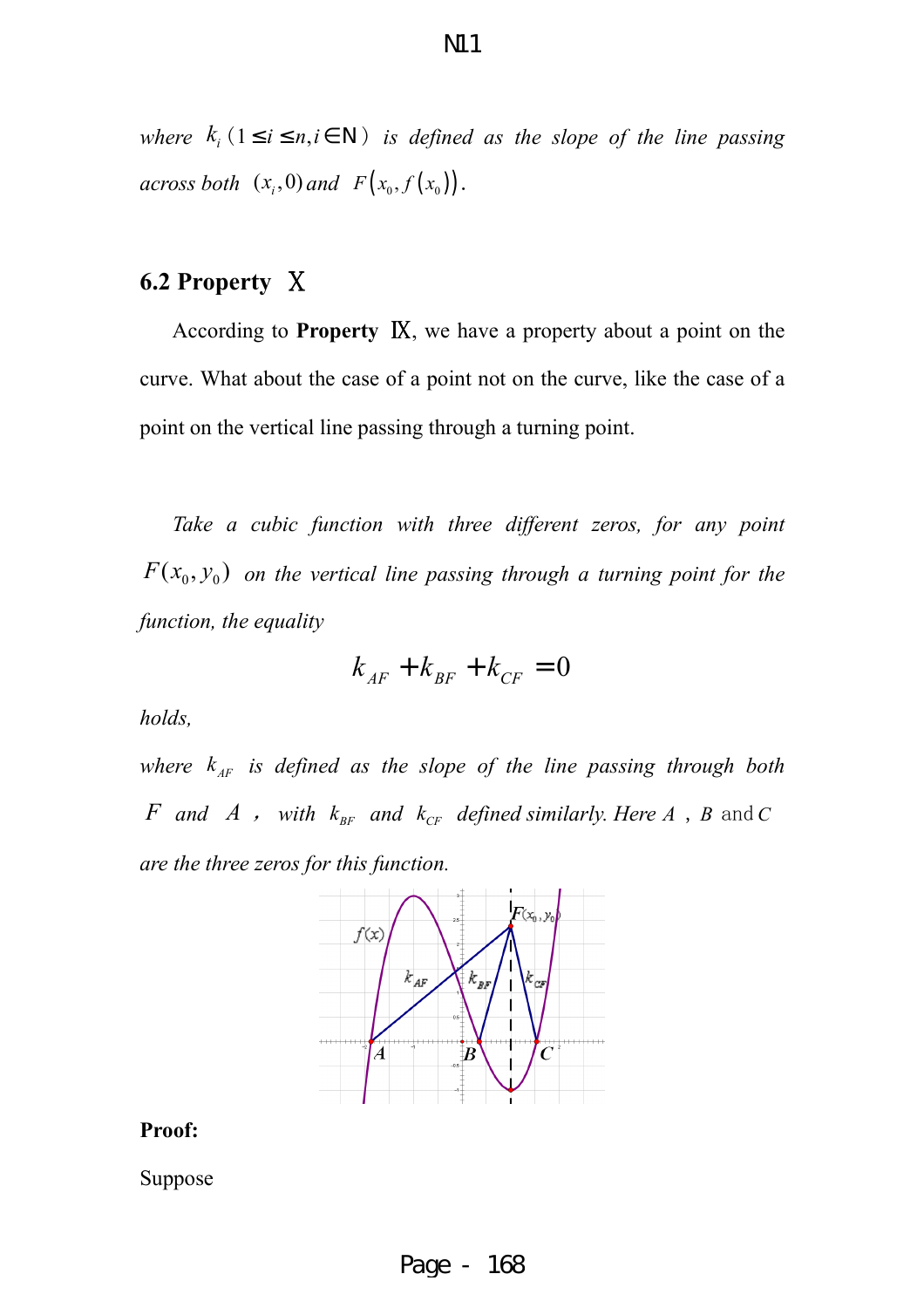$$
f(x) = ax^3 + bx^2 + cx + d \ (a \neq 0).
$$

Given a point  $F(x_0, y_0)$  on the vertical line passing through a turning point and  $(x_i, 0)$  ( $1 \le i \le 3$ ) is the zero for this function.

Denote

$$
k_i = \frac{y_0 - f(x_i)}{x_0 - x_i} (1 \le i \le 3),
$$

where  $k_i$  is the slope of the line passing through both  $(x_i, 0)$  (1  $\le i \le 3$ ) and point *F* .

Because  $f(x_i) = 0$ , then we get

$$
\sum_{i=1}^{3} k_i = y_0 \sum_{i=1}^{3} \frac{1}{x_0 - x_i}
$$
\n
$$
= y_0 \left[ \frac{(x_0 - x_1)(x_0 - x_2) + (x_0 - x_2)(x_0 - x_3) + (x_0 - x_1)(x_0 - x_3)}{(x_0 - x_1)(x_0 - x_2)(x_0 - x_3)} \right]
$$
\n
$$
= y_0 \left[ \frac{3x_0^2 - 2x_0(x_1 + x_2 + x_3) + (x_1x_2 + x_2x_3 + x_1x_3)}{(x_0 - x_1)(x_0 - x_2)(x_0 - x_3)} \right].
$$

By

$$
\begin{cases} \sum_{i}^{3} x_{i} = -\frac{b}{a}, \\ \sum_{1 \le i < j \le 3} x_{i} x_{j} = \frac{c}{a}, \end{cases}
$$

we can get

$$
\sum_{i=1}^{3} k_i = \frac{y_0}{a} \left[ \frac{3ax_0^2 + 2bx_0 + c}{(x_0 - x_1)(x_0 - x_2)(x_0 - x_3)} \right].
$$

According to  $f'(x) = 3ax^2 + 2bx + c$ , we have

$$
\sum_{i=1}^{3} k_i = \frac{y_0}{a} \left[ \frac{f'(x_0)}{(x_0 - x_1)(x_0 - x_2)(x_0 - x_3)} \right].
$$

Since  $(x_0, f(x_0))$  is a turning point for this function, which means that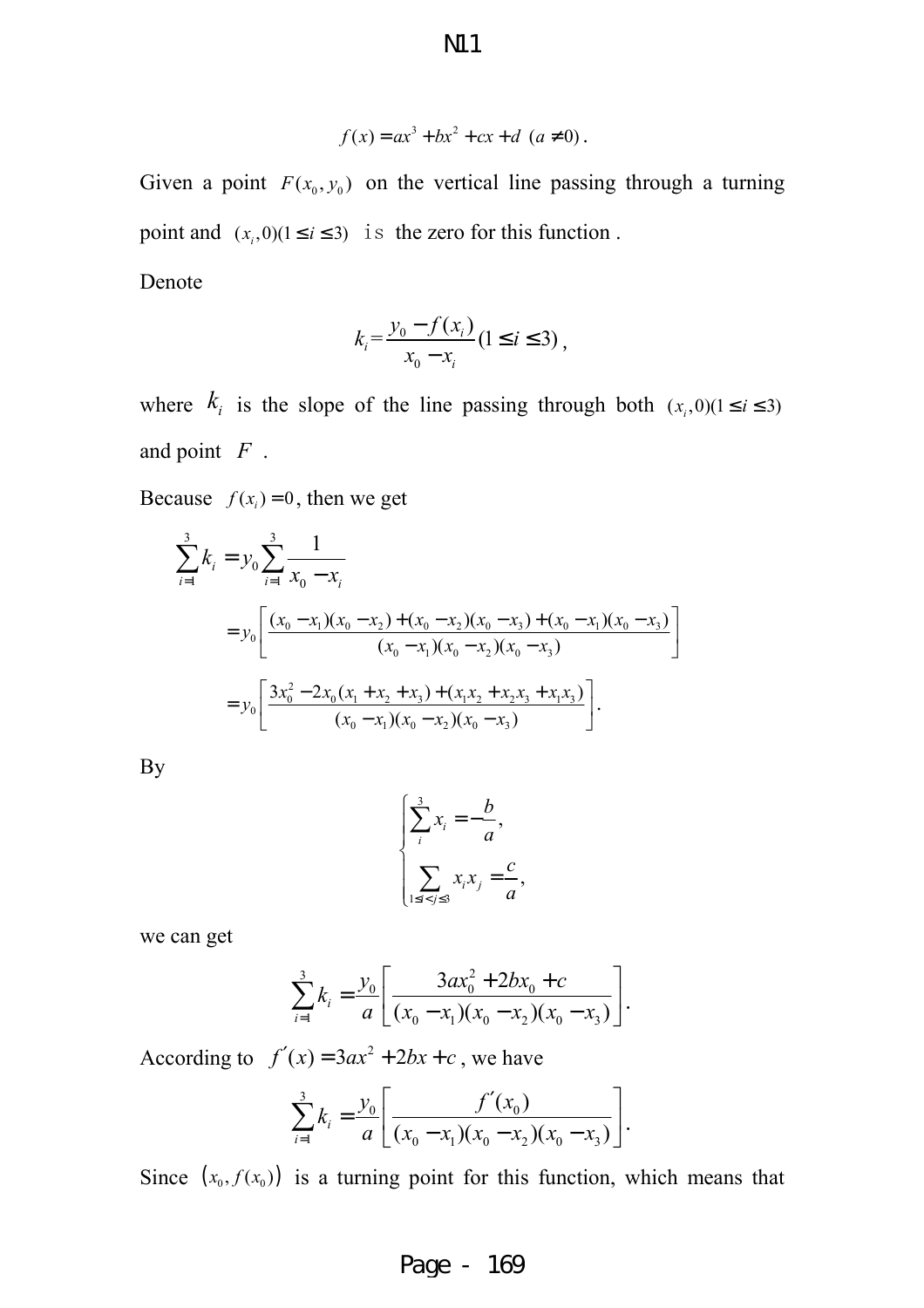$f'(x_0) = 0$ , therefore

$$
\sum_{i=1}^3 k_i = 0
$$

#### *Corollary:*

*This property holds not only for cubic functions, but also functions of degree n (with n* **different** *zeros).*

*Suppose we have a polynomial function* 

$$
f(x) = a(x - x_1)(x - x_2) \cdots (x - x_n) \ (a \neq 0),
$$

*where*  $x_1 \neq x_2 \neq \cdots \neq x_n$ .

*Given a point*  $F(x_0, y_0)$  *on the vertical line passing through a turning point for this polynomial function and*  $(x_i, 0)$   $(1 \le i \le n, i \in N)$  *is one of the zeros for the function.* 

*The equality* 

$$
\sum_{i=1}^n k_i = 0
$$

*holds,* 

*where*  $k_i$  ( $1 \le i \le n, i \in \mathbb{N}$ ) *is defined as the slope of the line passing through both*  $(x_i, 0)$  *and*  $F(x_0, y_0)$ .

#### **6.3 Property** Ⅺ

From **Property** Ⅹ, we have a property regarding points on a special line, so we consider the case of a general point in the plane.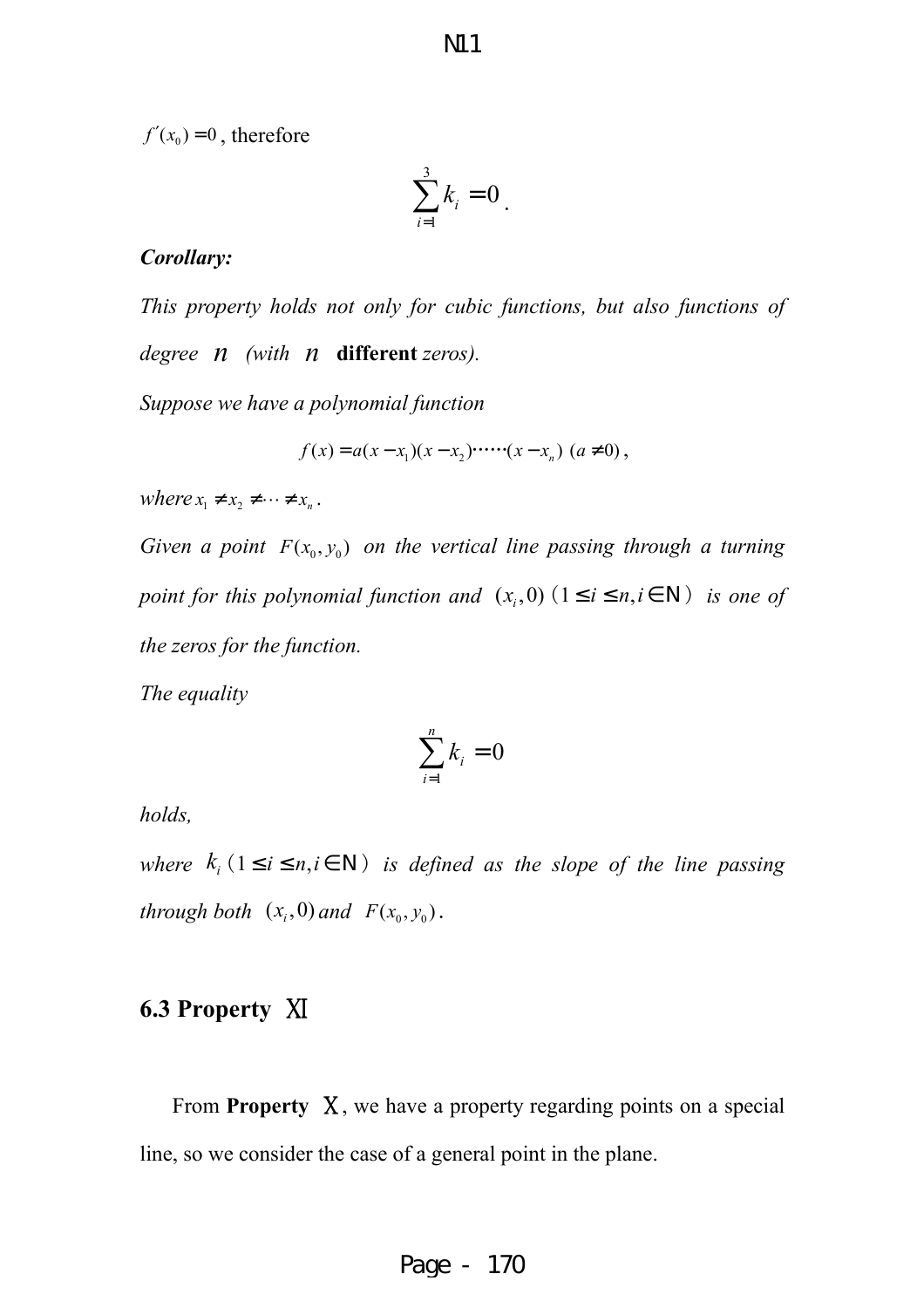*Take a cubic function with three different zeros. For any point*   $F(x_0, y_0)$  in the plane and  $(x_0, 0)$  is not any one of the zeros for the *function, the equality* 

$$
k_{AF} + k_{BF} + k_{CF} = y_0 \frac{f'(x_0)}{f(x_0)}
$$

*holds,* 

*where*  $k_{AF}$  *is defined as the slope of the line passing through both F* and *A* , with  $k_{BF}$  and  $k_{CF}$  defined similarly. Here *A* , *B* and *C are the three zeros for the function.* 



#### **Proof:**

Suppose

$$
f(x) = ax3 + bx2 + cx + d = a(x - x1)(x - x2)(x - x3) (a \neq 0).
$$

Given a point  $F(x_0, y_0)$  while  $(x_0, 0)$  is not any one of the zeros for the function and  $(x_i, 0)$  ( $1 \le i \le 3$ ) is a zero for the function.

Then we obtain

$$
k_i = \frac{y_0 - f(x_i)}{x_0 - x_i} (1 \le i \le 3) ,
$$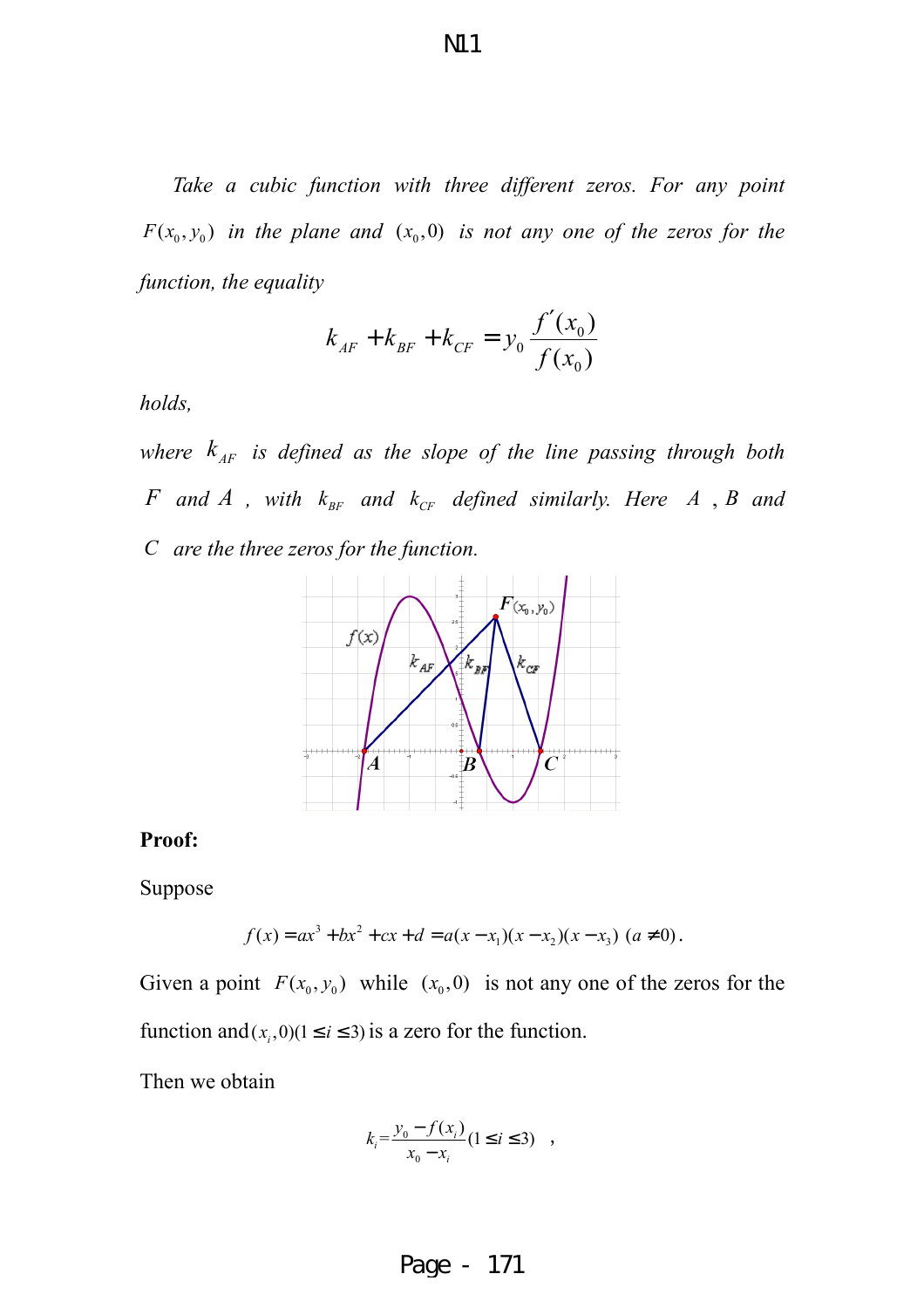where  $k_i$  is the slope of the line passing through both  $(x_i, 0)$  and  $F(x_0, y_0)$ .

Because  $f(x_i) = 0$ , then we get

$$
\sum_{i=1}^{3} k_{i} = y_{0} \sum_{i=1}^{3} \frac{1}{x_{0} - x_{i}}
$$
\n
$$
= y_{0} \left[ \frac{(x_{0} - x_{1})(x_{0} - x_{2}) + (x_{0} - x_{2})(x_{0} - x_{3}) + (x_{0} - x_{1})(x_{0} - x_{3})}{(x_{0} - x_{1})(x_{0} - x_{2})(x_{0} - x_{3})} \right]
$$
\n
$$
= y_{0} \left[ \frac{3x_{0}^{2} - 2x_{0}(x_{1} + x_{2} + x_{3}) + (x_{1}x_{2} + x_{2}x_{3} + x_{1}x_{3})}{(x_{0} - x_{1})(x_{0} - x_{2})(x_{0} - x_{3})} \right].
$$

We have

$$
\begin{cases} \sum_{i}^{3} x_{i} = -\frac{b}{a}, \\ \sum_{1 \leq i < j \leq 3} x_{i} x_{j} = \frac{c}{a}, \end{cases}
$$

therefore

$$
\sum_{i=1}^{3} k_i = \frac{y_0}{a} \left[ \frac{3ax_0^2 + 2bx_0 + c}{(x_0 - x_1)(x_0 - x_2)(x_0 - x_3)} \right].
$$

But  $f'(x) = 3ax^2 + 2bx + c$ ,

hence we have

$$
\sum_{i=1}^{3} k_i = \frac{y_0}{a} \left[ \frac{f'(x_0)}{(x_0 - x_1)(x_0 - x_2)(x_0 - x_3)} \right].
$$

Since  $f(x) = a(x - x_1)(x - x_2)(x - x_3)(a \neq 0)$ , we have

$$
\sum_{i=1}^{3} k_i = y_0 \frac{f'(x_0)}{f(x_0)}.
$$

#### *Corollary:*

*This property holds not only for cubic functions, but also functions of degree n (with n different zeros).*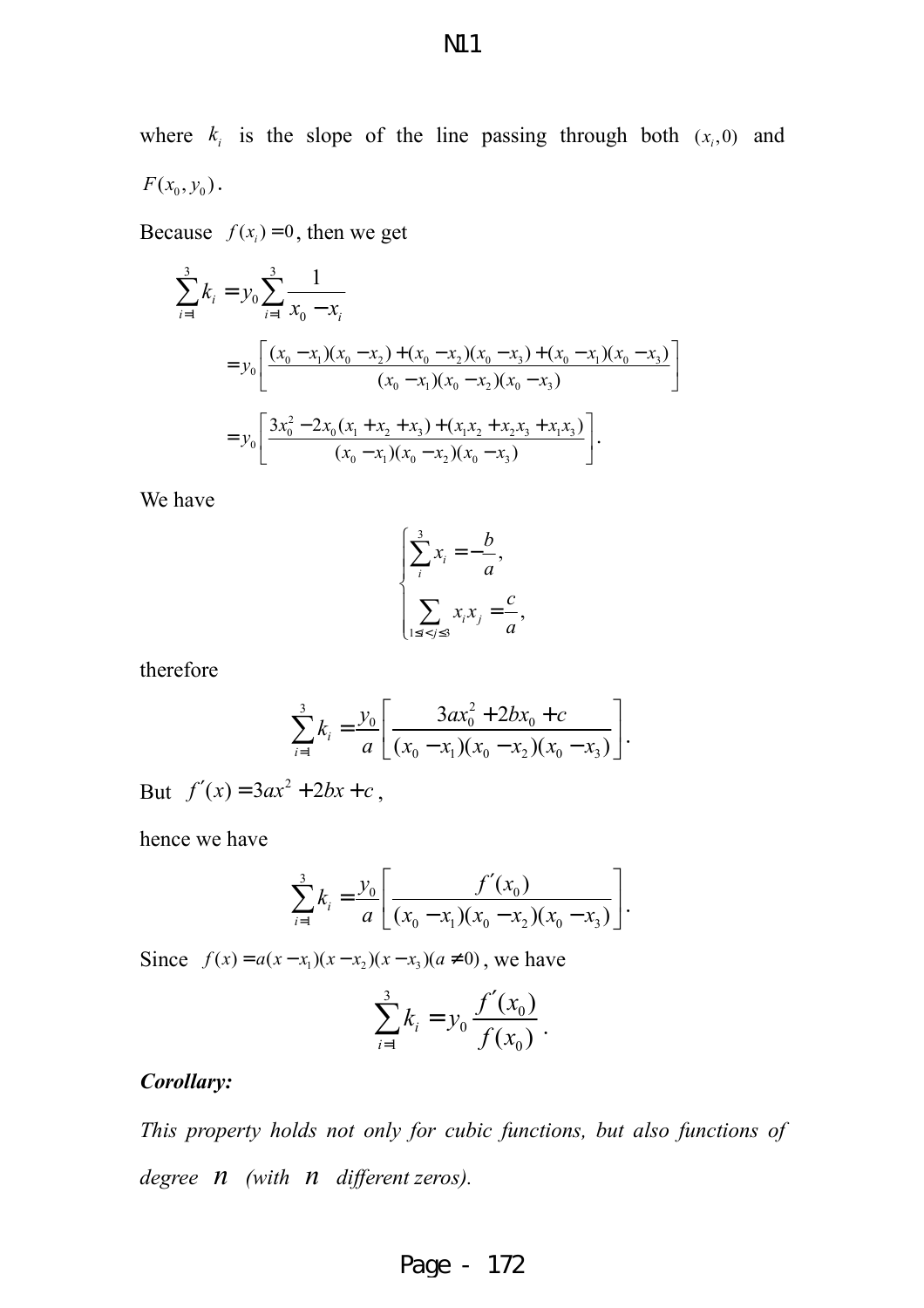*Suppose we have a polynomial function* 

$$
f(x) = a(x - x_1)(x - x_2) \cdots (x - x_n) \ (a \neq 0),
$$

*where*  $x_1 \neq x_2 \neq \cdots \neq x_n$ .

*Given a point*  $F(x_0, y_0)$  *in the coordinate plane while*  $(x_0, 0)$  *is not any one of the zeros for the function and*  $(x_i, 0)$   $(1 \le i \le n, i \in N)$  *is one of the zeros for the function.* 

*The equality* 

$$
\sum_{i=1}^{n} k_i = y_0 \frac{f'(x_0)}{f(x_0)}
$$

*holds,* 

*where*  $k_i$  ( $1 \le i \le n, i \in \mathbb{N}$ ) is defined as the slope of the line passing *through both*  $(x_i, 0)$  *and*  $F(x_0, y_0)$ .

#### **Summarize**

Obviously, **Property** Ⅸ and **Property** Ⅹ are special cases of **Property XI**. When  $(x_0, y_0)$  is on the graph of the function, i.e.  $y_0 = f(x_0)$ , we can obtain **PropertyIX** from **PropertyXI**. On the other hand, when  $(x_0, y_0)$  is on the vertical line passing through a turning point for the function, i.e.  $f'(x_0) = 0$ , we can obtain **Property** X from **Property**Ⅺ.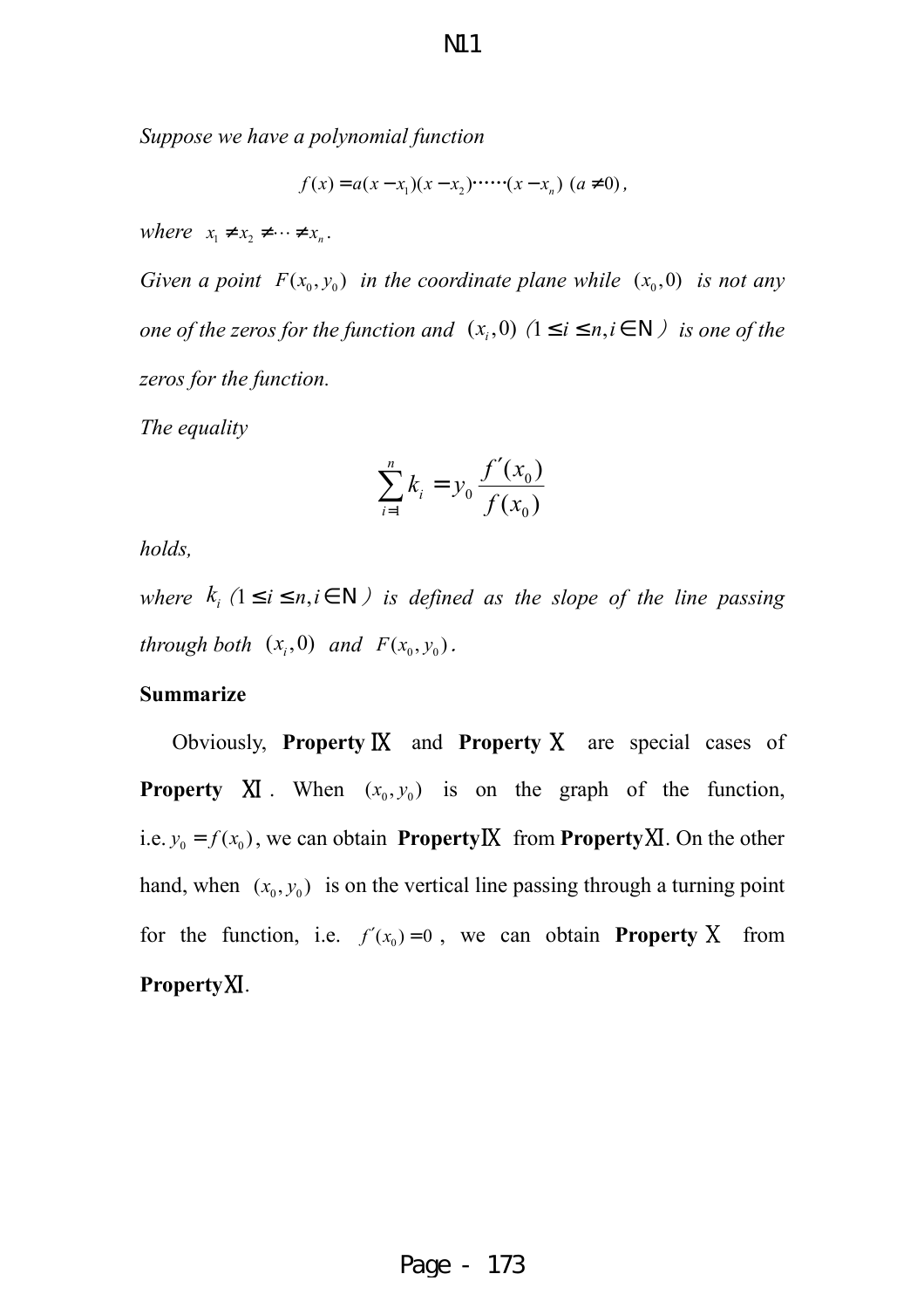## **Section 7**

# **The division of the graph of a cubic function**

#### **7.1 Property** Ⅻ

This property concentrates on how to categorize the graphs of a cubic function based on its roots.

*If the three roots to a cubic equation are known, one of which is a real root*  $x_0$ , while the others are complex roots  $p \pm qi$ . Then we can deduce *the type of the graph of the function corresponding to this equation.* 

#### **Proof:**

Take

$$
f(x) = ax^3 + bx^2 + cx + d(a \neq 0),
$$

with roots  $x_0$ ,  $p \pm qi$ .

The inflection point can be obtained as follows

$$
\left(-\frac{b}{3a}, f\left(-\frac{b}{3a}\right)\right).
$$

By *Vieta's theorem*

$$
-\frac{b}{3a} = \frac{x_0 + (p+qi) + (p-qi)}{3} = \frac{x_0 + 2p}{3},
$$

which is the x coordinate of the inflection point on the coordinate plane.

Page - 174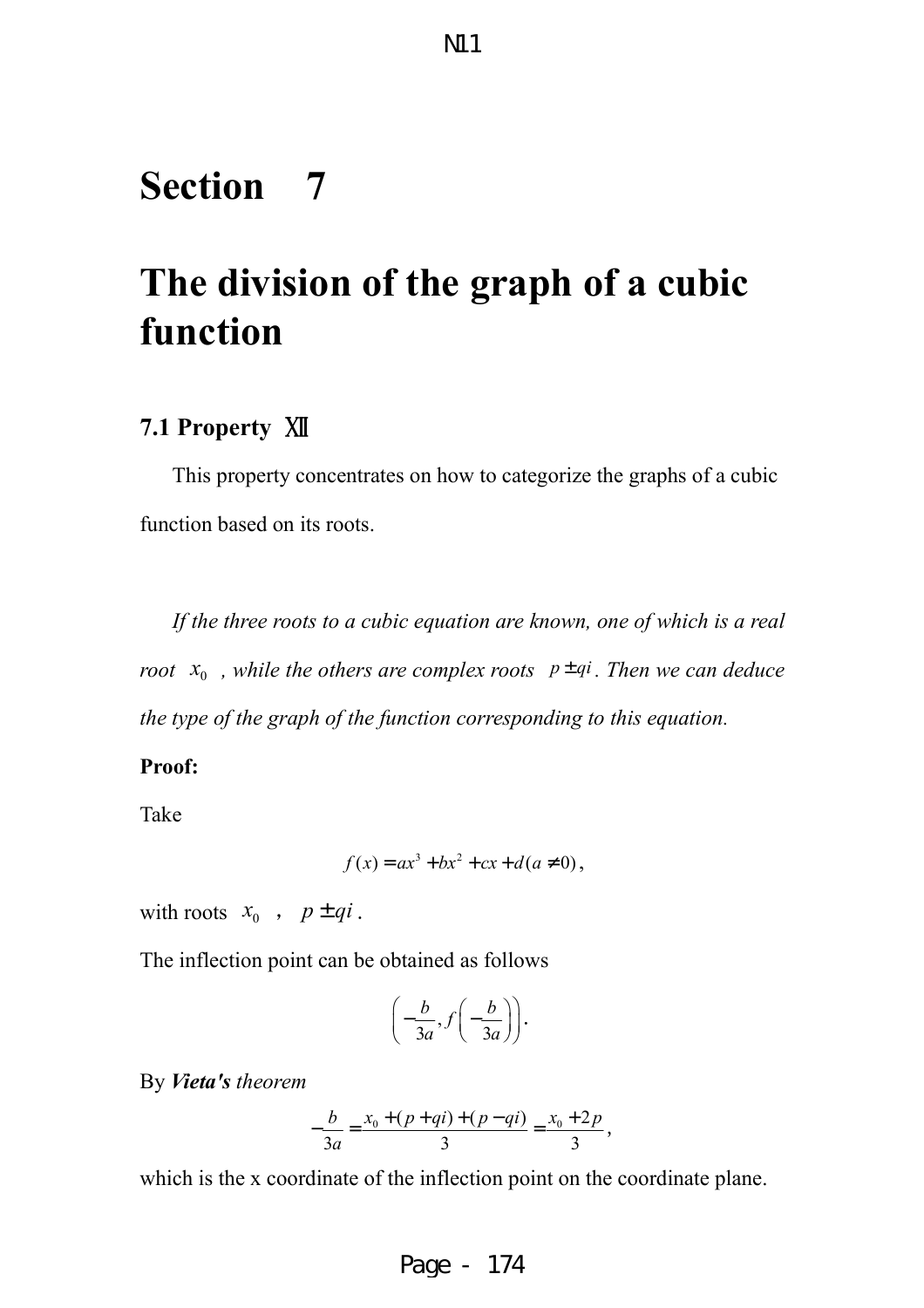Then we can obtain

$$
f'(x) = 3ax^2 + 2bx + c(a \neq 0),
$$

and the x coordinate of the zero for the derivative function is equal to the x coordinate of the turning point for the cubic function.

Thereby

$$
x_{\text{turn}} = \frac{-b \pm \sqrt{b^2 - 3ac}}{3a} = \frac{-b}{3a} \pm \frac{\sqrt{\frac{b^2}{a^2} - 3\frac{c}{a}}}{3}.
$$

By Vieta' theorem , we can obtain

$$
x_{\text{turn}} = \frac{-b}{3a} \pm \frac{\sqrt{\left(\sum_{i=1}^{3} x_i\right)^2 - 3 \sum_{1 \le i < j \le 3} x_i x_j}}{3}.
$$

1) When

$$
\left(\sum_{i=1}^{3} x_i\right)^2 - 3 \sum_{1 \le i < j \le 3} x_i x_j > 0 \quad \text{or} \quad |x_0 - p| > \left| \sqrt{3} q \right|
$$

The function has two turning points (such as  $f(x) = x^3 - x$ ).



2) when

$$
\left(\sum_{i=1}^{3} x_i\right)^2 - 3 \sum_{1 \le i < j \le 3} x_i x_j = 0 \quad \text{or} \quad |x_0 - p| = \left|\sqrt{3}q\right|
$$

The function has no turning point but it has a stationary point (such as  $f(x) = x^3$ .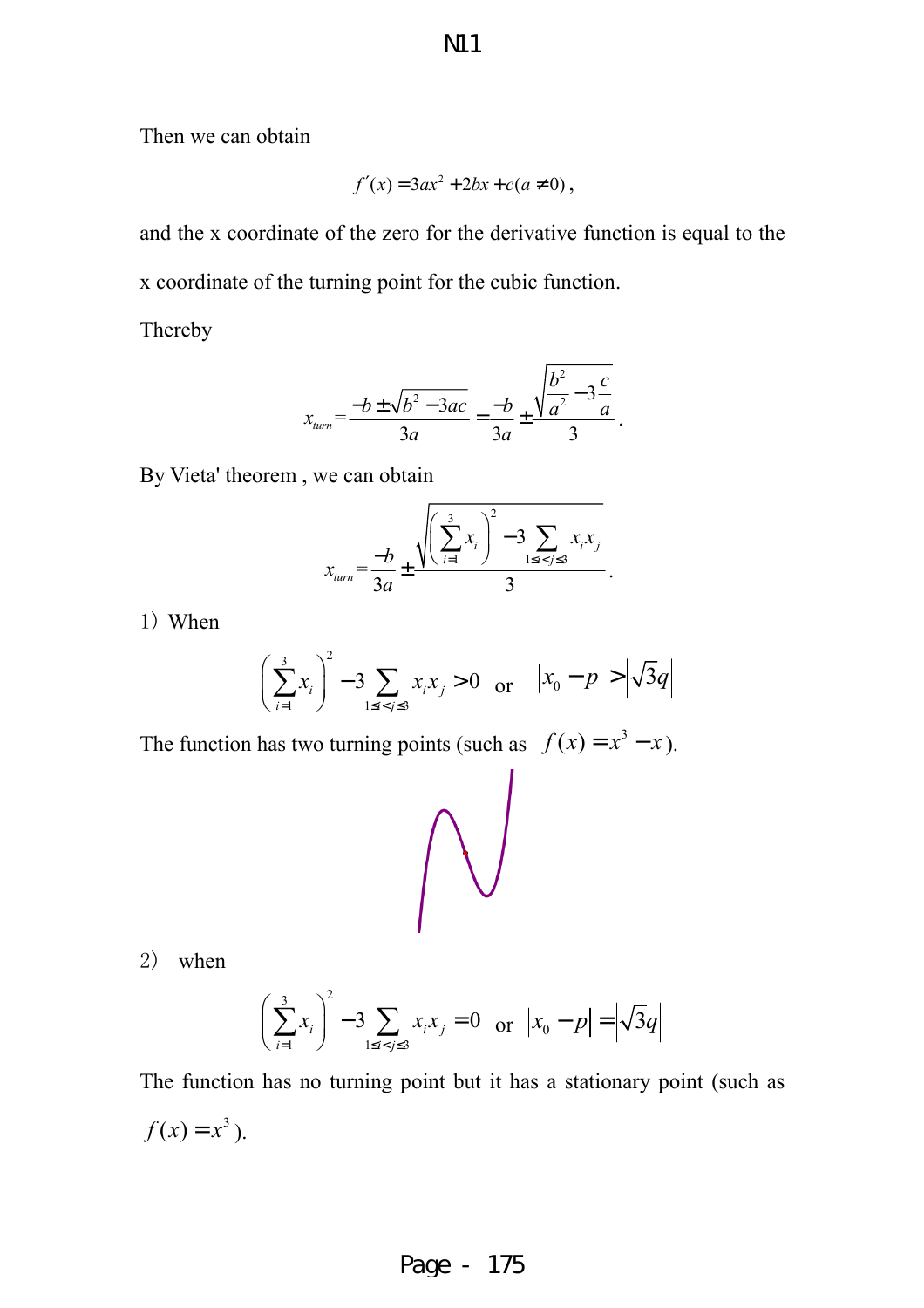

3) When

$$
\left(\sum_{i=1}^{3} x_i\right)^2 - 3 \sum_{1 \le i < j \le 3} x_i x_j < 0 \quad \text{or} \quad |x_0 - p| < \left|\sqrt{3}q\right|
$$

 $\bigg\}$ 

The function has no turning point (such as  $f(x) = x^3 + x$ ).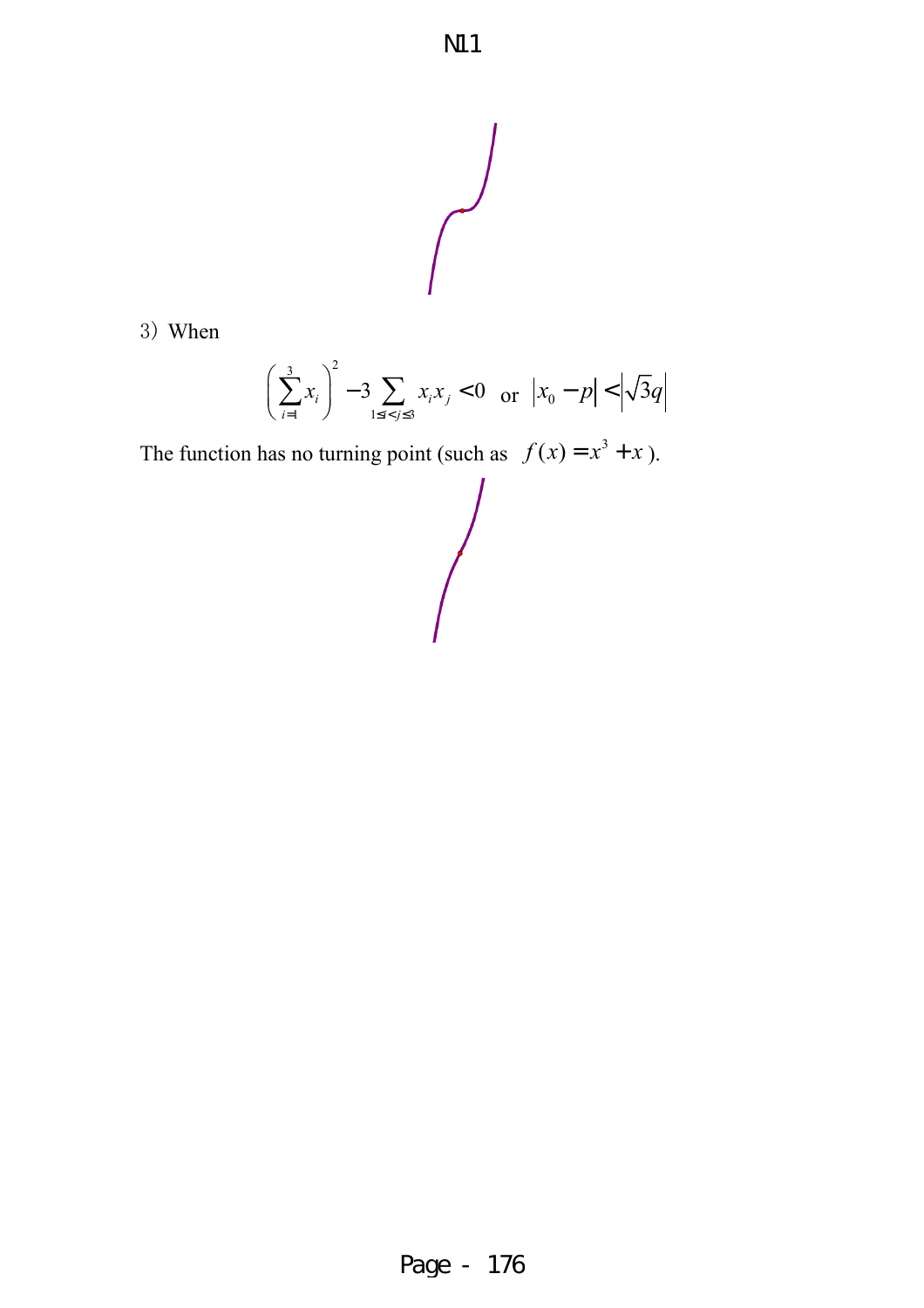# **Appendix**

# **The initial proof of the corollary of Property** Ⅵ

Suppose

$$
f(x) = a(x - x_1)(x - x_2)(x - x_3) \cdots (x - x_n)(a \neq 0),
$$

then

$$
f'(x) = a(x-x_1)(x-x_2)(x-x_3)\cdots(x-x_n) \times \sum_{i=1}^n \frac{1}{x-x_i},
$$

we can obtain

$$
\begin{cases}\nk_1 = f'(x_1) = a(x_1 - x_2)(x_1 - x_3) \cdots (x_1 - x_n), \\
k_2 = f'(x_2) = a(x_2 - x_1)(x_2 - x_3) \cdots (x_2 - x_n), \\
\dots \\
k_i = f'(x_i) = a(x_i - x_1)(x_i - x_2) \cdots (x_i - x_{i-1})(x_i - x_{i+1}) \cdots (x_i - x_n), \\
\dots \\
k_n = f'(x_n) = a(x_n - x_1)(x_n - x_2) \cdots (x_n - x_{n-1}), \\
\sum_{i=1}^n \frac{1}{k_i} = \frac{1}{a} \times \frac{\sum_{i=1}^n \left\{ (-1)^{i-1} \times \prod_{1 \le j < k \le n, j, k \ne i} \left( x_j - x_k \right) \right\}}{\prod_{1 \le i < j \le n} \left( x_i - x_j \right)}.\n\end{cases}
$$

According to *Lemma 5.1.3.2*, the determinant  $D_{n/i}$  is defined as follows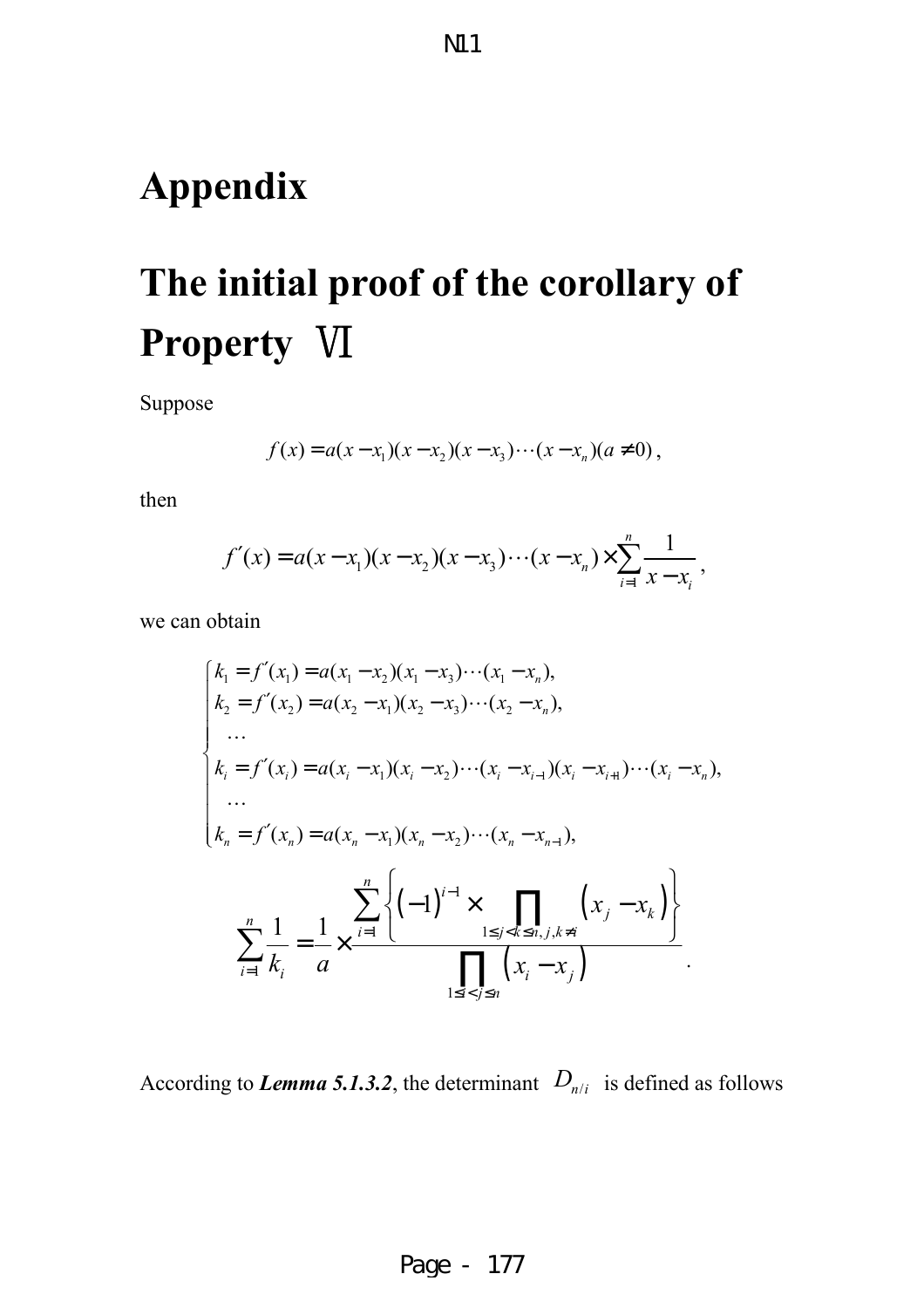$$
D_{n/i} = \begin{vmatrix} 1 & 1 & \cdots & 1 & 1 & \cdots & 1 \\ x_1 & x_2 & \cdots & x_{i-1} & x_{i+1} & \cdots & x_n \\ x_1^2 & x_2^2 & \cdots & x_{i-1}^2 & x_{i+1}^2 & \cdots & x_n^2 \\ \vdots & \vdots & \vdots & \vdots & \vdots & \vdots \\ x_1^{n-2} & x_2^{n-2} & \cdots & x_{i-1}^{n-2} & x_{i+1}^{n-2} & \cdots & x_n^{n-2} \end{vmatrix} = \prod_{1 \le j < k \le n, j, k \ne i} \left( x_k - x_j \right),
$$

thus

$$
\sum_{i=1}^{n} \frac{1}{k_i} = \frac{1}{a} \times \frac{(-1)^{\binom{n-1}{2}} \times \sum_{i=1}^{n} [(-1)^{i-1} \times D_{n/i}]}{\prod_{1 \le i < j \le n} (x_i - x_j)},
$$

where 1 2  $(n-1)$ is the number of ways of selecting 2 things from (n-1).

Our goal is to prove

$$
\sum_{i=1}^n \left[ \left( -1 \right)^{i-1} \times D_{n/i} \right] = 0
$$

According to induction, suppose for the case  $n = k$  the equation holds, then for the case  $n = k + 1$ :

According to *Lemma 5.1.3.1***,**

$$
D_{n/i} = \sum_{1 \le j \le k+1, j \ne i} x_j^{k-1} \times A_j
$$

where  $A_j$  is defined as the cofactor of  $x_j^{k-1}$  $x_j^{k-1}$ .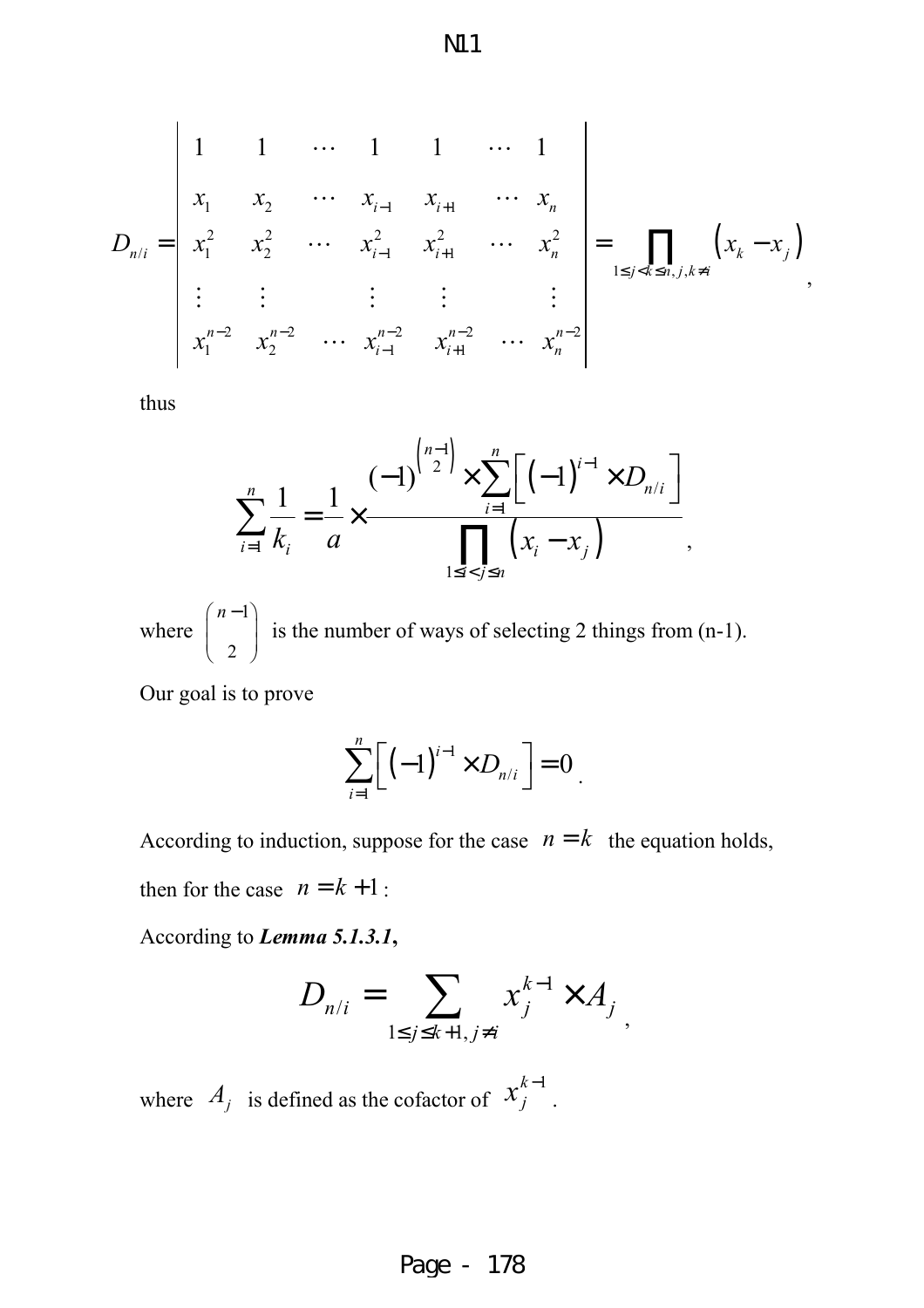$$
\sum_{i=1}^{k+1} (-1)^{i-1} \times D_{n/i} = \sum_{i=1}^{k+1} \left[ (-1)^{i-1} \times \sum_{1 \le j \le k+1, j \ne i} x_j^{k-1} \times A_j \right]
$$
  
= 
$$
\sum_{1 \le i \le k+1} \left\{ x_j^{k-1} \times \sum_{1 \le i \le k+1, j \ne i} \left[ (-1)^{i-1} \times A_{j(D_{n/i})} \right] \right\},
$$

where  $A_{j(D_{n/i})}$  is defined as the cofactor of  $x_j^{k-1}$  $x_j^{k-1}$ which is an element of the determinant  $D_{n/i}$ .

 $1 \le j \le k+1$   $\left\lfloor \frac{\text{1} \le i \le k+1}{k+1} \right\rfloor$ 

 $\leq j \leq k+1$   $1 \leq i \leq k+1, i \neq k$ 

 $j \leq k+1$   $\left(1 \leq i \leq k+1, i \neq j\right)$ 

 $\left[ \begin{array}{ccc} \n\frac{1}{2} & \frac{1}{2} & \frac{1}{2} \\ \n\frac{1}{2} & \frac{1}{2} & \frac{1}{2} \\ \n\frac{1}{2} & \frac{1}{2} & \frac{1}{2} \end{array} \right]$ 

The sum  $\sum_{i=1}^{\infty} (-1)^{i-1} A_{j(D_n)}$ 1  $(D_{n/i})$  $1 \leq i \leq k+1$ ,  $1)^{i-1} A_{j(D_{n/i})}$ *i j D i≤k+1,i≠j*  $^{-1}$   $A$  $\le i \le k+1, i \neq$  $\sum_{i=1}$   $(-1)^{i-1} A_{j(D_{n/i})}$  is exactly the sum of some  $(k-1)$ 

order *Vandermonde determinant* and the number of those determinants is  $k$ .

1) while  $i > j$ 

$$
A_{j(D_{n/i})} = (-1)^{k+j} \begin{vmatrix} 1 & 1 & \cdots & 1 & 1 & \cdots & 1 & 1 & \cdots & 1 \\ x_1 & x_2 & \cdots & x_{j-1} & x_{j+1} & \cdots & x_{i-1} & x_{i+1} & \cdots & x_{k+1} \\ x_1^2 & x_2^2 & \cdots & x_{j-1}^2 & x_{j+1}^2 & \cdots & x_{i-1}^2 & x_{i+1}^2 & \cdots & x_{k+1}^2 \\ \vdots & \vdots & \vdots & \vdots & \vdots & \vdots & \vdots & \vdots \\ x_1^{k-2} & x_2^{k-2} & \cdots & x_{j-1}^{k-2} & x_{j+1}^{k-2} & \cdots & x_{i-1}^{k-2} & x_{i+1}^{k-2} & \cdots & x_{k+1}^{k-2} \end{vmatrix}
$$

2) while  $i < j$ 

$$
A_{j(D_{n/i})} = (-1)^{k-l+j} \begin{vmatrix} 1 & 1 & \cdots & 1 & 1 & \cdots & 1 & 1 & \cdots & 1 \\ x_1 & x_2 & \cdots & x_{i-1} & x_{i+1} & \cdots & x_{j-1} & x_{j+1} & \cdots & x_{k+1} \\ x_1^2 & x_2^2 & \cdots & x_{i-1}^2 & x_{i+1}^2 & \cdots & x_{j-1}^2 & x_{j+1}^2 & \cdots & x_{k+1}^2 \\ \vdots & \vdots & \vdots & \vdots & \vdots & \vdots & \vdots & \vdots \\ x_1^{k-2} & x_2^{k-2} & \cdots & x_{i-1}^{k-2} & x_{i+1}^{k-2} & \cdots & x_{j-1}^{k-2} & x_{j+1}^{k-2} & \cdots & x_{k+1}^{k-2} \end{vmatrix}
$$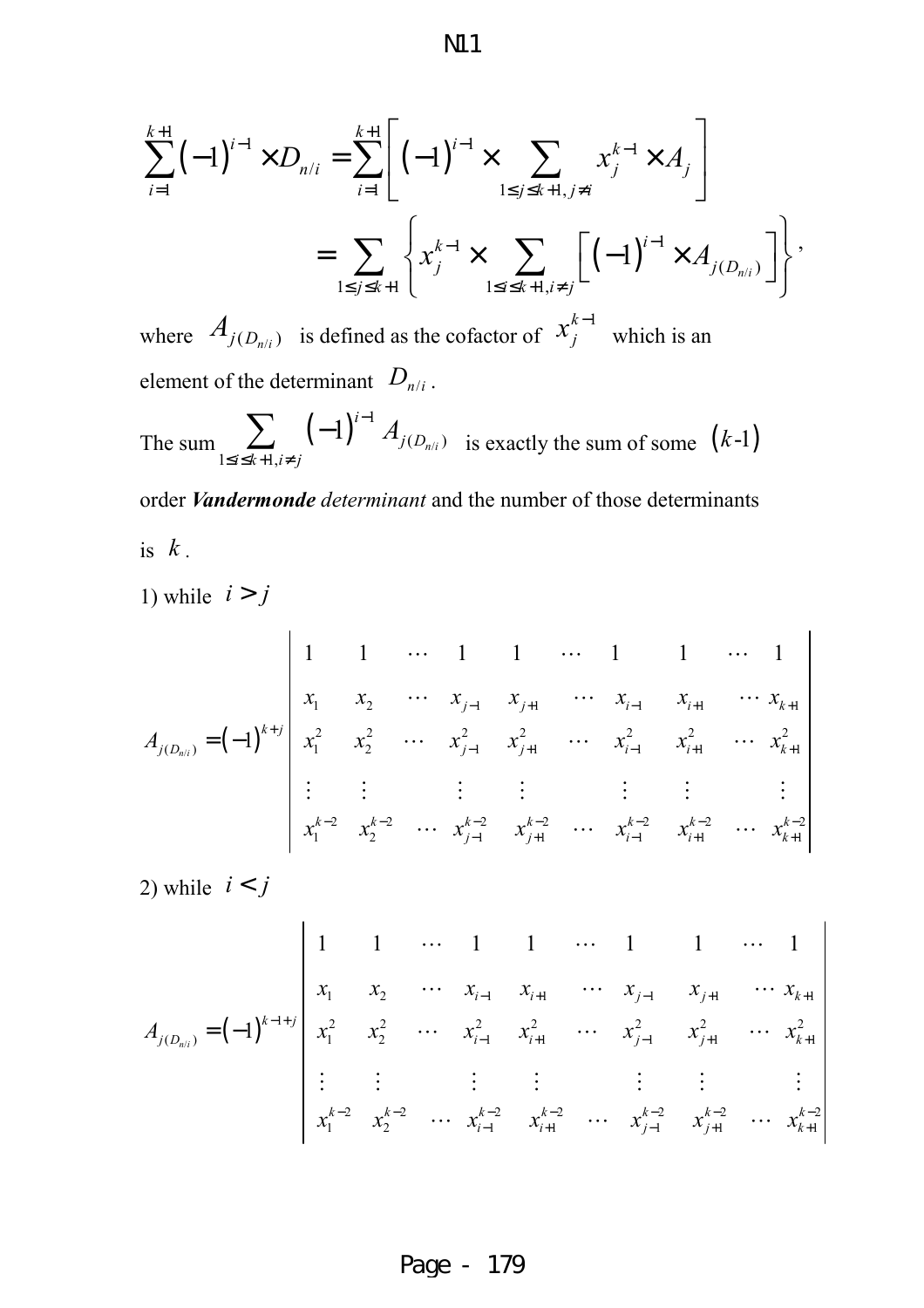Hence we have, when  $i = j - 1$ , the sign of the determinant  $A_{j(D_{n/i})}$  is

when  $i = j + 1$ , the sign of the determinant  $A_{j(D_{n/i})}$  is

$$
(-1)^{j+k+j} = (-1)^{2j+k}.
$$

So we can prove that the signs of any two of the determinants which are contiguous are opposite.

Let 
$$
x_1, x_2 \cdots x_{j-1}, x_{j+1} \cdots x_{k+1}
$$

correspond separately to

$$
x_1^j, x_2^j \cdots x_{j-1}^j, x_j^j \cdots x_k^j.
$$

Hence

$$
D_{n/i}^{j} = \begin{vmatrix} 1 & 1 & \cdots & 1 & 1 & \cdots & 1 \\ x_{1}^{j} & x_{2}^{j} & \cdots & x_{i-1}^{j} & x_{i+1}^{j} & \cdots & x_{k}^{j} \\ (x_{1}^{j})^{2} & (x_{2}^{j})^{2} & \cdots & (x_{i-1}^{j})^{2} & (x_{i+1}^{j})^{2} & \cdots & (x_{k}^{j})^{2} \\ \vdots & \vdots & \vdots & \vdots & \vdots & \vdots \\ (x_{1}^{j})^{k-2} & (x_{2}^{j})^{k-2} & \cdots & (x_{i-1}^{j})^{k-2} & (x_{i+1}^{j})^{k-2} & \cdots & (x_{k}^{j})^{k-2} \end{vmatrix},
$$

so

$$
\sum_{1 \le i \le k+1, i \ne j} (-1)^{i-1} A_{j(D_{n/i})} = \sum_{i=1}^k \Big[ (-1)^{i-1} \times D_{n/i}^j \Big].
$$

According to induction, we have

$$
\sum_{i=1}^k \bigg[ \bigg( -1 \bigg)^{i-1} \times D_{n/i}^j \bigg] = 0 \, .
$$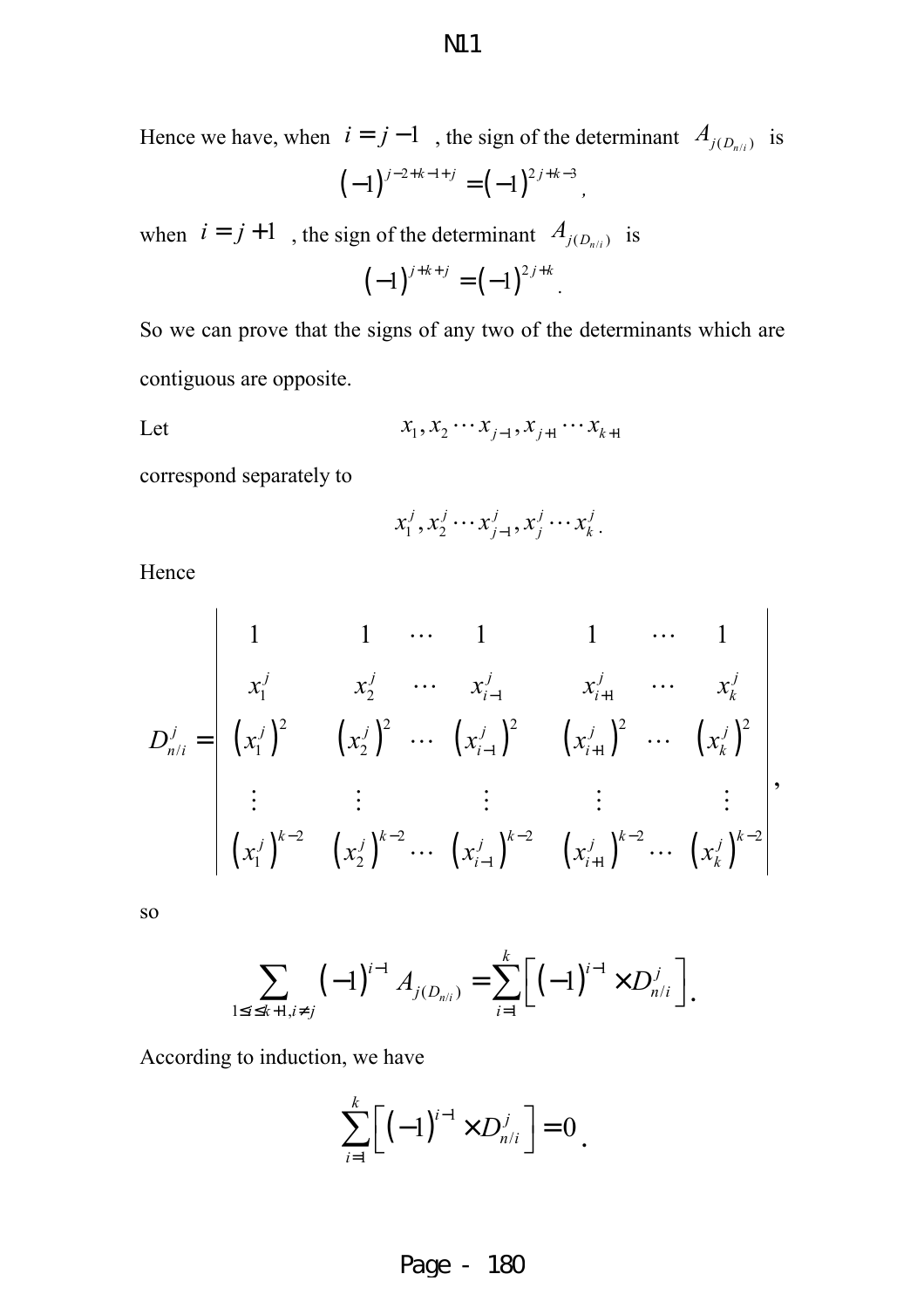N11

Therefore

$$
\sum_{i=1}^{k+1} \left[ \left( -1 \right)^{i-1} \times D_{n/i} \right] = 0
$$

Clearly, when  $n = 2$ 

$$
\sum_{i=1}^{2} \left[ \left( -1 \right)^{i-1} \times D_{n/i} \right] = 1 - 1 = 0
$$

By induction, we prove that for any  $n \ge 2$ ,

$$
\sum_{i=1}^n \left[ \left( -1 \right)^{i-1} \times D_{n/i} \right] = 0
$$

then

$$
\sum_{i=1}^{n} \frac{1}{k_i} = \frac{1}{a} \times \frac{(-1)^{\binom{n-1}{2}} \times \sum_{i=1}^{n} [(-1)^{i-1} \times D_{n/i}]}{\prod_{1 \le i < j \le n} (x_i - x_j)} = 0,
$$

and the conclusion is proved.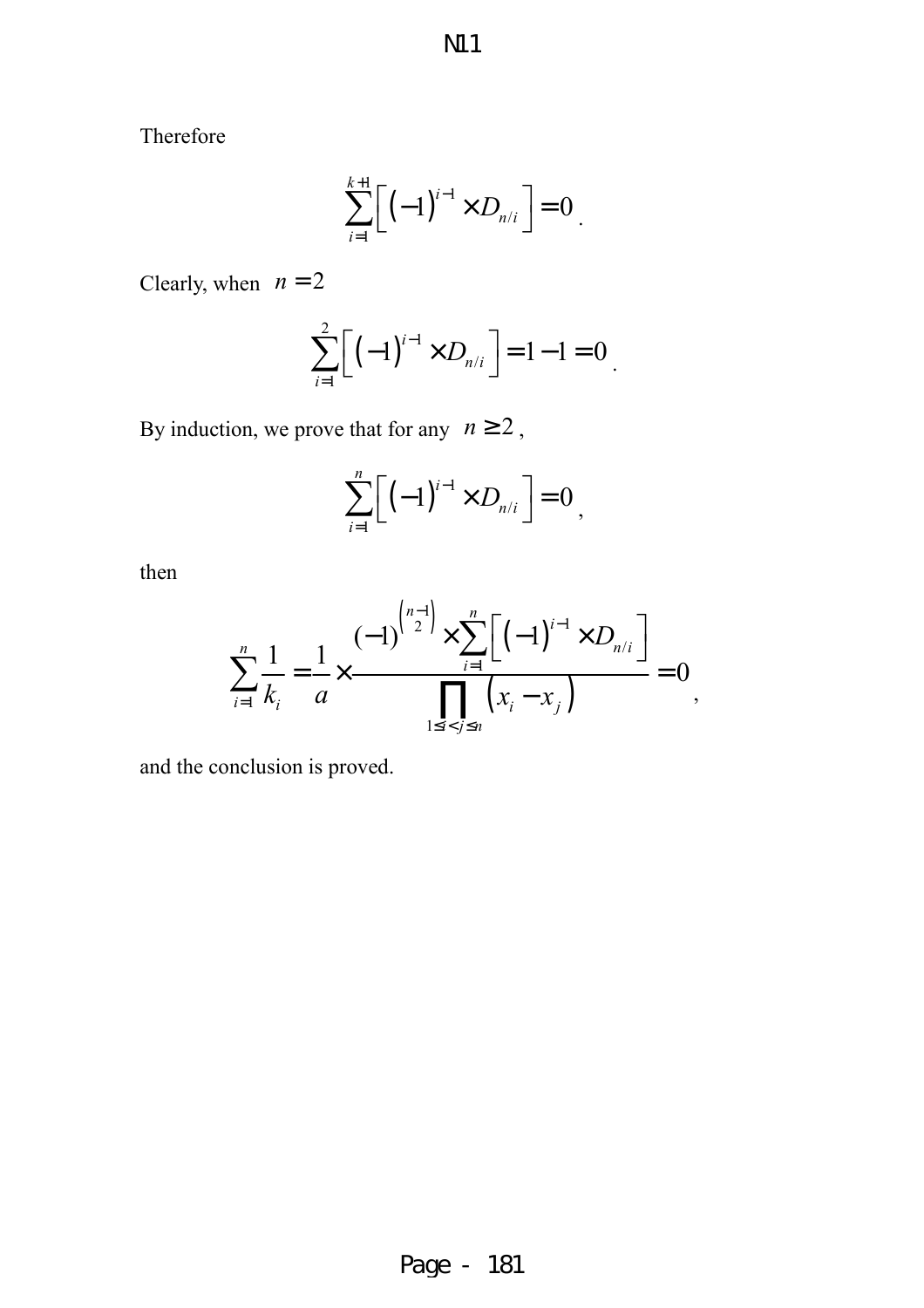# **Bibliography**

[1]人教版高中数学必修 1. 人民教育出版社, 2007.

[2]人教版高中数学选修 1-1. 人民教育出版社, 2007.

[3]刘玉琏 傅沛仁 林玎 苑德馨 刘宁 数学分析讲义(第五版)上册.

高等教育出版社,2008.

[4]卢刚 线性代数 第三版. 高等教育出版社, 2009.

[5]Wikipedia